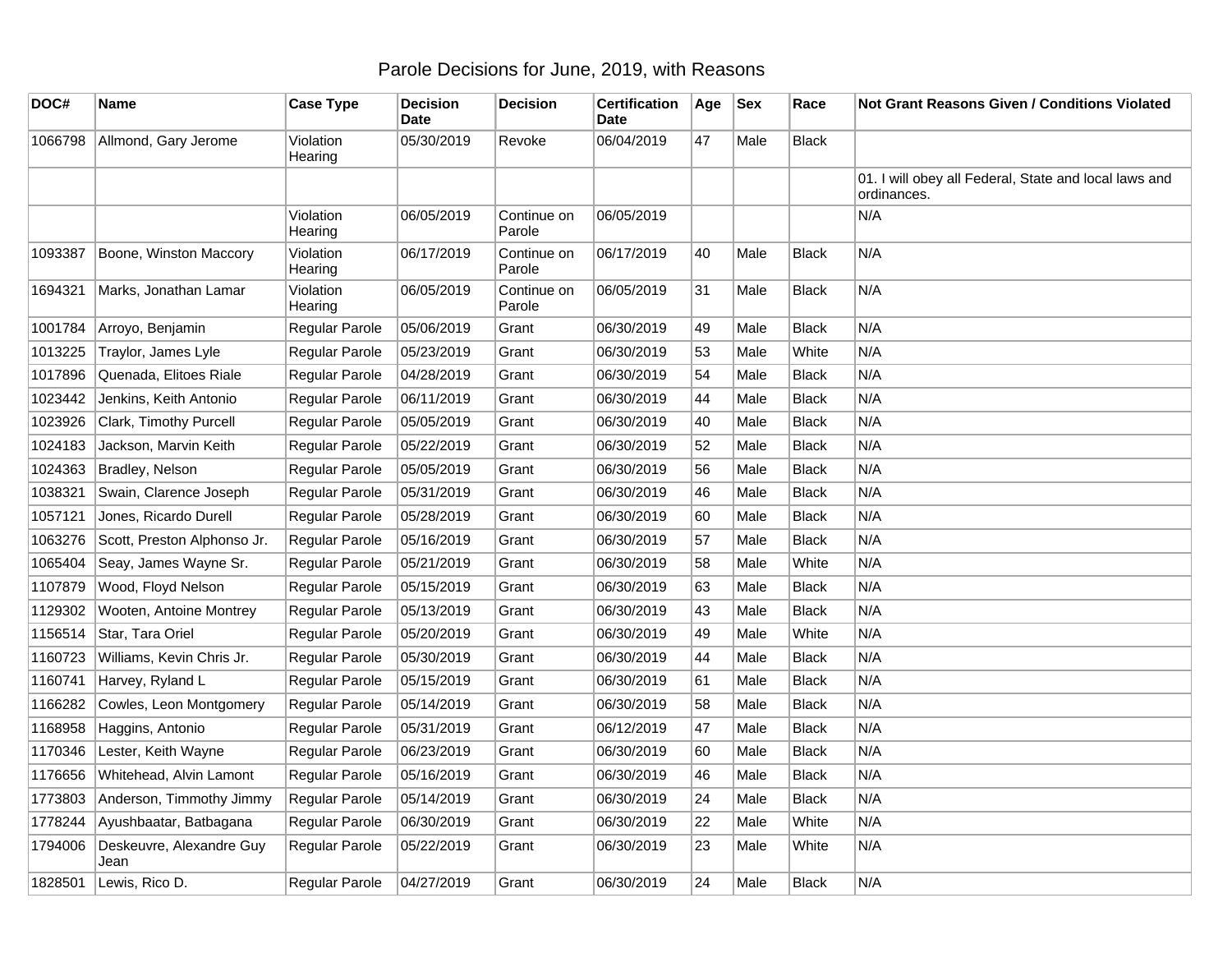| DOC#    | Name                  | <b>Case Type</b>      | <b>Decision</b><br>Date | <b>Decision</b>  | <b>Certification</b><br>Date | Age | <b>Sex</b> | Race         | Not Grant Reasons Given / Conditions Violated                                                                                                               |
|---------|-----------------------|-----------------------|-------------------------|------------------|------------------------------|-----|------------|--------------|-------------------------------------------------------------------------------------------------------------------------------------------------------------|
| 1886946 | Burnell, Jawan Jamal  | Regular Parole        | 05/31/2019              | Grant            | 06/30/2019                   | 19  | Male       | <b>Black</b> | N/A                                                                                                                                                         |
| 1001340 | Canelas, Abel Paguada | <b>Regular Parole</b> | 06/01/2019              | <b>Not Grant</b> | 06/03/2019                   | 71  | Male       | White        | Crimes committed - Sex Assault, Rape; Sexual<br>Assault/Battery-Misd                                                                                        |
|         |                       |                       |                         |                  |                              |     |            |              | History of substance abuse.                                                                                                                                 |
|         |                       |                       |                         |                  |                              |     |            |              | Release at this time would diminish seriousness of<br>crime                                                                                                 |
|         |                       |                       |                         |                  |                              |     |            |              | Serious nature and circumstances of your offense(s).                                                                                                        |
|         |                       |                       |                         |                  |                              |     |            |              | The Board concludes that you should serve more of<br>your sentence prior to release on parole.                                                              |
|         |                       |                       |                         |                  |                              |     |            |              | The Board considers you to be a risk to the<br>community.                                                                                                   |
| 1002822 | Wilson, Ellis Price   | Geriatric             | 06/10/2019              | <b>Not Grant</b> | 06/11/2019                   | 63  | Male       | <b>Black</b> | Extensive criminal record                                                                                                                                   |
|         |                       |                       |                         |                  |                              |     |            |              | History of violence.                                                                                                                                        |
|         |                       |                       |                         |                  |                              |     |            |              | Release at this time would diminish seriousness of<br>crime                                                                                                 |
|         |                       |                       |                         |                  |                              |     |            |              | Serious nature and circumstances of your offense(s).                                                                                                        |
|         |                       |                       |                         |                  |                              |     |            |              | The Board concludes that you should serve more of<br>your sentence prior to release on parole.                                                              |
|         |                       |                       |                         |                  |                              |     |            |              | You need further participation in institutional work<br>and/or educational programs to indicate your positive<br>progression towards re-entry into society. |
|         |                       |                       |                         |                  |                              |     |            |              | Your prior failure(s) and/or convictions while under<br>community supervision indicate that you are unlikely<br>to comply with conditions of release.       |
| 1003927 | Timmons, Jay Richard  | Regular Parole        | 06/19/2019              | Not Grant        | 06/24/2019                   | 81  | Male       | White        | History of violence.                                                                                                                                        |
|         |                       |                       |                         |                  |                              |     |            |              | Release at this time would diminish seriousness of<br>crime                                                                                                 |
|         |                       |                       |                         |                  |                              |     |            |              | Serious nature and circumstances of your offense(s).                                                                                                        |
| 1005460 | Carter, James D       | Regular Parole        | 06/18/2019              | Not Grant        | 06/19/2019                   | 49  | Male       | Black        | Extensive criminal record                                                                                                                                   |
|         |                       |                       |                         |                  |                              |     |            |              | The Board concludes that you should serve more of<br>your sentence prior to release on parole.                                                              |
|         |                       |                       |                         |                  |                              |     |            |              | You need further participation in institutional work<br>and/or educational programs to indicate your positive<br>progression towards re-entry into society. |
|         |                       |                       |                         |                  |                              |     |            |              | Your prior failure(s) and/or convictions while under<br>community supervision indicate that you are unlikely<br>to comply with conditions of release.       |
| 1007200 | Corp, Michael Lee     | <b>Regular Parole</b> | 06/19/2019              | Not Grant        | 06/24/2019                   | 51  | Male       | White        | Serious nature and circumstances of your offense(s).                                                                                                        |
|         |                       |                       |                         |                  |                              |     |            |              | The Board concludes that you should serve more of<br>your sentence prior to release on parole.                                                              |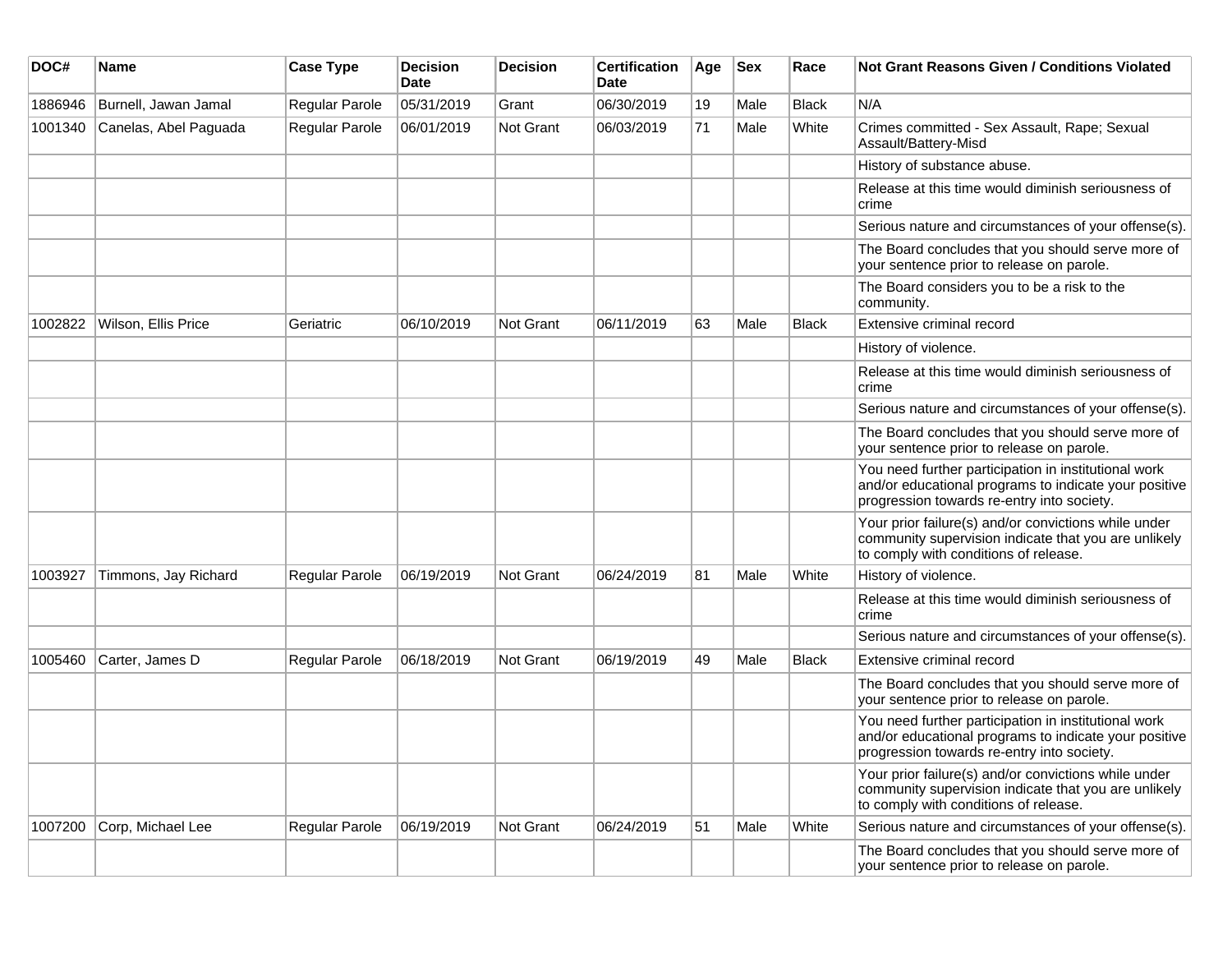| DOC#    | Name                   | <b>Case Type</b> | <b>Decision</b><br>Date | <b>Decision</b> | <b>Certification</b><br>Date | Age | <b>Sex</b> | Race         | <b>Not Grant Reasons Given / Conditions Violated</b>                                                                                                  |
|---------|------------------------|------------------|-------------------------|-----------------|------------------------------|-----|------------|--------------|-------------------------------------------------------------------------------------------------------------------------------------------------------|
| 1007200 | Corp, Michael Lee      | Regular Parole   | 06/19/2019              | Not Grant       | 06/24/2019                   | 51  | Male       | White        | Your prior failure(s) and/or convictions while under<br>community supervision indicate that you are unlikely<br>to comply with conditions of release. |
| 1007274 | Evans, Charles Ray     | Geriatric        | 06/08/2019              | Not Grant       | 06/10/2019                   | 62  | Male       | <b>Black</b> | Extensive criminal record                                                                                                                             |
|         |                        |                  |                         |                 |                              |     |            |              | Serious nature and circumstances of your offense(s).                                                                                                  |
|         |                        |                  |                         |                 |                              |     |            |              | The Board concludes that you should serve more of<br>your sentence prior to release on parole.                                                        |
|         |                        |                  |                         |                 |                              |     |            |              | Your record of institutional infractions indicates a<br>disregard for rules and that you are not ready to<br>conform to society.                      |
| 1007687 | Smith, Paul Daniel     | Regular Parole   | 06/08/2019              | Not Grant       | 06/10/2019                   | 55  | Male       | <b>Black</b> | Release at this time would diminish seriousness of<br>crime                                                                                           |
|         |                        |                  |                         |                 |                              |     |            |              | Serious nature and circumstances of your offense(s).                                                                                                  |
|         |                        |                  |                         |                 |                              |     |            |              | The Board concludes that you should serve more of<br>your sentence prior to release on parole.                                                        |
| 1008479 | Dock. James Thomas     | Regular Parole   | 05/30/2019              | Not Grant       | 06/03/2019                   | 56  | Male       | Black        | Crimes committed - Homicide-Capital; Robbery;<br>Malicious Wounding                                                                                   |
|         |                        |                  |                         |                 |                              |     |            |              | Extensive criminal record                                                                                                                             |
|         |                        |                  |                         |                 |                              |     |            |              | Release at this time would diminish seriousness of<br>crime                                                                                           |
|         |                        |                  |                         |                 |                              |     |            |              | Serious nature and circumstances of your offense(s).                                                                                                  |
| 1010606 | Steptoe, Tommy Ricardo | Geriatric        | 06/26/2019              | Not Grant       | 06/27/2019                   | 66  | Male       | <b>Black</b> | Crimes committed - Rape: Intercourse By<br>Force/Threat/Intimidation; Sodomy: By Force Or<br><b>Victim Helplessness</b>                               |
|         |                        |                  |                         |                 |                              |     |            |              | Release at this time would diminish seriousness of<br>crime                                                                                           |
| 1010681 | Grant, Pharis Raymond  | Geriatric        | 06/13/2019              | Not Grant       | 06/17/2019                   | 66  | Male       | Black        | Extensive criminal record                                                                                                                             |
|         |                        |                  |                         |                 |                              |     |            |              | History of substance abuse.                                                                                                                           |
|         |                        |                  |                         |                 |                              |     |            |              | The Board concludes that you should serve more of<br>your sentence prior to release on parole.                                                        |
| 1011320 | Cooper, Brian Keith    | Geriatric        | 05/30/2019              | Not Grant       | 06/03/2019                   | 60  | Male       | Black        | Considering your offense and your institutional<br>records, the Board concludes that you should serve<br>more of your sentence before being paroled.  |
|         |                        |                  |                         |                 |                              |     |            |              | Release at this time would diminish seriousness of<br>crime                                                                                           |
|         |                        |                  |                         |                 |                              |     |            |              | The Board concludes that you should serve more of<br>your sentence prior to release on parole.                                                        |
|         |                        |                  |                         |                 |                              |     |            |              | Your record of institutional infractions indicates a<br>disregard for rules and that you are not ready to<br>conform to society.                      |
| 1014019 | Oneal, Jimmy Lionel    | Regular Parole   | 06/19/2019              | Not Grant       | 06/21/2019                   | 51  | Male       | <b>Black</b> | History of substance abuse.                                                                                                                           |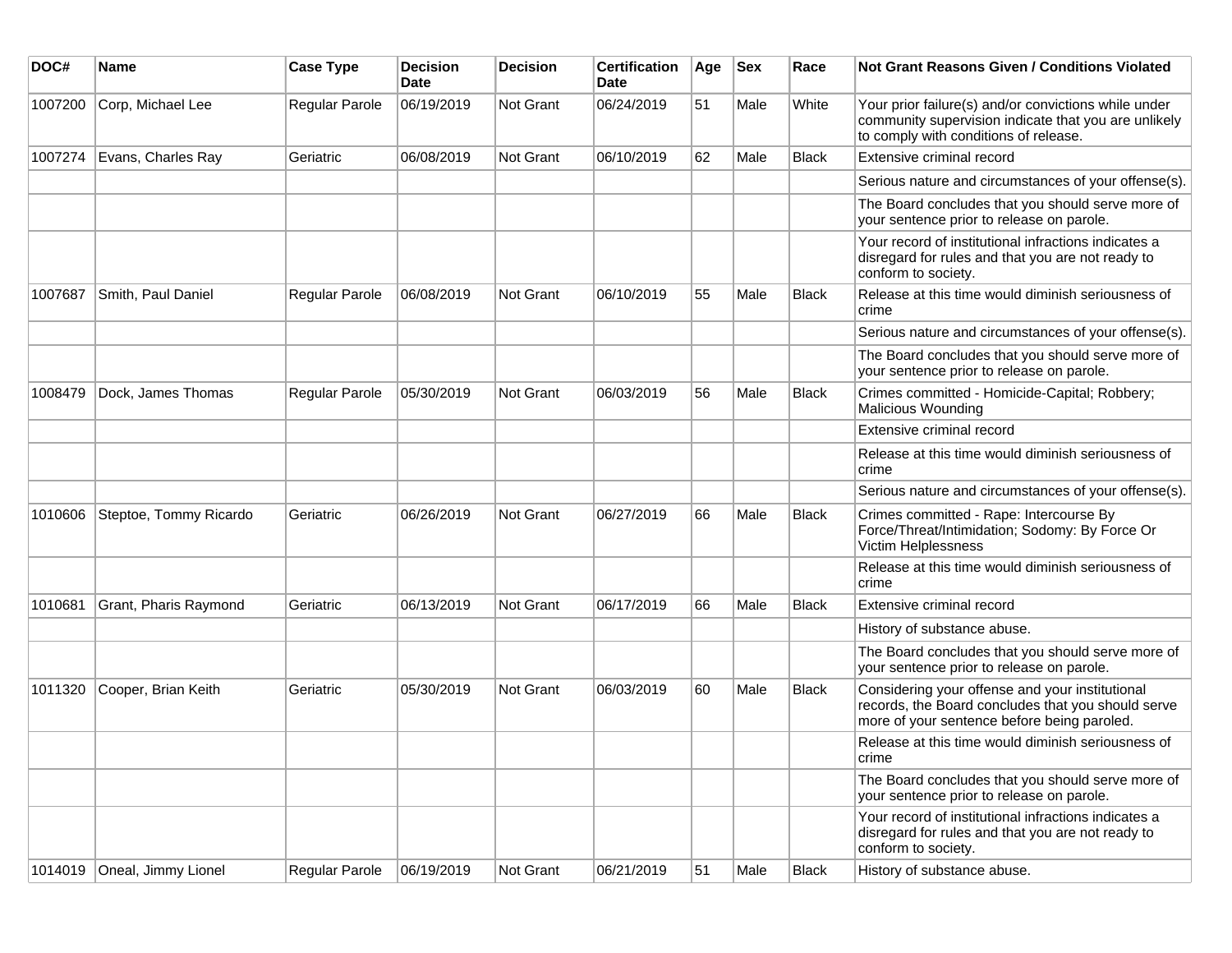| DOC#    | Name                   | <b>Case Type</b>      | <b>Decision</b><br><b>Date</b> | <b>Decision</b>  | <b>Certification</b><br>Date | Age | <b>Sex</b> | Race         | Not Grant Reasons Given / Conditions Violated                                                                                                               |
|---------|------------------------|-----------------------|--------------------------------|------------------|------------------------------|-----|------------|--------------|-------------------------------------------------------------------------------------------------------------------------------------------------------------|
| 1014019 | Oneal, Jimmy Lionel    | Regular Parole        | 06/19/2019                     | Not Grant        | 06/21/2019                   | 51  | Male       | <b>Black</b> | Release at this time would diminish seriousness of<br>crime                                                                                                 |
|         |                        |                       |                                |                  |                              |     |            |              | Serious nature and circumstances of your offense(s).                                                                                                        |
|         |                        |                       |                                |                  |                              |     |            |              | The Board concludes that you should serve more of<br>your sentence prior to release on parole.                                                              |
|         |                        |                       |                                |                  |                              |     |            |              | You need further participation in institutional work<br>and/or educational programs to indicate your positive<br>progression towards re-entry into society. |
| 1014604 | Smith, Sylvester       | Regular Parole        | 06/05/2019                     | <b>Not Grant</b> | 06/06/2019                   | 46  | Male       | White        | Extensive criminal record                                                                                                                                   |
|         |                        |                       |                                |                  |                              |     |            |              | History of violence.                                                                                                                                        |
|         |                        |                       |                                |                  |                              |     |            |              | Release at this time would diminish seriousness of<br>crime                                                                                                 |
|         |                        |                       |                                |                  |                              |     |            |              | The Board considers you to be a risk to the<br>community.                                                                                                   |
|         |                        |                       |                                |                  |                              |     |            |              | Your prior failure(s) and/or convictions while under<br>community supervision indicate that you are unlikely<br>to comply with conditions of release.       |
| 1014758 | Hampton, Billy Joe     | Geriatric             | 05/31/2019                     | Not Grant        | 06/03/2019                   | 60  | Male       | White        | Extensive criminal record                                                                                                                                   |
|         |                        |                       |                                |                  |                              |     |            |              | History of violence.                                                                                                                                        |
|         |                        |                       |                                |                  |                              |     |            |              | Release at this time would diminish seriousness of<br>crime                                                                                                 |
|         |                        |                       |                                |                  |                              |     |            |              | Serious nature and circumstances of your offense(s).                                                                                                        |
|         |                        |                       |                                |                  |                              |     |            |              | The Board concludes that you should serve more of<br>your sentence prior to release on parole.                                                              |
| 1017019 | Fauntleroy, Stephon P  | <b>Regular Parole</b> | 06/13/2019                     | <b>Not Grant</b> | 06/14/2019                   | 56  | Male       | Black        | Extensive criminal record                                                                                                                                   |
|         |                        |                       |                                |                  |                              |     |            |              | History of substance abuse.                                                                                                                                 |
|         |                        |                       |                                |                  |                              |     |            |              | History of violence.                                                                                                                                        |
|         |                        |                       |                                |                  |                              |     |            |              | Release at this time would diminish seriousness of<br>crime                                                                                                 |
|         |                        |                       |                                |                  |                              |     |            |              | Serious nature and circumstances of your offense(s).                                                                                                        |
| 1018409 | Bradford, Robert       | Geriatric             | 05/30/2019                     | Not Grant        | 06/03/2019                   | 67  | Male       | <b>Black</b> | Crimes committed - Sex Assault, Rape; Robbery;<br><b>Burglary</b>                                                                                           |
|         |                        |                       |                                |                  |                              |     |            |              | Release at this time would diminish seriousness of<br>crime                                                                                                 |
|         |                        |                       |                                |                  |                              |     |            |              | Serious nature and circumstances of your offense(s).                                                                                                        |
|         |                        |                       |                                |                  |                              |     |            |              | The Board considers you to be a risk to the<br>community.                                                                                                   |
| 1018537 | Brown, Bernard William | Regular Parole        | 05/31/2019                     | Not Grant        | 06/03/2019                   | 62  | Male       | <b>Black</b> | Extensive criminal record                                                                                                                                   |
|         |                        |                       |                                |                  |                              |     |            |              | History of violence.                                                                                                                                        |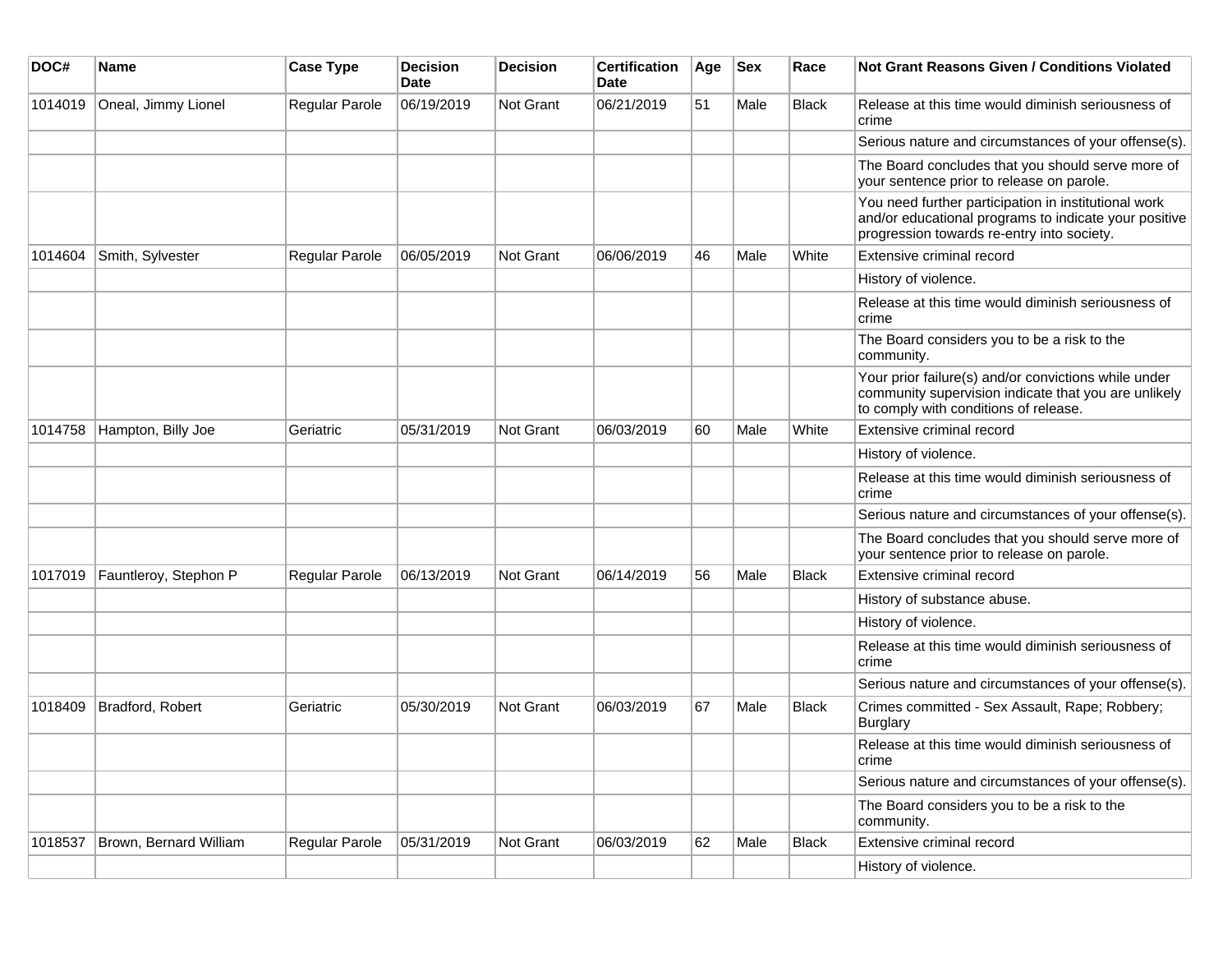| DOC#    | <b>Name</b>               | <b>Case Type</b>      | <b>Decision</b><br>Date | <b>Decision</b>  | <b>Certification</b><br><b>Date</b> | Age | <b>Sex</b> | Race         | <b>Not Grant Reasons Given / Conditions Violated</b>                                                                                                        |
|---------|---------------------------|-----------------------|-------------------------|------------------|-------------------------------------|-----|------------|--------------|-------------------------------------------------------------------------------------------------------------------------------------------------------------|
| 1018537 | Brown, Bernard William    | Regular Parole        | 05/31/2019              | Not Grant        | 06/03/2019                          | 62  | Male       | Black        | Release at this time would diminish seriousness of<br>crime                                                                                                 |
|         |                           |                       |                         |                  |                                     |     |            |              | Serious nature and circumstances of your offense(s).                                                                                                        |
|         |                           |                       |                         |                  |                                     |     |            |              | The Board considers you to be a risk to the<br>community.                                                                                                   |
|         |                           |                       |                         |                  |                                     |     |            |              | Your prior failure(s) and/or convictions while under<br>community supervision indicate that you are unlikely<br>to comply with conditions of release.       |
| 1018942 | Losh, Franklin Dion       | Regular Parole        | 05/30/2019              | <b>Not Grant</b> | 06/03/2019                          | 50  | Male       | White        | Extensive criminal record                                                                                                                                   |
|         |                           |                       |                         |                  |                                     |     |            |              | Poor institutional adjustment (for example,<br>motivation/attitude, unfavorable reports, lack of<br>program involvement, etc.)                              |
|         |                           |                       |                         |                  |                                     |     |            |              | Release at this time would diminish seriousness of<br>crime                                                                                                 |
|         |                           |                       |                         |                  |                                     |     |            |              | You need further participation in institutional work<br>and/or educational programs to indicate your positive<br>progression towards re-entry into society. |
|         |                           |                       |                         |                  |                                     |     |            |              | You need to show a longer period of stable<br>adjustment.                                                                                                   |
|         |                           |                       |                         |                  |                                     |     |            |              | Your record indicates a serious disregard for the<br>property rights of others.                                                                             |
| 1019849 | Ankney, Douglas Lynn      | <b>Regular Parole</b> | 06/06/2019              | <b>Not Grant</b> | 06/06/2019                          | 55  | Male       | White        | Extensive criminal record                                                                                                                                   |
|         |                           |                       |                         |                  |                                     |     |            |              | History of violence.                                                                                                                                        |
|         |                           |                       |                         |                  |                                     |     |            |              | Release at this time would diminish seriousness of<br>crime                                                                                                 |
|         |                           |                       |                         |                  |                                     |     |            |              | Serious nature and circumstances of your offense(s).                                                                                                        |
|         |                           |                       |                         |                  |                                     |     |            |              | The Board considers you to be a risk to the<br>community.                                                                                                   |
|         |                           |                       |                         |                  |                                     |     |            |              | Your record of institutional infractions indicates a<br>disregard for rules and that you are not ready to<br>conform to society.                            |
| 1022044 | Johnson, Emmett Oliver    | Geriatric             | 06/24/2019              | Not Grant        | 06/25/2019                          | 68  | Male       | <b>Black</b> | History of violence.                                                                                                                                        |
|         |                           |                       |                         |                  |                                     |     |            |              | Other                                                                                                                                                       |
|         |                           |                       |                         |                  |                                     |     |            |              | Release at this time would diminish seriousness of<br>crime                                                                                                 |
|         |                           |                       |                         |                  |                                     |     |            |              | Serious nature and circumstances of your offense(s).                                                                                                        |
|         |                           |                       |                         |                  |                                     |     |            |              | You need to show a longer period of stable<br>adjustment.                                                                                                   |
| 1022461 | Ballentine, John Frederic | Regular Parole        | 06/20/2019              | Not Grant        | 06/21/2019                          | 60  | Male       | White        | Crimes committed - Kidnap/Abduct; Rape-<br>Strongarm; Forcible Sodomy                                                                                       |
|         |                           |                       |                         |                  |                                     |     |            |              | Extensive criminal record                                                                                                                                   |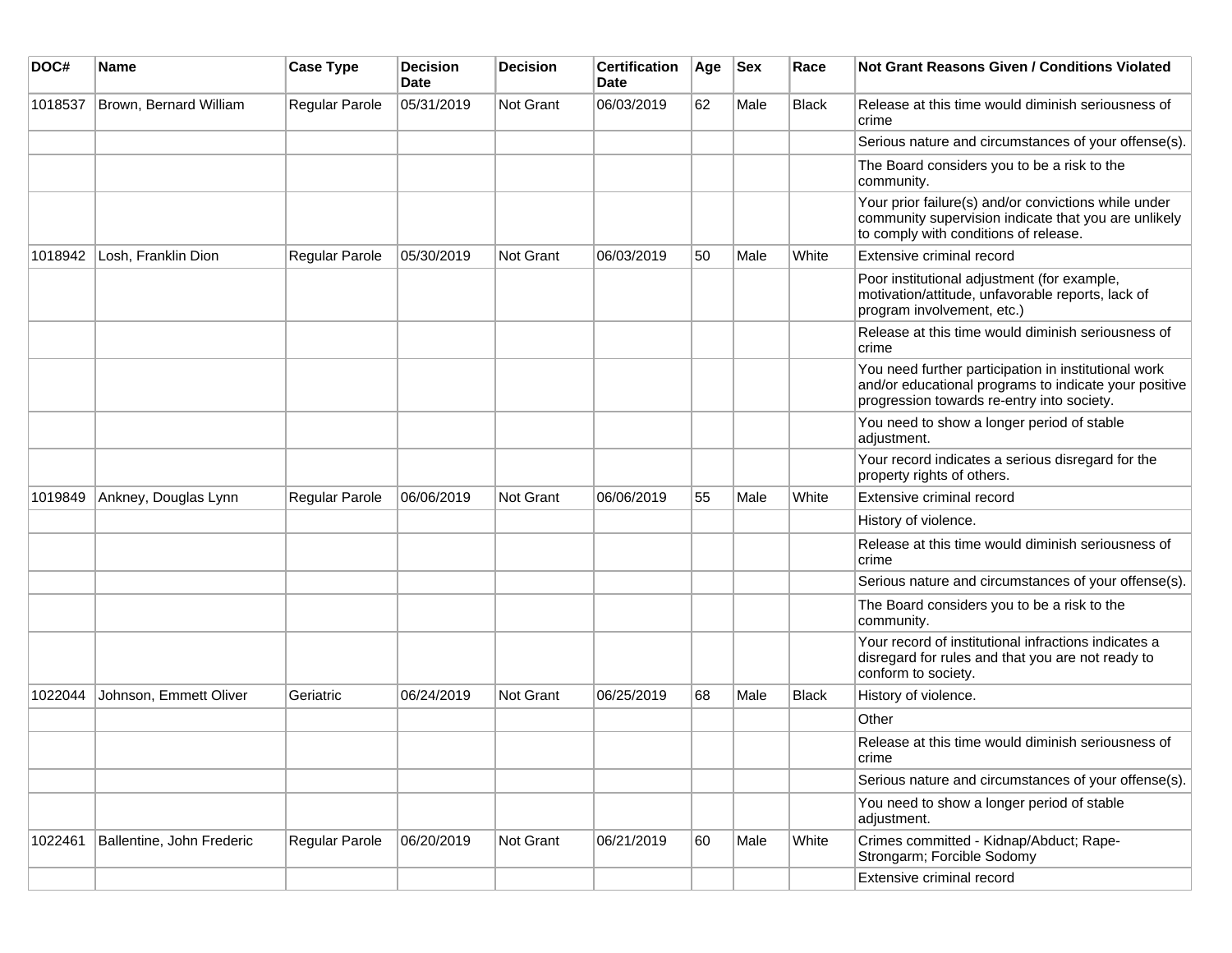| DOC#    | Name                      | <b>Case Type</b>      | <b>Decision</b><br><b>Date</b> | <b>Decision</b>  | <b>Certification</b><br><b>Date</b> | Age | <b>Sex</b> | Race         | Not Grant Reasons Given / Conditions Violated                                                  |
|---------|---------------------------|-----------------------|--------------------------------|------------------|-------------------------------------|-----|------------|--------------|------------------------------------------------------------------------------------------------|
| 1022461 | Ballentine, John Frederic | <b>Regular Parole</b> | 06/20/2019                     | Not Grant        | 06/21/2019                          | 60  | Male       | White        | Release at this time would diminish seriousness of<br>crime                                    |
|         |                           |                       |                                |                  |                                     |     |            |              | Serious nature and circumstances of your offense(s).                                           |
|         |                           |                       |                                |                  |                                     |     |            |              | The Board considers you to be a risk to the<br>community.                                      |
| 1022666 | Wainwright, Ottis Lee     | Geriatric             | 05/31/2019                     | Not Grant        | 06/03/2019                          | 63  | Male       | Black        | Crimes committed - Kidnap/Abduct; Sex Assault,<br>Rape; Robbery                                |
|         |                           |                       |                                |                  |                                     |     |            |              | Extensive criminal record                                                                      |
|         |                           |                       |                                |                  |                                     |     |            |              | History of violence.                                                                           |
|         |                           |                       |                                |                  |                                     |     |            |              | Release at this time would diminish seriousness of<br>crime                                    |
|         |                           |                       |                                |                  |                                     |     |            |              | The Board concludes that you should serve more of<br>your sentence prior to release on parole. |
|         |                           |                       |                                |                  |                                     |     |            |              | The Board considers you to be a risk to the<br>community.                                      |
| 1023387 | Proctor, John L           | <b>Regular Parole</b> | 06/19/2019                     | Not Grant        | 06/21/2019                          | 64  | Male       | <b>Black</b> | Release at this time would diminish seriousness of<br>crime                                    |
|         |                           |                       |                                |                  |                                     |     |            |              | Serious nature and circumstances of your offense(s).                                           |
|         |                           |                       |                                |                  |                                     |     |            |              | The Board considers you to be a risk to the<br>community.                                      |
| 1025420 | Davis, Maurice Darnell    | Geriatric             | 06/26/2019                     | Not Grant        | 06/27/2019                          | 62  | Male       | <b>Black</b> | Extensive criminal record                                                                      |
|         |                           |                       |                                |                  |                                     |     |            |              | Release at this time would diminish seriousness of<br>crime                                    |
|         |                           |                       |                                |                  |                                     |     |            |              | The Board considers you to be a risk to the<br>community.                                      |
| 1025526 | Terry, Anthony Lewis      | Regular Parole        | 06/01/2019                     | <b>Not Grant</b> | 06/03/2019                          | 60  | Male       | <b>Black</b> | Crimes committed - Kidnap/Abduct; Kidnap -<br>Attempted; Sex Assault, Rape                     |
|         |                           |                       |                                |                  |                                     |     |            |              | History of violence.                                                                           |
|         |                           |                       |                                |                  |                                     |     |            |              | Release at this time would diminish seriousness of<br>crime                                    |
|         |                           |                       |                                |                  |                                     |     |            |              | Serious nature and circumstances of your offense(s).                                           |
|         |                           |                       |                                |                  |                                     |     |            |              | The Board considers you to be a risk to the<br>community.                                      |
| 1025760 | White, Perry Randall      | <b>Regular Parole</b> | 06/19/2019                     | Not Grant        | 06/21/2019                          | 55  | Male       | White        | History of substance abuse.                                                                    |
|         |                           |                       |                                |                  |                                     |     |            |              | Release at this time would diminish seriousness of<br>crime                                    |
|         |                           |                       |                                |                  |                                     |     |            |              | Serious nature and circumstances of your offense(s).                                           |
|         |                           |                       |                                |                  |                                     |     |            |              | The Board concludes that you should serve more of<br>your sentence prior to release on parole. |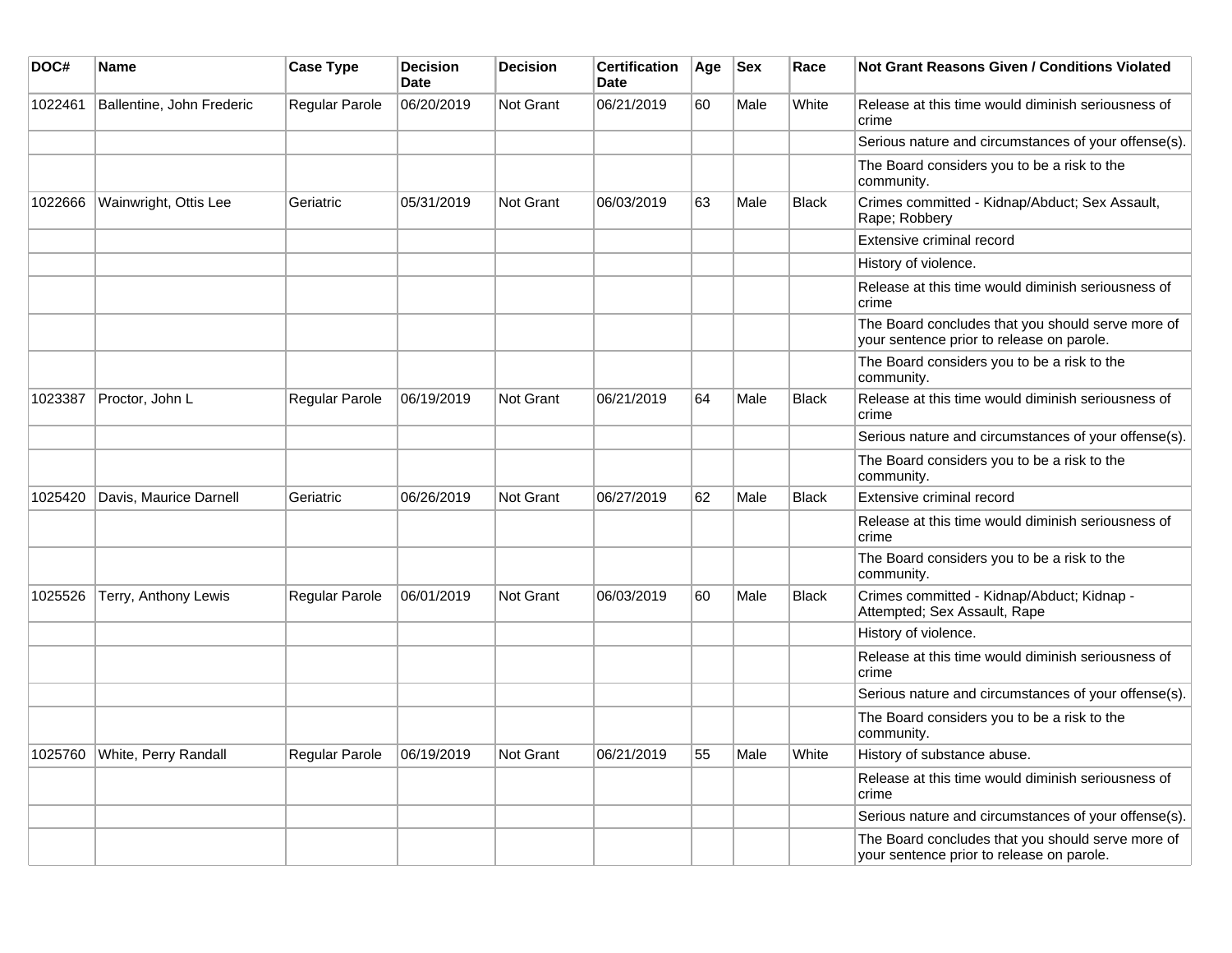| DOC#    | Name                       | <b>Case Type</b>      | <b>Decision</b><br><b>Date</b> | <b>Decision</b>  | <b>Certification</b><br><b>Date</b> | Age | <b>Sex</b> | Race         | <b>Not Grant Reasons Given / Conditions Violated</b>                                                                                                  |
|---------|----------------------------|-----------------------|--------------------------------|------------------|-------------------------------------|-----|------------|--------------|-------------------------------------------------------------------------------------------------------------------------------------------------------|
| 1027100 | Moody, Phillip             | Regular Parole        | 06/02/2019                     | Not Grant        | 06/04/2019                          | 60  | Male       | <b>Black</b> | Crimes committed - Kidnap/Abduct; Sex Assault,<br>Rape; Sodomy                                                                                        |
|         |                            |                       |                                |                  |                                     |     |            |              | Release at this time would diminish seriousness of<br>crime                                                                                           |
|         |                            |                       |                                |                  |                                     |     |            |              | Serious nature and circumstances of your offense(s).                                                                                                  |
| 1027290 | Sales, Thomas William Jr.  | Geriatric             | 06/25/2019                     | Not Grant        | 06/26/2019                          | 67  | Male       | <b>Black</b> | No Interest in Parole                                                                                                                                 |
| 1028377 | Goodman, Steven Wayne      | Regular Parole        | 06/19/2019                     | <b>Not Grant</b> | 06/21/2019                          | 59  | Male       | White        | Crimes committed - Sex Assault, Rape; Aggravated<br>Sexual Battery; Forcible Sodomy                                                                   |
|         |                            |                       |                                |                  |                                     |     |            |              | History of substance abuse.                                                                                                                           |
|         |                            |                       |                                |                  |                                     |     |            |              | Release at this time would diminish seriousness of<br>crime                                                                                           |
|         |                            |                       |                                |                  |                                     |     |            |              | Serious nature and circumstances of your offense(s).                                                                                                  |
|         |                            |                       |                                |                  |                                     |     |            |              | The Board concludes that you should serve more of<br>your sentence prior to release on parole.                                                        |
|         |                            |                       |                                |                  |                                     |     |            |              | The Board considers you to be a risk to the<br>community.                                                                                             |
| 1029367 | Faison, David Fleetwoo     | <b>Regular Parole</b> | 06/05/2019                     | Not Grant        | 06/06/2019                          | 67  | Male       | <b>Black</b> | Conviction of a new crime while incarcerated                                                                                                          |
|         |                            |                       |                                |                  |                                     |     |            |              | Crimes committed - Homicide-1st Degree; Robbery;<br><b>Bribery</b>                                                                                    |
|         |                            |                       |                                |                  |                                     |     |            |              | Release at this time would diminish seriousness of<br>crime                                                                                           |
|         |                            |                       |                                |                  |                                     |     |            |              | Serious nature and circumstances of your offense(s).                                                                                                  |
|         |                            |                       |                                |                  |                                     |     |            |              | The Board concludes that you should serve more of<br>your sentence prior to release on parole.                                                        |
| 1031257 | Broaddus, Martinez Wendell | Geriatric             | 06/19/2019                     | Not Grant        | 06/21/2019                          | 61  | Male       | <b>Black</b> | Crimes committed - Sex Assault, Rape; Incest With<br>Minor                                                                                            |
|         |                            |                       |                                |                  |                                     |     |            |              | Extensive criminal record                                                                                                                             |
|         |                            |                       |                                |                  |                                     |     |            |              | The Board considers you to be a risk to the<br>community.                                                                                             |
|         |                            |                       |                                |                  |                                     |     |            |              | Your prior failure(s) and/or convictions while under<br>community supervision indicate that you are unlikely<br>to comply with conditions of release. |
| 1031584 | Stratton, John Henry Jr.   | Geriatric             | 06/18/2019                     | <b>Not Grant</b> | 06/20/2019                          | 62  | Male       | <b>Black</b> | Extensive criminal record                                                                                                                             |
|         |                            |                       |                                |                  |                                     |     |            |              | History of violence.                                                                                                                                  |
|         |                            |                       |                                |                  |                                     |     |            |              | Release at this time would diminish seriousness of<br>crime                                                                                           |
|         |                            |                       |                                |                  |                                     |     |            |              | Serious nature and circumstances of your offense(s).                                                                                                  |
|         |                            |                       |                                |                  |                                     |     |            |              | The Board considers you to be a risk to the<br>community.                                                                                             |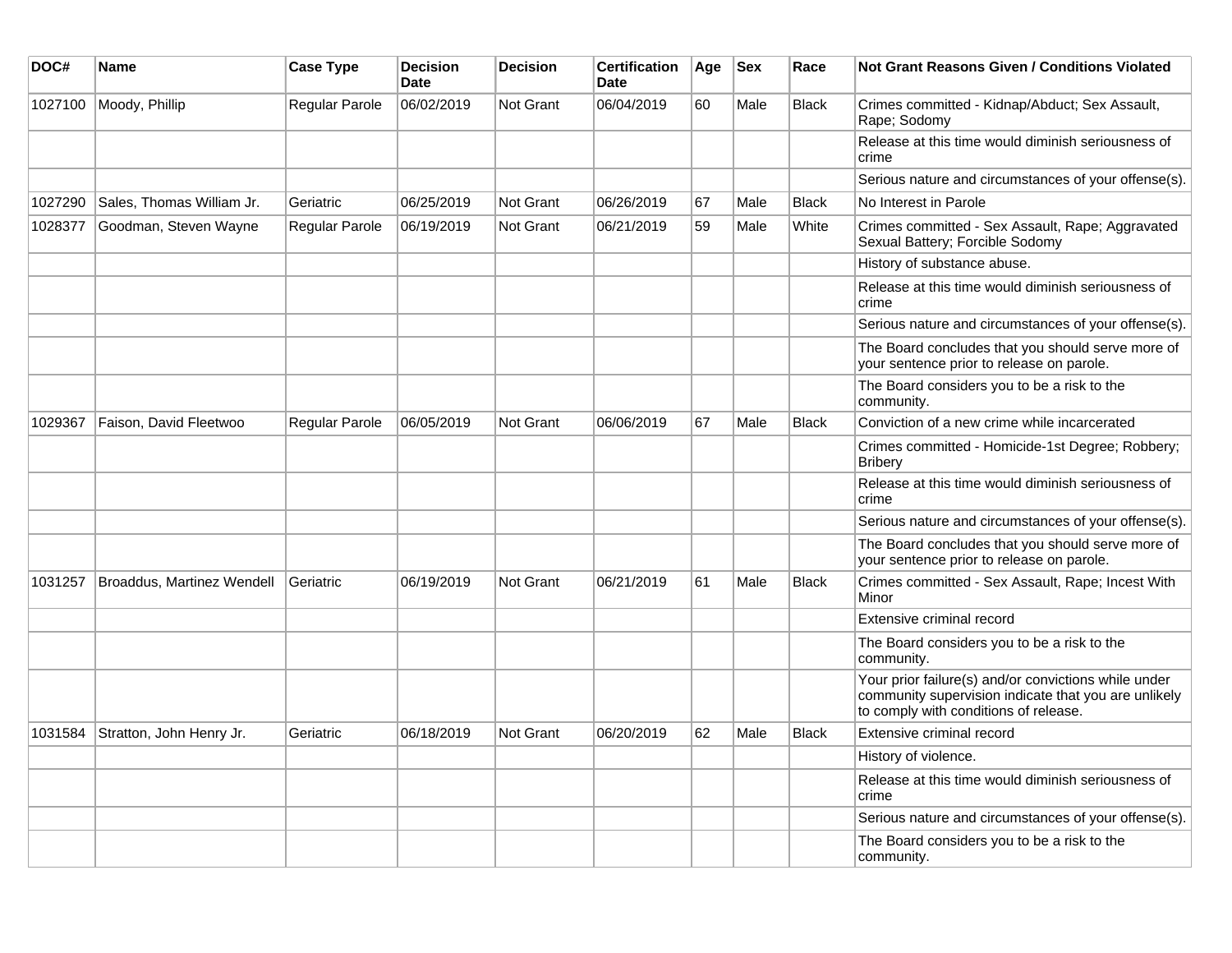| DOC#    | <b>Name</b>                      | <b>Case Type</b>    | Decision<br><b>Date</b> | <b>Decision</b>  | <b>Certification</b><br>Date | Age | <b>Sex</b> | Race         | Not Grant Reasons Given / Conditions Violated                                                                                                         |
|---------|----------------------------------|---------------------|-------------------------|------------------|------------------------------|-----|------------|--------------|-------------------------------------------------------------------------------------------------------------------------------------------------------|
| 1032622 | Morrison, Gary D Jr.             | Regular Parole      | 06/13/2019              | Not Grant        | 06/14/2019                   | 49  | Male       | White        | Crimes committed - Homicide-1st Degree;<br>Kidnap/Abduct                                                                                              |
|         |                                  |                     |                         |                  |                              |     |            |              | Release at this time would diminish seriousness of<br>crime                                                                                           |
|         |                                  |                     |                         |                  |                              |     |            |              | Serious nature and circumstances of your offense(s).                                                                                                  |
| 1032919 | Watts, Danny Lee                 | Regular Parole      | 06/05/2019              | Not Grant        | 06/06/2019                   | 49  | Male       | <b>Black</b> | Crimes committed - Homicide-1st Degree; Homicide-<br>1st Degree; Homicide-1st Degree                                                                  |
|         |                                  |                     |                         |                  |                              |     |            |              | Extensive criminal record                                                                                                                             |
|         |                                  |                     |                         |                  |                              |     |            |              | History of violence.                                                                                                                                  |
|         |                                  |                     |                         |                  |                              |     |            |              | Release at this time would diminish seriousness of<br>crime                                                                                           |
|         |                                  |                     |                         |                  |                              |     |            |              | Serious nature and circumstances of your offense(s).                                                                                                  |
| 1034703 | Wiseman, Clarence Michael<br>Jr. | Geriatric           | 06/10/2019              | <b>Not Grant</b> | 06/11/2019                   | 61  | Male       | White        | Crimes committed - Murder: 2nd Degree                                                                                                                 |
|         |                                  |                     |                         |                  |                              |     |            |              | Extensive criminal record                                                                                                                             |
|         |                                  |                     |                         |                  |                              |     |            |              | History of violence.                                                                                                                                  |
|         |                                  |                     |                         |                  |                              |     |            |              | The Board considers you to be a risk to the<br>community.                                                                                             |
|         |                                  |                     |                         |                  |                              |     |            |              | Your prior failure(s) and/or convictions while under<br>community supervision indicate that you are unlikely<br>to comply with conditions of release. |
| 1034838 | Coston, Raymond Earl             | Regular Parole      | 06/01/2019              | Not Grant        | 06/04/2019                   | 55  | Male       | Black        | Crimes committed - Homicide/Murder;<br>Kidnap/Abduct; Robbery                                                                                         |
|         |                                  |                     |                         |                  |                              |     |            |              | Release at this time would diminish seriousness of<br>crime                                                                                           |
|         |                                  |                     |                         |                  |                              |     |            |              | Serious nature and circumstances of your offense(s).                                                                                                  |
| 1035075 | Speller, Reuben Daniel           | Regular Parole      | 06/19/2019              | Not Grant        | 06/24/2019                   | 68  | Male       | <b>Black</b> | Extensive criminal record                                                                                                                             |
|         |                                  |                     |                         |                  |                              |     |            |              | History of violence.                                                                                                                                  |
|         |                                  |                     |                         |                  |                              |     |            |              | Serious nature and circumstances of your offense(s).                                                                                                  |
|         |                                  |                     |                         |                  |                              |     |            |              | The Board considers you to be a risk to the<br>community.                                                                                             |
| 1035081 | Hairston, William Thomas         | Regular Parole      | 06/08/2019              | <b>Not Grant</b> | 06/10/2019                   | 50  | Male       | <b>Black</b> | Crimes committed - Homicide-Capital; Robbery;<br>Unlawful Wound/Bodily Injury                                                                         |
|         |                                  |                     |                         |                  |                              |     |            |              | Release at this time would diminish seriousness of<br>crime                                                                                           |
|         |                                  |                     |                         |                  |                              |     |            |              | Serious nature and circumstances of your offense(s).                                                                                                  |
| 1037082 | Trussell, Robert Alexandr        | <b>Board Review</b> | 06/03/2019              | Not Grant        | 06/03/2019                   | 55  | Male       | <b>Black</b> | Crimes committed - Robbery; Robbery; Robbery                                                                                                          |
|         |                                  |                     |                         |                  |                              |     |            |              | Release at this time would diminish seriousness of<br>crime                                                                                           |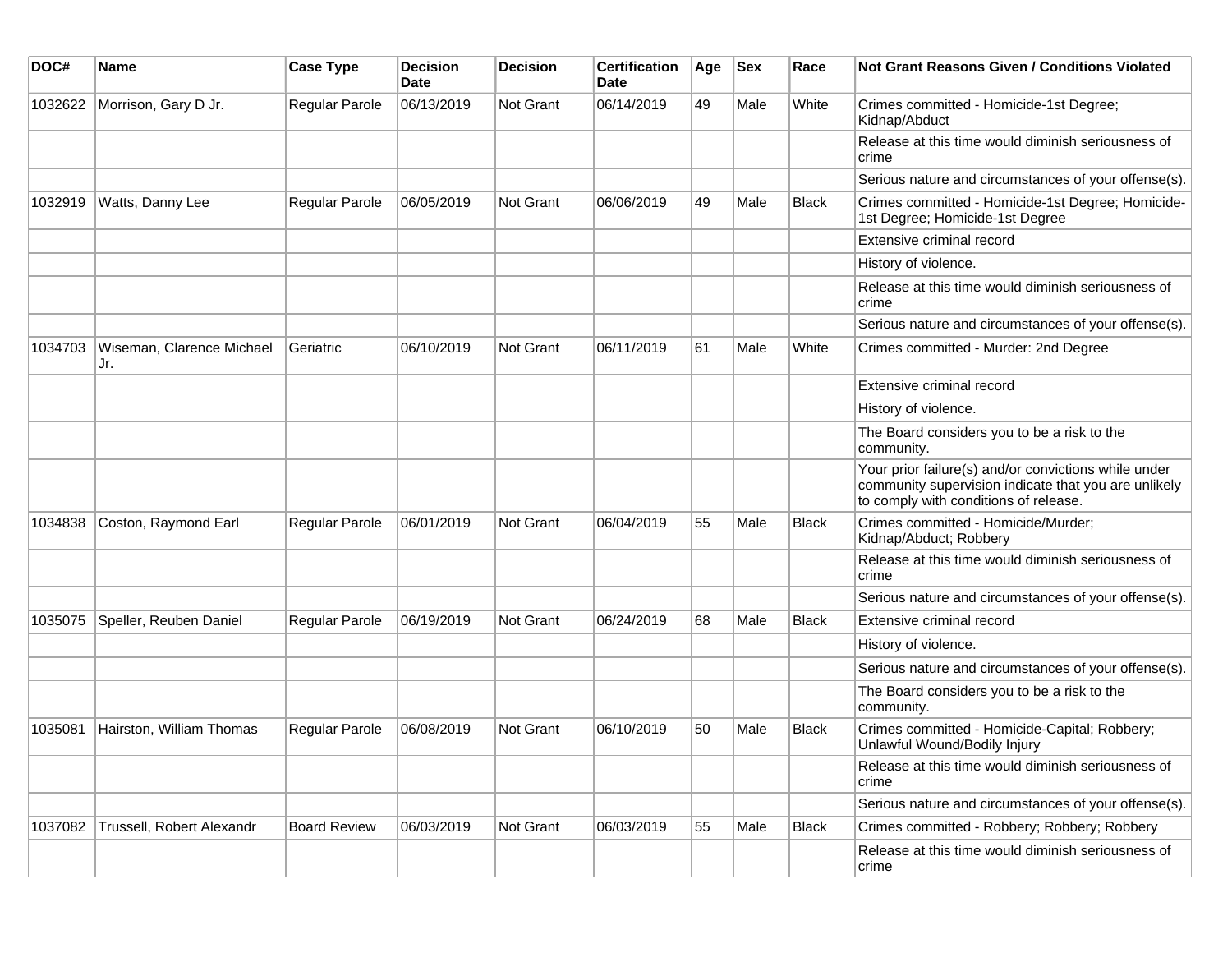| DOC#    | <b>Name</b>               | <b>Case Type</b>    | <b>Decision</b><br><b>Date</b> | <b>Decision</b>  | <b>Certification</b><br><b>Date</b> | Age | <b>Sex</b> | Race         | <b>Not Grant Reasons Given / Conditions Violated</b>                                                                                                  |
|---------|---------------------------|---------------------|--------------------------------|------------------|-------------------------------------|-----|------------|--------------|-------------------------------------------------------------------------------------------------------------------------------------------------------|
| 1037082 | Trussell, Robert Alexandr | <b>Board Review</b> | 06/03/2019                     | Not Grant        | 06/03/2019                          | 55  | Male       | <b>Black</b> | Serious nature and circumstances of your offense(s).                                                                                                  |
|         |                           |                     |                                |                  |                                     |     |            |              | The Board concludes that you should serve more of<br>your sentence prior to release on parole.                                                        |
| 1038253 | Tompkins, Ernest N        | Regular Parole      | 06/19/2019                     | Not Grant        | 06/21/2019                          | 54  | Male       | <b>Black</b> | Release at this time would diminish seriousness of<br>crime                                                                                           |
|         |                           |                     |                                |                  |                                     |     |            |              | Serious nature and circumstances of your offense(s).                                                                                                  |
|         |                           |                     |                                |                  |                                     |     |            |              | The Board concludes that you should serve more of<br>your sentence prior to release on parole.                                                        |
| 1039127 | Clark, Bernard Jr.        | Regular Parole      | 06/12/2019                     | <b>Not Grant</b> | 06/13/2019                          | 82  | Male       | White        | Crimes committed - Aggravated Sexual Battery                                                                                                          |
|         |                           |                     |                                |                  |                                     |     |            |              | History of violence.                                                                                                                                  |
|         |                           |                     |                                |                  |                                     |     |            |              | Release at this time would diminish seriousness of<br>crime                                                                                           |
|         |                           |                     |                                |                  |                                     |     |            |              | Serious nature and circumstances of your offense(s).                                                                                                  |
|         |                           |                     |                                |                  |                                     |     |            |              | The Board considers you to be a risk to the<br>community.                                                                                             |
| 1039387 | Hatcher, Paul Douglas Jr. | Regular Parole      | 05/30/2019                     | Not Grant        | 06/03/2019                          | 45  | Male       | White        | Crimes committed - Grand Larceny: >=\$200 Not<br>From A Person; Grand Larceny: >=\$200 Not From A<br>Person; Grand Larceny: >=\$200 Not From A Person |
|         |                           |                     |                                |                  |                                     |     |            |              | Extensive criminal record                                                                                                                             |
|         |                           |                     |                                |                  |                                     |     |            |              | History of violence.                                                                                                                                  |
|         |                           |                     |                                |                  |                                     |     |            |              | The Board concludes that you should serve more of<br>your sentence prior to release on parole.                                                        |
|         |                           |                     |                                |                  |                                     |     |            |              | Your prior failure(s) and/or convictions while under<br>community supervision indicate that you are unlikely<br>to comply with conditions of release. |
| 1042263 | Brown, Louis              | Geriatric           | 06/09/2019                     | Not Grant        | 06/10/2019                          | 63  | Male       | <b>Black</b> | Extensive criminal record                                                                                                                             |
|         |                           |                     |                                |                  |                                     |     |            |              | History of substance abuse.                                                                                                                           |
|         |                           |                     |                                |                  |                                     |     |            |              | History of violence.                                                                                                                                  |
|         |                           |                     |                                |                  |                                     |     |            |              | Release at this time would diminish seriousness of<br>crime                                                                                           |
|         |                           |                     |                                |                  |                                     |     |            |              | Serious nature and circumstances of your offense(s).                                                                                                  |
| 1043010 | Gomez, Eugene             | Regular Parole      | 06/05/2019                     | <b>Not Grant</b> | 06/06/2019                          | 48  | Male       | <b>Black</b> | Crimes committed - Homicide-Capital; Homicide-<br>Capital; Homicide-Capital                                                                           |
|         |                           |                     |                                |                  |                                     |     |            |              | Release at this time would diminish seriousness of<br>crime                                                                                           |
|         |                           |                     |                                |                  |                                     |     |            |              | Serious nature and circumstances of your offense(s).                                                                                                  |
| 1043454 | Martin, William Branson   | Regular Parole      | 06/06/2019                     | <b>Not Grant</b> | 06/07/2019                          | 61  | Male       | White        | No Interest in Parole                                                                                                                                 |
| 1044122 | Scott, Linwood            | Regular Parole      | 06/19/2019                     | <b>Not Grant</b> | 06/21/2019                          | 67  | Male       | <b>Black</b> | Extensive criminal record                                                                                                                             |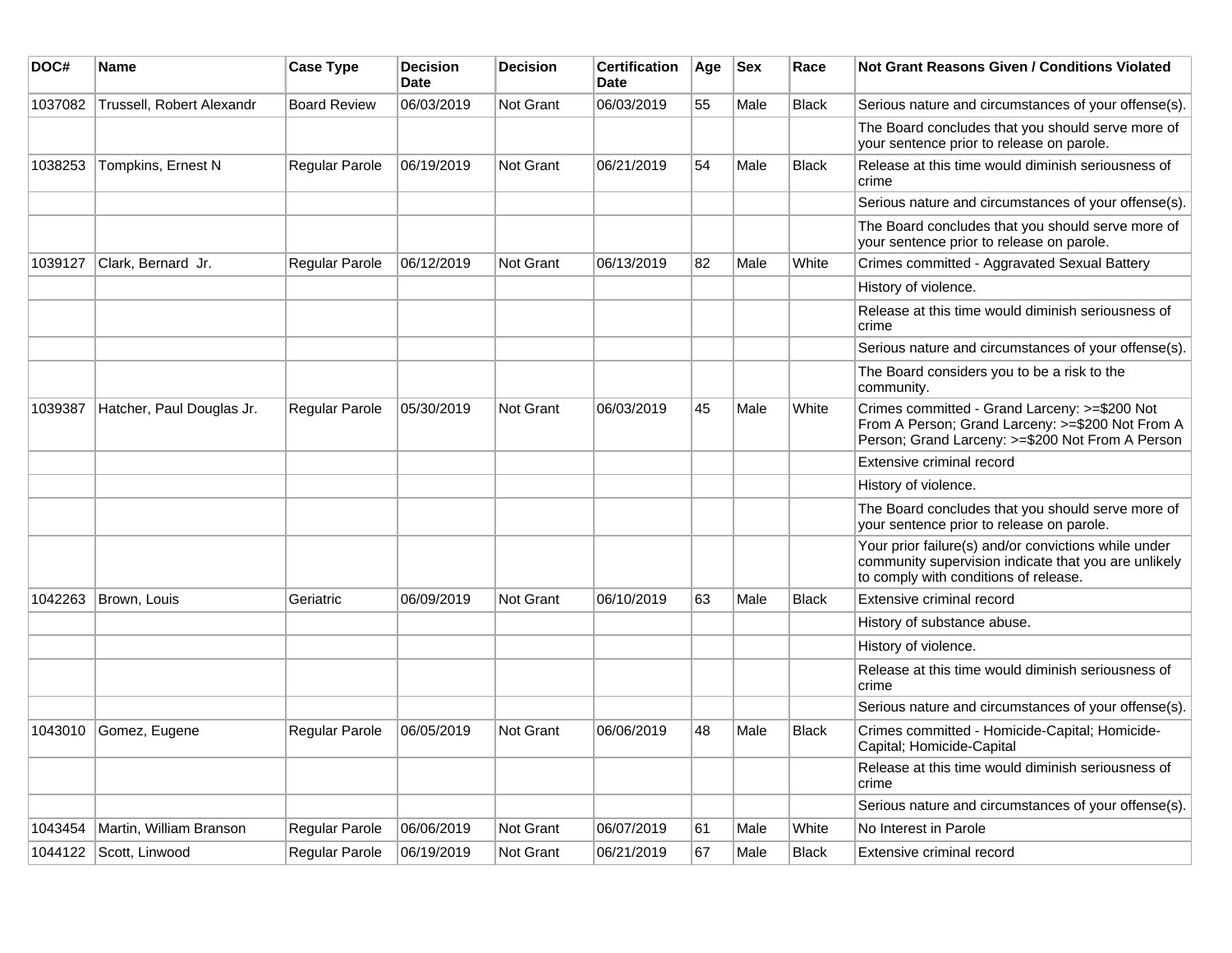| DOC#    | Name                    | <b>Case Type</b>      | <b>Decision</b><br>Date | <b>Decision</b>  | <b>Certification</b><br>Date | Age | <b>Sex</b> | Race                            | <b>Not Grant Reasons Given / Conditions Violated</b>                                                                                                  |
|---------|-------------------------|-----------------------|-------------------------|------------------|------------------------------|-----|------------|---------------------------------|-------------------------------------------------------------------------------------------------------------------------------------------------------|
| 1044122 | Scott, Linwood          | Regular Parole        | 06/19/2019              | <b>Not Grant</b> | 06/21/2019                   | 67  | Male       | <b>Black</b>                    | Release at this time would diminish seriousness of<br>crime                                                                                           |
|         |                         |                       |                         |                  |                              |     |            |                                 | The Board concludes that you should serve more of<br>your sentence prior to release on parole.                                                        |
|         |                         |                       |                         |                  |                              |     |            |                                 | Your prior failure(s) and/or convictions while under<br>community supervision indicate that you are unlikely<br>to comply with conditions of release. |
|         |                         |                       |                         |                  |                              |     |            |                                 | Your record indicates a serious disregard for the<br>property rights of others.                                                                       |
| 1044595 | Boonak, Charnwit Tom    | Regular Parole        | 05/30/2019              | <b>Not Grant</b> | 06/03/2019                   | 60  | Male       | Asian or<br>Pacific<br>Islander | Considering your offense and your institutional<br>records, the Board concludes that you should serve<br>more of your sentence before being paroled.  |
|         |                         |                       |                         |                  |                              |     |            |                                 | History of substance abuse.                                                                                                                           |
|         |                         |                       |                         |                  |                              |     |            |                                 | History of violence.                                                                                                                                  |
|         |                         |                       |                         |                  |                              |     |            |                                 | Release at this time would diminish seriousness of<br>crime                                                                                           |
|         |                         |                       |                         |                  |                              |     |            |                                 | Serious nature and circumstances of your offense(s).                                                                                                  |
| 1045957 | Walker, Ronnie          | Regular Parole        | 06/12/2019              | <b>Not Grant</b> | 06/13/2019                   | 57  | Male       | <b>Black</b>                    | Extensive criminal record                                                                                                                             |
|         |                         |                       |                         |                  |                              |     |            |                                 | Release at this time would diminish seriousness of<br>crime                                                                                           |
|         |                         |                       |                         |                  |                              |     |            |                                 | The Board concludes that you should serve more of<br>your sentence prior to release on parole.                                                        |
|         |                         |                       |                         |                  |                              |     |            |                                 | Your prior failure(s) and/or convictions while under<br>community supervision indicate that you are unlikely<br>to comply with conditions of release. |
| 1046685 | Brown, Fillipe Liachell | Regular Parole        | 06/23/2019              | <b>Not Grant</b> | 06/25/2019                   | 59  | Male       | <b>Black</b>                    | Crimes committed - Homicide-1st Degree;<br>Kidnap/Abduct; Sex Assault, Rape                                                                           |
|         |                         |                       |                         |                  |                              |     |            |                                 | Extensive criminal record                                                                                                                             |
|         |                         |                       |                         |                  |                              |     |            |                                 | Release at this time would diminish seriousness of<br>crime                                                                                           |
|         |                         |                       |                         |                  |                              |     |            |                                 | Serious nature and circumstances of your offense(s).                                                                                                  |
|         |                         |                       |                         |                  |                              |     |            |                                 | Your prior failure(s) and/or convictions while under<br>community supervision indicate that you are unlikely<br>to comply with conditions of release. |
| 1046938 | Funk, Russell Dale Sr.  | Geriatric             | 06/13/2019              | <b>Not Grant</b> | 06/17/2019                   | 67  | Male       | White                           | Extensive criminal record                                                                                                                             |
|         |                         |                       |                         |                  |                              |     |            |                                 | Release at this time would diminish seriousness of<br>crime                                                                                           |
|         |                         |                       |                         |                  |                              |     |            |                                 | Serious nature and circumstances of your offense(s).                                                                                                  |
| 1047847 | Grigsby, Dan Richard    | <b>Regular Parole</b> | 05/31/2019              | <b>Not Grant</b> | 06/03/2019                   | 68  | Male       | White                           | Crimes committed - Homicide-1st Degree; Use Of<br>Firearm In Felony                                                                                   |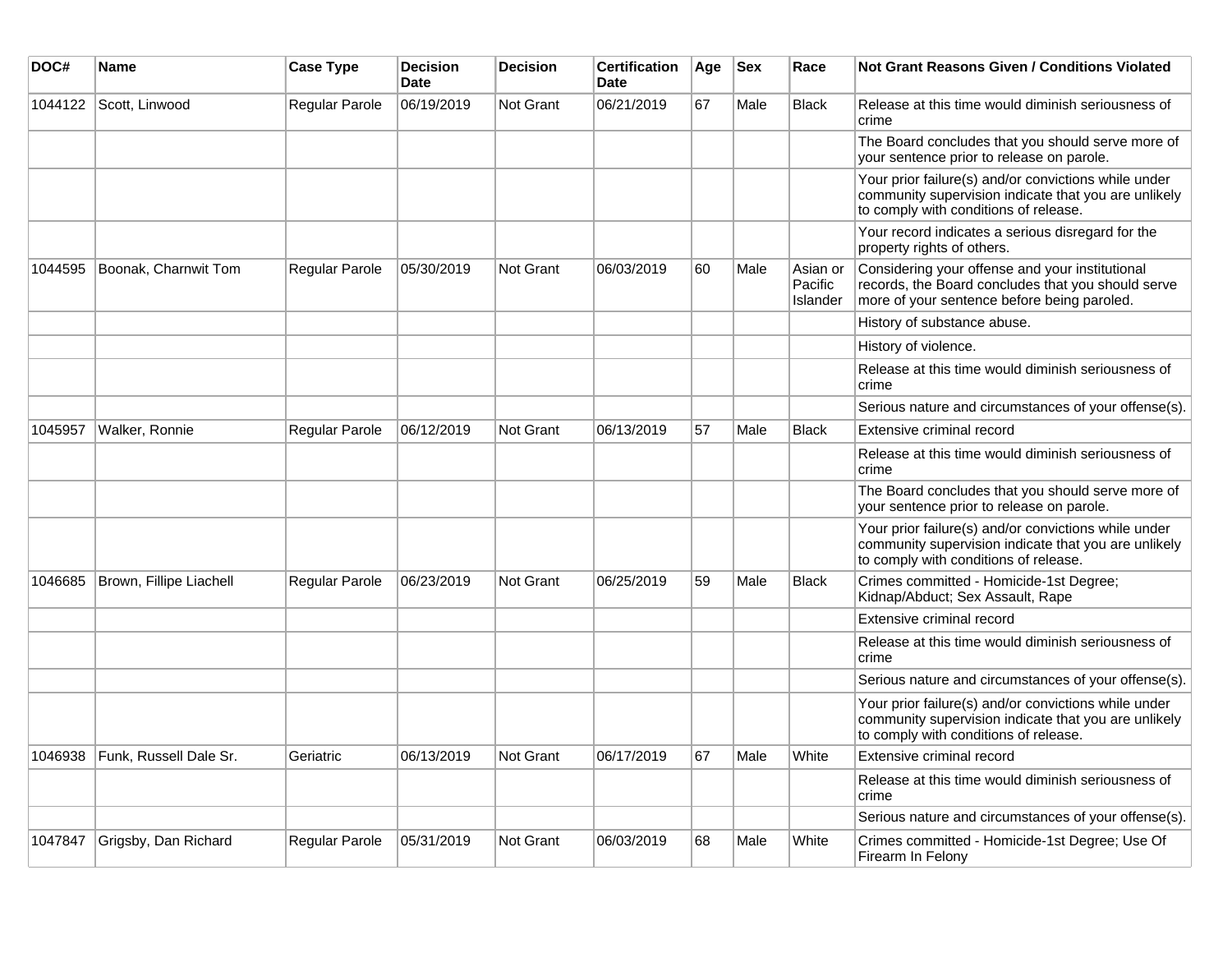| DOC#    | <b>Name</b>                | <b>Case Type</b>      | <b>Decision</b><br><b>Date</b> | <b>Decision</b>  | <b>Certification</b><br><b>Date</b> | Age | <b>Sex</b> | Race         | Not Grant Reasons Given / Conditions Violated                                                                                                         |
|---------|----------------------------|-----------------------|--------------------------------|------------------|-------------------------------------|-----|------------|--------------|-------------------------------------------------------------------------------------------------------------------------------------------------------|
| 1047847 | Grigsby, Dan Richard       | Regular Parole        | 05/31/2019                     | Not Grant        | 06/03/2019                          | 68  | Male       | White        | Release at this time would diminish seriousness of<br>crime                                                                                           |
|         |                            |                       |                                |                  |                                     |     |            |              | Serious nature and circumstances of your offense(s).                                                                                                  |
| 1048373 | Sydnor, Charles Edward     | Regular Parole        | 05/30/2019                     | <b>Not Grant</b> | 06/03/2019                          | 54  | Male       | <b>Black</b> | Conviction of a new crime while incarcerated                                                                                                          |
|         |                            |                       |                                |                  |                                     |     |            |              | Extensive criminal record                                                                                                                             |
|         |                            |                       |                                |                  |                                     |     |            |              | Release at this time would diminish seriousness of<br>crime                                                                                           |
|         |                            |                       |                                |                  |                                     |     |            |              | Serious nature and circumstances of your offense(s).                                                                                                  |
| 1048503 | Hughes, Timothy Wayne      | <b>Regular Parole</b> | 06/08/2019                     | <b>Not Grant</b> | 06/10/2019                          | 58  | Male       | White        | Crimes committed - Homicide-1st Degree; Breaking<br>And Entering; Statutory Burglary                                                                  |
|         |                            |                       |                                |                  |                                     |     |            |              | Release at this time would diminish seriousness of<br>crime                                                                                           |
|         |                            |                       |                                |                  |                                     |     |            |              | Serious nature and circumstances of your offense(s).                                                                                                  |
| 1050050 | Slayton, Charles Scott Sr. | Regular Parole        | 06/02/2019                     | <b>Not Grant</b> | 06/04/2019                          | 58  | Male       | White        | No Interest in Parole                                                                                                                                 |
| 1052363 | Powell, Donald Lee         | <b>Regular Parole</b> | 05/31/2019                     | Not Grant        | 06/03/2019                          | 61  | Male       | <b>Black</b> | Extensive criminal record                                                                                                                             |
|         |                            |                       |                                |                  |                                     |     |            |              | History of violence.                                                                                                                                  |
|         |                            |                       |                                |                  |                                     |     |            |              | Your prior failure(s) and/or convictions while under<br>community supervision indicate that you are unlikely<br>to comply with conditions of release. |
| 1053389 | Jones, Benjamin H          | <b>Regular Parole</b> | 06/02/2019                     | <b>Not Grant</b> | 06/03/2019                          | 70  | Male       | <b>Black</b> | No Interest in Parole                                                                                                                                 |
| 1053558 | Barksdale, Reuben Gregory  | <b>Regular Parole</b> | 06/06/2019                     | <b>Not Grant</b> | 06/06/2019                          | 58  | Male       | <b>Black</b> | Crimes committed - Homicide-Capital                                                                                                                   |
|         |                            |                       |                                |                  |                                     |     |            |              | Release at this time would diminish seriousness of<br>crime                                                                                           |
|         |                            |                       |                                |                  |                                     |     |            |              | Serious nature and circumstances of your offense(s).                                                                                                  |
| 1053570 | Kemp, James Earnest        | Geriatric             | 06/19/2019                     | <b>Not Grant</b> | 06/21/2019                          | 68  | Male       | White        | Crimes committed - Forcible Sodomy; Forcible<br>Sodomy; Child Pornography                                                                             |
|         |                            |                       |                                |                  |                                     |     |            |              | Release at this time would diminish seriousness of<br>crime                                                                                           |
|         |                            |                       |                                |                  |                                     |     |            |              | Serious nature and circumstances of your offense(s).                                                                                                  |
|         |                            |                       |                                |                  |                                     |     |            |              | The Board considers you to be a risk to the<br>community.                                                                                             |
| 1054157 | Ferrell, Cecial            | Regular Parole        | 06/16/2019                     | <b>Not Grant</b> | 06/17/2019                          | 61  | Male       | <b>Black</b> | Considering your offense and your institutional<br>records, the Board concludes that you should serve<br>more of your sentence before being paroled.  |
|         |                            |                       |                                |                  |                                     |     |            |              | Crimes committed - Homicide-2Nd-Degree;<br>Homicide-2Nd-Degree; Malicious Wounding                                                                    |
|         |                            |                       |                                |                  |                                     |     |            |              | History of substance abuse.                                                                                                                           |
|         |                            |                       |                                |                  |                                     |     |            |              | History of violence.                                                                                                                                  |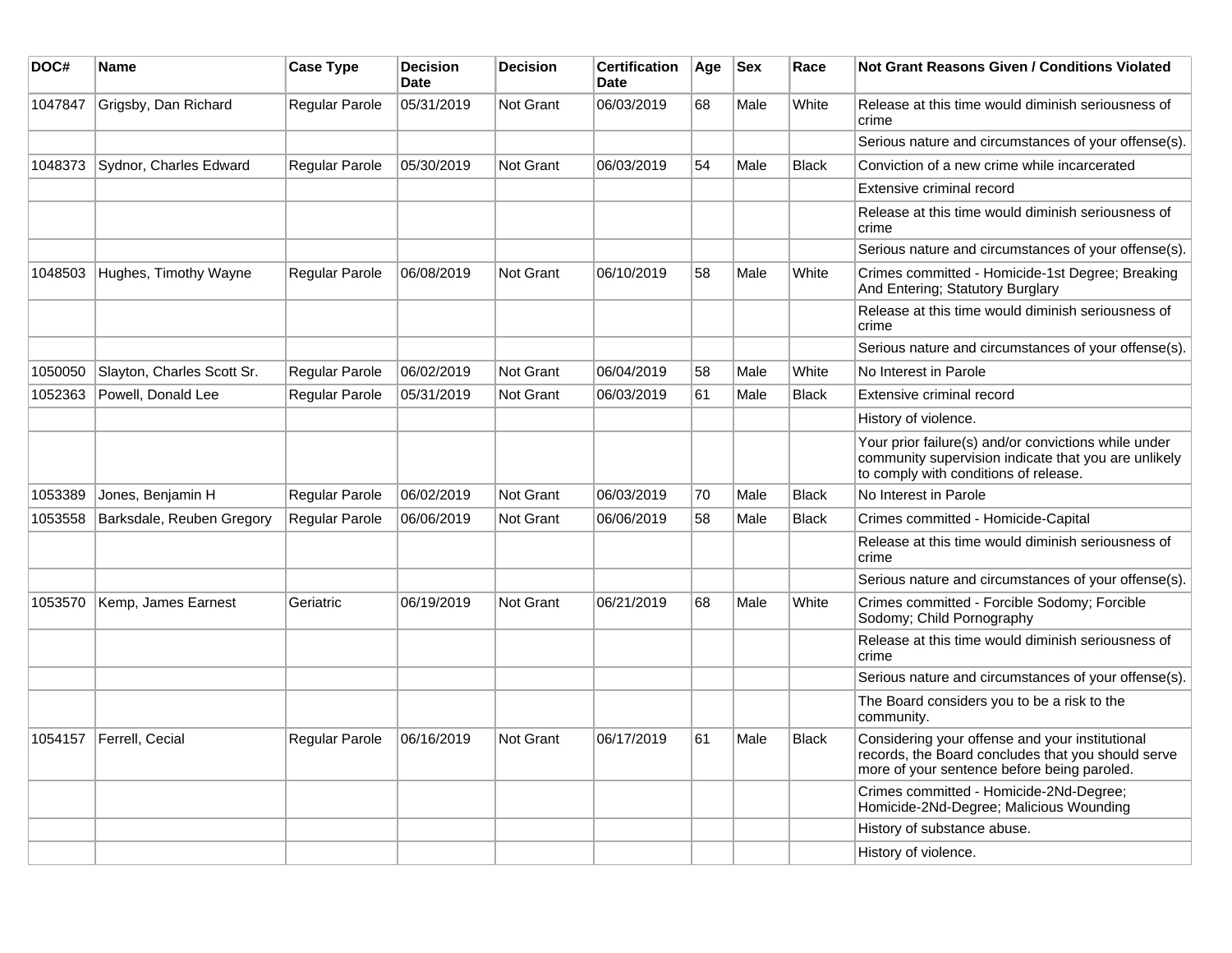| DOC#    | Name                     | <b>Case Type</b>      | <b>Decision</b><br><b>Date</b> | <b>Decision</b> | <b>Certification</b><br>Date | Age | <b>Sex</b> | Race         | <b>Not Grant Reasons Given / Conditions Violated</b>                                                                                                  |
|---------|--------------------------|-----------------------|--------------------------------|-----------------|------------------------------|-----|------------|--------------|-------------------------------------------------------------------------------------------------------------------------------------------------------|
| 1054157 | Ferrell, Cecial          | Regular Parole        | 06/16/2019                     | Not Grant       | 06/17/2019                   | 61  | Male       | <b>Black</b> | Release at this time would diminish seriousness of<br>crime                                                                                           |
|         |                          |                       |                                |                 |                              |     |            |              | Serious nature and circumstances of your offense(s).                                                                                                  |
|         |                          |                       |                                |                 |                              |     |            |              | You need to show a longer period of stable<br>adjustment.                                                                                             |
| 1054180 | Taylor, Steve Mcwayne    | Geriatric             | 06/26/2019                     | Not Grant       | 06/27/2019                   | 64  | Male       | <b>Black</b> | Extensive criminal record                                                                                                                             |
|         |                          |                       |                                |                 |                              |     |            |              | Release at this time would diminish seriousness of<br>crime                                                                                           |
|         |                          |                       |                                |                 |                              |     |            |              | Serious nature and circumstances of your offense(s).                                                                                                  |
|         |                          |                       |                                |                 |                              |     |            |              | The Board considers you to be a risk to the<br>community.                                                                                             |
|         |                          |                       |                                |                 |                              |     |            |              | Your record indicates a serious disregard for the<br>property rights of others.                                                                       |
| 1054419 | Hostetter, Robert Vernon | Regular Parole        | 06/19/2019                     | Not Grant       | 06/21/2019                   | 53  | Male       | White        | Release at this time would diminish seriousness of<br>crime                                                                                           |
|         |                          |                       |                                |                 |                              |     |            |              | Serious nature and circumstances of your offense(s).                                                                                                  |
| 1054642 | Jackson, Roger E         | Regular Parole        | 06/01/2019                     | Not Grant       | 06/04/2019                   | 65  | Male       | <b>Black</b> | No Interest in Parole                                                                                                                                 |
| 1055046 | Wyche, Nathan            | Regular Parole        | 06/26/2019                     | Not Grant       | 06/27/2019                   | 61  | Male       | <b>Black</b> | Crimes committed - Malicious Wounding; Burglary;<br><b>Burglary</b>                                                                                   |
|         |                          |                       |                                |                 |                              |     |            |              | Release at this time would diminish seriousness of<br>crime                                                                                           |
|         |                          |                       |                                |                 |                              |     |            |              | Serious nature and circumstances of your offense(s).                                                                                                  |
|         |                          |                       |                                |                 |                              |     |            |              | Your prior failure(s) and/or convictions while under<br>community supervision indicate that you are unlikely<br>to comply with conditions of release. |
| 1055412 | Clifton, Roger Talley    | Regular Parole        | 06/05/2019                     | Not Grant       | 06/05/2019                   | 55  | Male       | White        | Considering your offense and your institutional<br>records, the Board concludes that you should serve<br>more of your sentence before being paroled.  |
|         |                          |                       |                                |                 |                              |     |            |              | Crimes committed - Sex Assault, Rape; Breaking<br>And Entering; Assault And Battery                                                                   |
|         |                          |                       |                                |                 |                              |     |            |              | Extensive criminal record                                                                                                                             |
|         |                          |                       |                                |                 |                              |     |            |              | The Board concludes that you should serve more of<br>your sentence prior to release on parole.                                                        |
|         |                          |                       |                                |                 |                              |     |            |              | The Board considers you to be a risk to the<br>community.                                                                                             |
| 1055871 | Dooley, Walter Lewis     | <b>Regular Parole</b> | 06/19/2019                     | Not Grant       | 06/21/2019                   | 57  | Male       | White        | Crimes committed - Homicide-Capital; Sex Assault,<br>Rape; Sodomy                                                                                     |
|         |                          |                       |                                |                 |                              |     |            |              | Serious nature and circumstances of your offense(s).                                                                                                  |
| 1055905 | Speakes, Douglas Eugene  | Regular Parole        | 06/14/2019                     | Not Grant       | 06/17/2019                   | 58  | Male       | White        | No Interest in Parole                                                                                                                                 |
| 1056001 | Coleman, Zachery         | Regular Parole        | 05/30/2019                     | Not Grant       | 06/03/2019                   | 57  | Male       | <b>Black</b> | Extensive criminal record                                                                                                                             |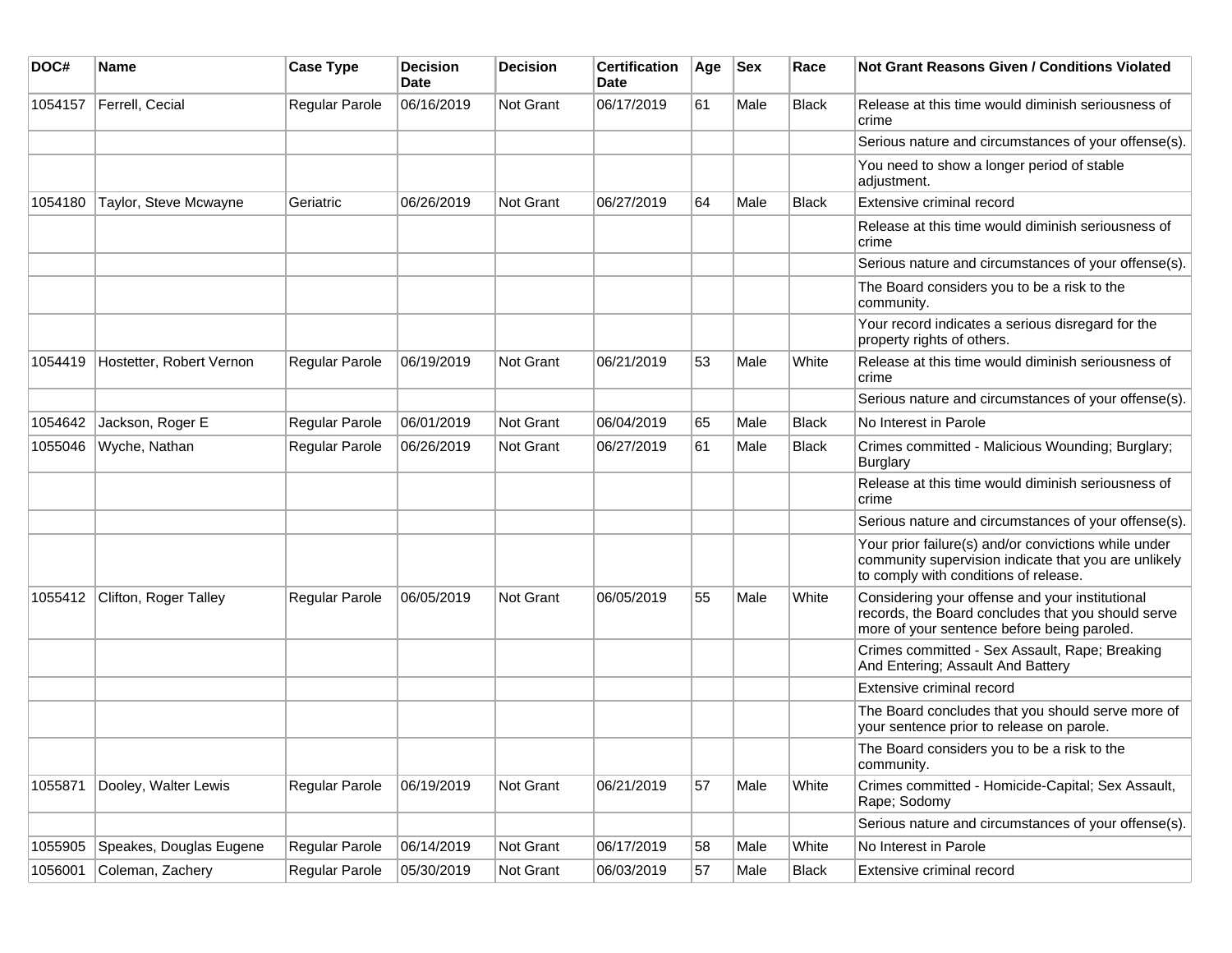| DOC#    | Name                     | <b>Case Type</b>      | <b>Decision</b><br>Date | <b>Decision</b> | <b>Certification</b><br>Date | Age | <b>Sex</b> | Race         | <b>Not Grant Reasons Given / Conditions Violated</b>                                                                                                        |
|---------|--------------------------|-----------------------|-------------------------|-----------------|------------------------------|-----|------------|--------------|-------------------------------------------------------------------------------------------------------------------------------------------------------------|
| 1056001 | Coleman, Zachery         | Regular Parole        | 05/30/2019              | Not Grant       | 06/03/2019                   | 57  | Male       | <b>Black</b> | History of violence.                                                                                                                                        |
|         |                          |                       |                         |                 |                              |     |            |              | Release at this time would diminish seriousness of<br>crime                                                                                                 |
|         |                          |                       |                         |                 |                              |     |            |              | Serious nature and circumstances of your offense(s).                                                                                                        |
|         |                          |                       |                         |                 |                              |     |            |              | The Board considers you to be a risk to the<br>community.                                                                                                   |
| 1056772 | Bonner, Michael Edward   | <b>Regular Parole</b> | 06/06/2019              | Not Grant       | 06/07/2019                   | 54  | Male       | <b>Black</b> | Extensive criminal record                                                                                                                                   |
|         |                          |                       |                         |                 |                              |     |            |              | The Board considers you to be a risk to the<br>community.                                                                                                   |
|         |                          |                       |                         |                 |                              |     |            |              | Your prior failure(s) and/or convictions while under<br>community supervision indicate that you are unlikely<br>to comply with conditions of release.       |
| 1057564 | Brim, Ben Jr             | Regular Parole        | 06/01/2019              | Not Grant       | 06/03/2019                   | 65  | Male       | <b>Black</b> | Crimes committed - Homicide/Murder; Burglary                                                                                                                |
|         |                          |                       |                         |                 |                              |     |            |              | History of violence.                                                                                                                                        |
|         |                          |                       |                         |                 |                              |     |            |              | Release at this time would diminish seriousness of<br>crime                                                                                                 |
|         |                          |                       |                         |                 |                              |     |            |              | Serious nature and circumstances of your offense(s).                                                                                                        |
| 1058093 | Williams, John Alexande  | Geriatric             | 06/01/2019              | Not Grant       | 06/04/2019                   | 73  | Male       | Black        | Extensive criminal record                                                                                                                                   |
|         |                          |                       |                         |                 |                              |     |            |              | Release at this time would diminish seriousness of<br>crime                                                                                                 |
|         |                          |                       |                         |                 |                              |     |            |              | Serious nature and circumstances of your offense(s).                                                                                                        |
|         |                          |                       |                         |                 |                              |     |            |              | The Board concludes that you should serve more of<br>your sentence prior to release on parole.                                                              |
|         |                          |                       |                         |                 |                              |     |            |              | You need further participation in institutional work<br>and/or educational programs to indicate your positive<br>progression towards re-entry into society. |
| 1059009 | Harvey, Samuel William   | Geriatric             | 06/01/2019              | Not Grant       | 06/03/2019                   | 72  | Male       | <b>Black</b> | Crimes committed - Sex Assault, Rape; Aggravated<br>Sexual Battery; Aggravated Sexual Battery                                                               |
|         |                          |                       |                         |                 |                              |     |            |              | Release at this time would diminish seriousness of<br>crime                                                                                                 |
|         |                          |                       |                         |                 |                              |     |            |              | Serious nature and circumstances of your offense(s).                                                                                                        |
|         |                          |                       |                         |                 |                              |     |            |              | The Board considers you to be a risk to the<br>community.                                                                                                   |
|         | 1060658   Watson, Kermit | Geriatric             | 06/06/2019              | Not Grant       | 06/06/2019                   | 60  | Male       | <b>Black</b> | History of substance abuse.                                                                                                                                 |
|         |                          |                       |                         |                 |                              |     |            |              | History of violence.                                                                                                                                        |
|         |                          |                       |                         |                 |                              |     |            |              | Release at this time would diminish seriousness of<br>crime                                                                                                 |
|         |                          |                       |                         |                 |                              |     |            |              | Serious nature and circumstances of your offense(s).                                                                                                        |
|         |                          |                       |                         |                 |                              |     |            |              | The Board concludes that you should serve more of<br>your sentence prior to release on parole.                                                              |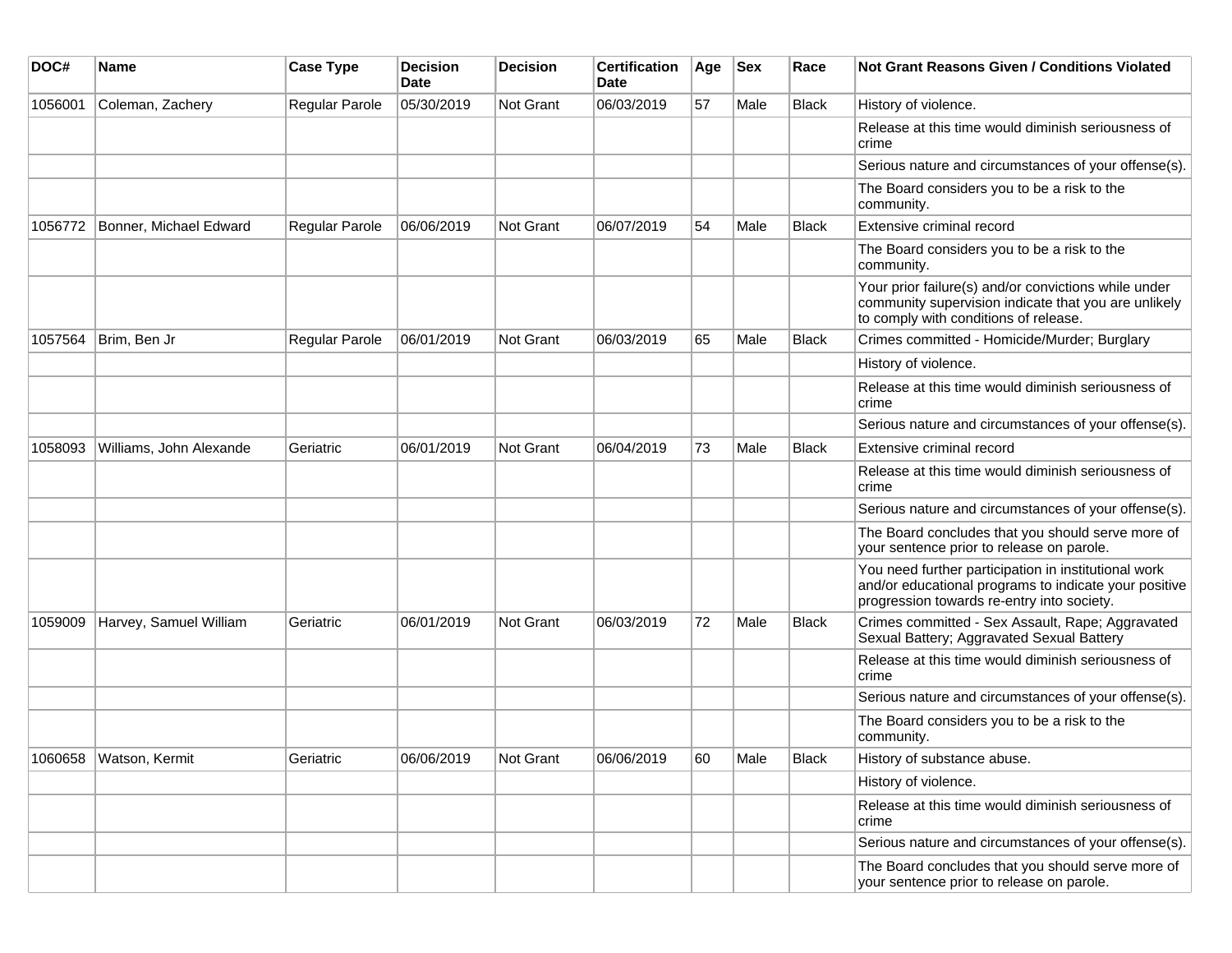| DOC#    | <b>Name</b>            | <b>Case Type</b>      | <b>Decision</b><br><b>Date</b> | <b>Decision</b>  | <b>Certification</b><br><b>Date</b> | Age | <b>Sex</b>   | Race         | Not Grant Reasons Given / Conditions Violated                                                                                                         |
|---------|------------------------|-----------------------|--------------------------------|------------------|-------------------------------------|-----|--------------|--------------|-------------------------------------------------------------------------------------------------------------------------------------------------------|
| 1060658 | Watson, Kermit         | Geriatric             | 06/06/2019                     | <b>Not Grant</b> | 06/06/2019                          | 60  | Male         | <b>Black</b> | The Board considers you to be a risk to the<br>community.                                                                                             |
| 1060850 | Vannatter, Lewis John  | Regular Parole        | 06/19/2019                     | <b>Not Grant</b> | 06/21/2019                          | 57  | Male         | White        | Release at this time would diminish seriousness of<br>crime                                                                                           |
|         |                        |                       |                                |                  |                                     |     |              |              | Serious nature and circumstances of your offense(s).                                                                                                  |
| 1061066 | Hearn, Gloria          | <b>Regular Parole</b> | 06/14/2019                     | Not Grant        | 06/17/2019                          | 68  | Female White |              | Crimes committed - Kidnap/Abduct; Sex Assault,<br>Rape; Sodomy                                                                                        |
|         |                        |                       |                                |                  |                                     |     |              |              | Serious nature and circumstances of your offense(s).                                                                                                  |
| 1065740 | Laws, Ricky Nell       | <b>Regular Parole</b> | 06/19/2019                     | <b>Not Grant</b> | 06/21/2019                          | 57  | Male         | White        | Release at this time would diminish seriousness of<br>crime                                                                                           |
|         |                        |                       |                                |                  |                                     |     |              |              | Serious nature and circumstances of your offense(s).                                                                                                  |
|         |                        |                       |                                |                  |                                     |     |              |              | The Board concludes that you should serve more of<br>your sentence prior to release on parole.                                                        |
|         |                        |                       |                                |                  |                                     |     |              |              | The Board considers you to be a risk to the<br>community.                                                                                             |
|         |                        |                       |                                |                  |                                     |     |              |              | You need to show a longer period of stable<br>adjustment.                                                                                             |
| 1066309 | Lucas, Jerry Granvill  | Geriatric             | 06/13/2019                     | <b>Not Grant</b> | 06/17/2019                          | 66  | Male         | White        | No Interest in Parole                                                                                                                                 |
| 1068156 | White, Anthony Ernest  | <b>Regular Parole</b> | 06/19/2019                     | <b>Not Grant</b> | 06/24/2019                          | 58  | Male         | <b>Black</b> | Extensive criminal record                                                                                                                             |
|         |                        |                       |                                |                  |                                     |     |              |              | History of substance abuse.                                                                                                                           |
|         |                        |                       |                                |                  |                                     |     |              |              | Serious nature and circumstances of your offense(s).                                                                                                  |
|         |                        |                       |                                |                  |                                     |     |              |              | Your prior failure(s) and/or convictions while under<br>community supervision indicate that you are unlikely<br>to comply with conditions of release. |
| 1068569 | Riley, Gary Don        | Regular Parole        | 06/19/2019                     | <b>Not Grant</b> | 06/21/2019                          | 55  | Male         | White        | Crimes committed - Aggravated Sexual Battery;<br>Forcible Sodomy; Forcible Sodomy                                                                     |
|         |                        |                       |                                |                  |                                     |     |              |              | Serious nature and circumstances of your offense(s).                                                                                                  |
|         |                        |                       |                                |                  |                                     |     |              |              | Your prior failure(s) and/or convictions while under<br>community supervision indicate that you are unlikely<br>to comply with conditions of release. |
| 1069156 | Brown, Preston Raymond | <b>Regular Parole</b> | 06/14/2019                     | <b>Not Grant</b> | 06/17/2019                          | 44  | Male         | <b>Black</b> | Release at this time would diminish seriousness of<br>crime                                                                                           |
|         |                        |                       |                                |                  |                                     |     |              |              | Serious nature and circumstances of your offense(s).                                                                                                  |
|         |                        |                       |                                |                  |                                     |     |              |              | The Board concludes that you should serve more of<br>your sentence prior to release on parole.                                                        |
| 1069550 | Hodges, Antonio        | Regular Parole        | 06/05/2019                     | <b>Not Grant</b> | 06/06/2019                          | 54  | Male         | <b>Black</b> | Release at this time would diminish seriousness of<br>crime                                                                                           |
|         |                        |                       |                                |                  |                                     |     |              |              | The Board concludes that you should serve more of<br>your sentence prior to release on parole.                                                        |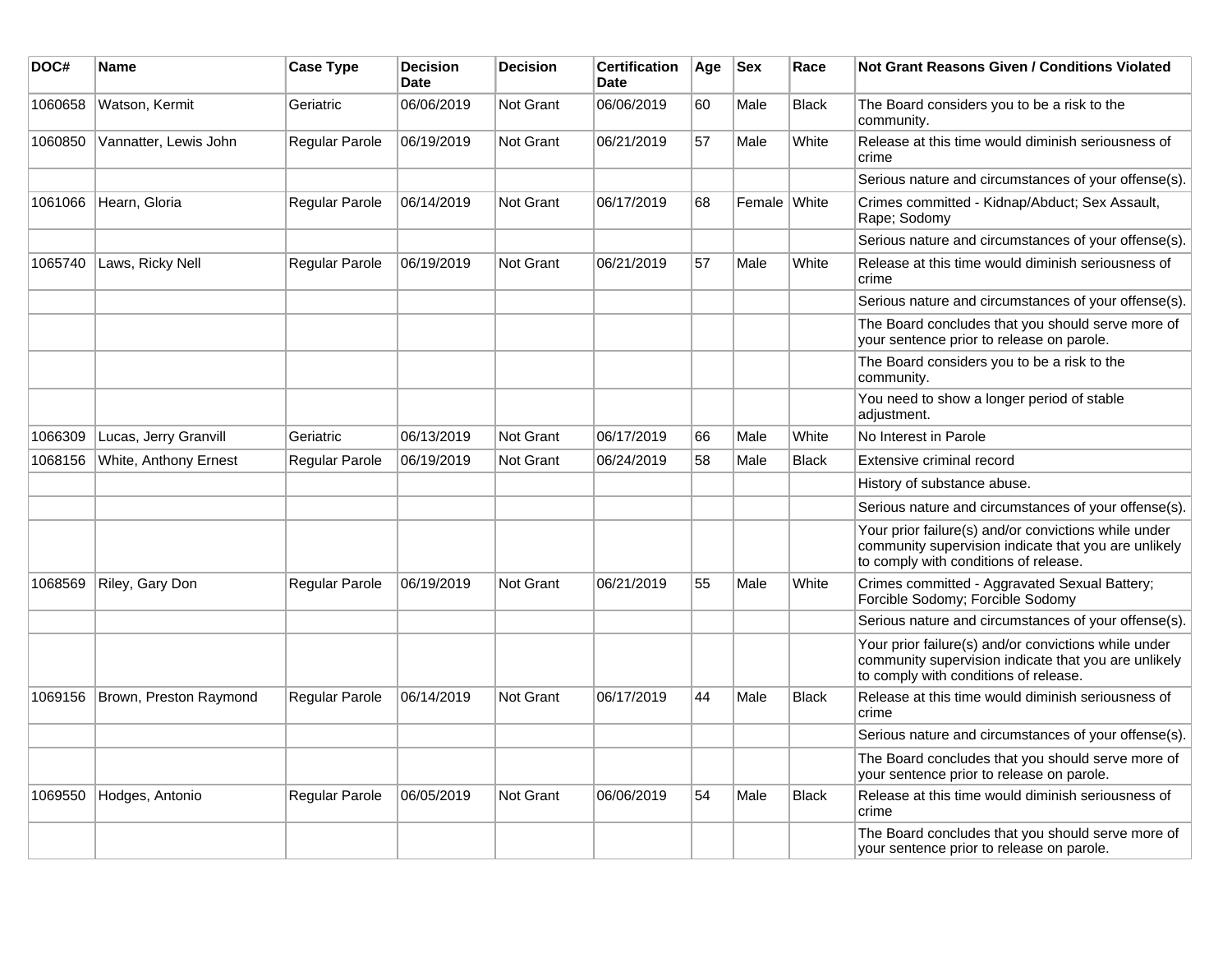| DOC#    | <b>Name</b>                     | <b>Case Type</b>      | <b>Decision</b><br>Date | <b>Decision</b>  | <b>Certification</b><br>Date | Age | <b>Sex</b> | Race         | <b>Not Grant Reasons Given / Conditions Violated</b>                                                                                                  |
|---------|---------------------------------|-----------------------|-------------------------|------------------|------------------------------|-----|------------|--------------|-------------------------------------------------------------------------------------------------------------------------------------------------------|
| 1069550 | Hodges, Antonio                 | Regular Parole        | 06/05/2019              | Not Grant        | 06/06/2019                   | 54  | Male       | <b>Black</b> | The Board considers you to be a risk to the<br>community.                                                                                             |
| 1070948 | Linster, Terry L                | Regular Parole        | 06/23/2019              | Not Grant        | 06/25/2019                   | 65  | Male       | White        | Crimes committed - Sex Assault, Rape; Sex Assault,<br>Rape; Forcible Sodomy                                                                           |
|         |                                 |                       |                         |                  |                              |     |            |              | Release at this time would diminish seriousness of<br>crime                                                                                           |
|         |                                 |                       |                         |                  |                              |     |            |              | The Board considers you to be a risk to the<br>community.                                                                                             |
| 1071567 | Wright, George L                | <b>Regular Parole</b> | 06/10/2019              | Not Grant        | 06/11/2019                   | 52  | Male       | <b>Black</b> | Considering your offense and your institutional<br>records, the Board concludes that you should serve<br>more of your sentence before being paroled.  |
|         |                                 |                       |                         |                  |                              |     |            |              | Release at this time would diminish seriousness of<br>crime                                                                                           |
|         |                                 |                       |                         |                  |                              |     |            |              | Serious nature and circumstances of your offense(s).                                                                                                  |
|         |                                 |                       |                         |                  |                              |     |            |              | The Board concludes that you should serve more of<br>your sentence prior to release on parole.                                                        |
| 1072269 | Madison, Garris Leon            | <b>Regular Parole</b> | 06/21/2019              | Not Grant        | 06/24/2019                   | 47  | Male       | <b>Black</b> | Crimes committed - Abduction: By Force,<br>Intimidation Or Deception; (Attempted) Rape:<br>Intercourse By Force/Threat/Intimidation; Robbery          |
|         |                                 |                       |                         |                  |                              |     |            |              | Extensive criminal record                                                                                                                             |
|         |                                 |                       |                         |                  |                              |     |            |              | History of violence.                                                                                                                                  |
|         |                                 |                       |                         |                  |                              |     |            |              | Poor institutional adjustment (for example,<br>motivation/attitude, unfavorable reports, lack of<br>program involvement, etc.)                        |
|         |                                 |                       |                         |                  |                              |     |            |              | The Board considers you to be a risk to the<br>community.                                                                                             |
|         |                                 |                       |                         |                  |                              |     |            |              | Your prior failure(s) and/or convictions while under<br>community supervision indicate that you are unlikely<br>to comply with conditions of release. |
|         |                                 |                       |                         |                  |                              |     |            |              | Your record of institutional infractions indicates a<br>disregard for rules and that you are not ready to<br>conform to society.                      |
| 1076373 | Murphy, Charles Wayne           | Regular Parole        | 06/19/2019              | Not Grant        | 06/21/2019                   | 62  | Male       | <b>Black</b> | Crimes committed - Homicide/Murder; Robbery;<br><b>Statutory Burglary</b>                                                                             |
|         |                                 |                       |                         |                  |                              |     |            |              | Serious nature and circumstances of your offense(s).                                                                                                  |
|         |                                 |                       |                         |                  |                              |     |            |              | You need to show a longer period of stable<br>adjustment.                                                                                             |
|         |                                 |                       |                         |                  |                              |     |            |              | Your record of institutional infractions indicates a<br>disregard for rules and that you are not ready to<br>conform to society.                      |
|         | 1078373   Mizzell, Norman R Jr. | Geriatric             | 06/08/2019              | <b>Not Grant</b> | 06/10/2019                   | 60  | Male       | <b>Black</b> | Extensive criminal record                                                                                                                             |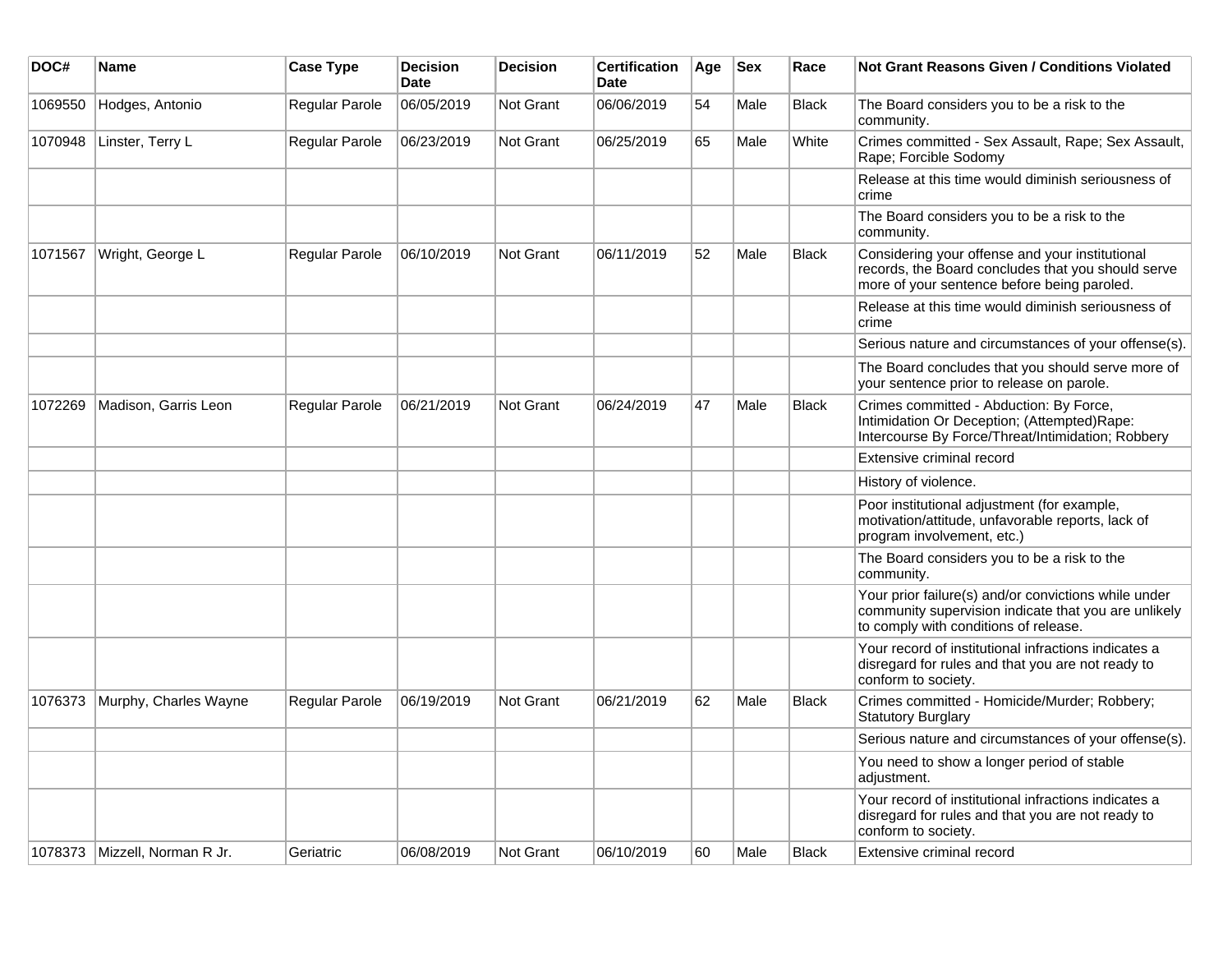| DOC#    | <b>Name</b>                      | <b>Case Type</b>      | <b>Decision</b><br><b>Date</b> | <b>Decision</b> | <b>Certification</b><br><b>Date</b> | Age | <b>Sex</b> | Race         | <b>Not Grant Reasons Given / Conditions Violated</b>                                                                                                  |
|---------|----------------------------------|-----------------------|--------------------------------|-----------------|-------------------------------------|-----|------------|--------------|-------------------------------------------------------------------------------------------------------------------------------------------------------|
| 1078373 | Mizzell, Norman R Jr.            | Geriatric             | 06/08/2019                     | Not Grant       | 06/10/2019                          | 60  | Male       | Black        | Release at this time would diminish seriousness of<br>crime                                                                                           |
|         |                                  |                       |                                |                 |                                     |     |            |              | Serious nature and circumstances of your offense(s).                                                                                                  |
|         |                                  |                       |                                |                 |                                     |     |            |              | The Board concludes that you should serve more of<br>your sentence prior to release on parole.                                                        |
| 1078981 | Knight, Robert Douglas           | Regular Parole        | 06/17/2019                     | Not Grant       | 06/19/2019                          | 57  | Male       | <b>Black</b> | Release at this time would diminish seriousness of<br>crime                                                                                           |
|         |                                  |                       |                                |                 |                                     |     |            |              | Serious nature and circumstances of your offense(s).                                                                                                  |
| 1081290 | Tunis, Mark Patrick              | Regular Parole        | 06/09/2019                     | Not Grant       | 06/10/2019                          | 49  | Male       | <b>Black</b> | Crimes committed - Homicide-1st Degree; Robbery;<br>Robbery                                                                                           |
|         |                                  |                       |                                |                 |                                     |     |            |              | Extensive criminal record                                                                                                                             |
|         |                                  |                       |                                |                 |                                     |     |            |              | History of violence.                                                                                                                                  |
|         |                                  |                       |                                |                 |                                     |     |            |              | Release at this time would diminish seriousness of<br>crime                                                                                           |
|         |                                  |                       |                                |                 |                                     |     |            |              | Serious nature and circumstances of your offense(s).                                                                                                  |
|         |                                  |                       |                                |                 |                                     |     |            |              | The Board considers you to be a risk to the<br>community.                                                                                             |
|         |                                  |                       |                                |                 |                                     |     |            |              | Your prior failure(s) and/or convictions while under<br>community supervision indicate that you are unlikely<br>to comply with conditions of release. |
|         |                                  |                       |                                |                 |                                     |     |            |              | Your record indicates a serious disregard for the<br>property rights of others.                                                                       |
| 1081761 | Banner, James Edward             | Geriatric             | 06/26/2019                     | Not Grant       | 06/27/2019                          | 68  | Male       | <b>Black</b> | Extensive criminal record                                                                                                                             |
|         |                                  |                       |                                |                 |                                     |     |            |              | History of substance abuse.                                                                                                                           |
|         |                                  |                       |                                |                 |                                     |     |            |              | History of violence.                                                                                                                                  |
|         |                                  |                       |                                |                 |                                     |     |            |              | Your prior failure(s) and/or convictions while under<br>community supervision indicate that you are unlikely<br>to comply with conditions of release. |
| 1082197 | Williams, Lorenzo Keith          | <b>Regular Parole</b> | 05/30/2019                     | Not Grant       | 06/03/2019                          | 57  | Male       | <b>Black</b> | Considering your offense and your institutional<br>records, the Board concludes that you should serve<br>more of your sentence before being paroled.  |
|         |                                  |                       |                                |                 |                                     |     |            |              | Serious nature and circumstances of your offense(s).                                                                                                  |
|         |                                  |                       |                                |                 |                                     |     |            |              | Your prior failure(s) and/or convictions while under<br>community supervision indicate that you are unlikely<br>to comply with conditions of release. |
| 1082216 | <b>Washington, Vichael Trent</b> | Geriatric             | 06/17/2019                     | Not Grant       | 06/17/2019                          | 61  | Male       | <b>Black</b> | Crimes committed - Homicide/Murder; Malicious<br>Wounding; Use Of Firearm In Felony                                                                   |
|         |                                  |                       |                                |                 |                                     |     |            |              | History of violence.                                                                                                                                  |
|         |                                  |                       |                                |                 |                                     |     |            |              | Release at this time would diminish seriousness of<br>crime                                                                                           |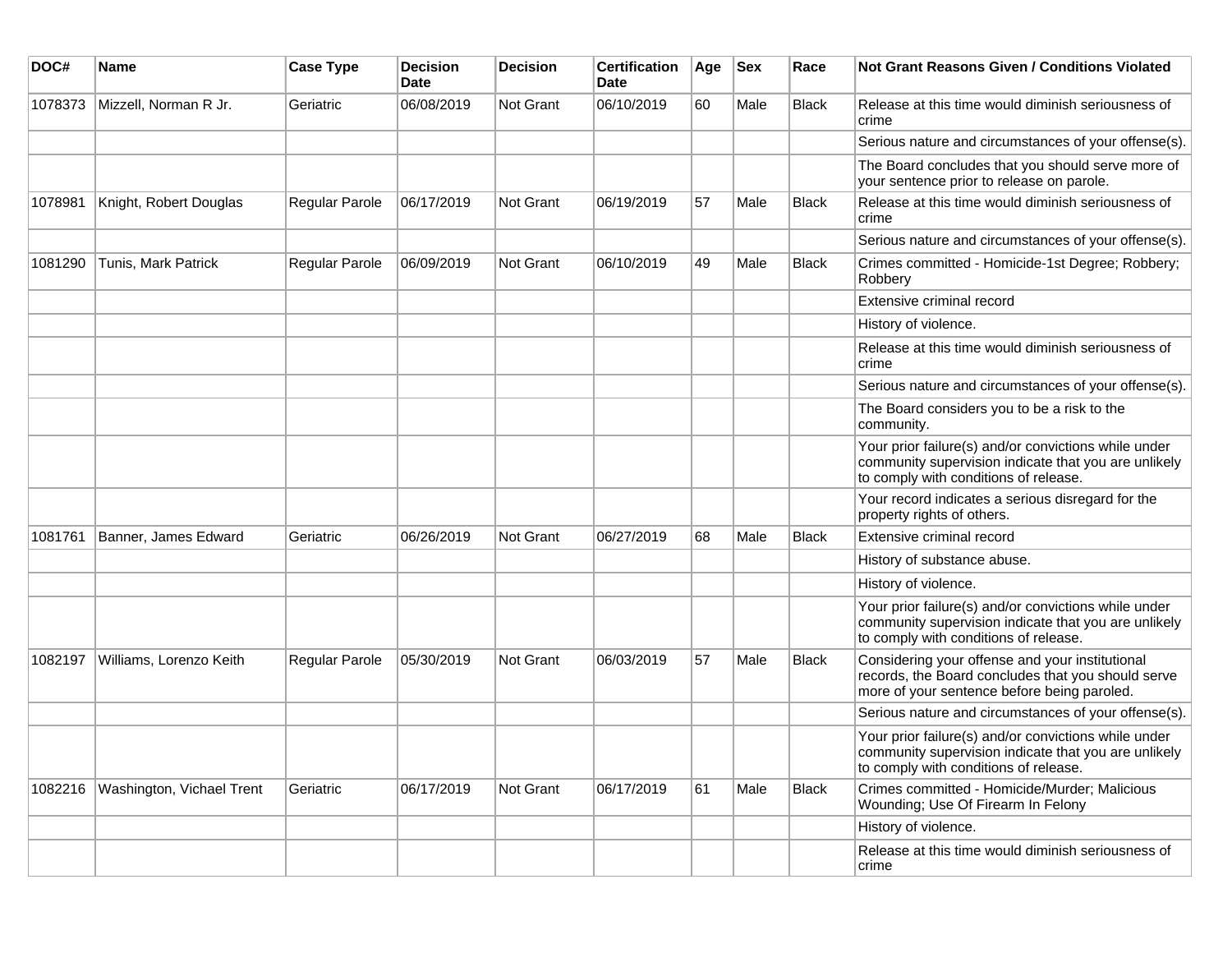| DOC#    | <b>Name</b>                      | <b>Case Type</b>      | <b>Decision</b><br><b>Date</b> | <b>Decision</b> | <b>Certification</b><br><b>Date</b> | Age | <b>Sex</b> | Race         | Not Grant Reasons Given / Conditions Violated                                                                                                         |
|---------|----------------------------------|-----------------------|--------------------------------|-----------------|-------------------------------------|-----|------------|--------------|-------------------------------------------------------------------------------------------------------------------------------------------------------|
| 1082216 | Washington, Vichael Trent        | Geriatric             | 06/17/2019                     | Not Grant       | 06/17/2019                          | 61  | Male       | <b>Black</b> | Serious nature and circumstances of your offense(s).                                                                                                  |
| 1082856 | Holmes, Ronald Edward Jr.        | <b>Regular Parole</b> | 06/20/2019                     | Not Grant       | 06/24/2019                          | 52  | Male       | White        | Extensive criminal record                                                                                                                             |
|         |                                  |                       |                                |                 |                                     |     |            |              | History of violence.                                                                                                                                  |
|         |                                  |                       |                                |                 |                                     |     |            |              | Serious nature and circumstances of your offense(s).                                                                                                  |
|         |                                  |                       |                                |                 |                                     |     |            |              | The Board concludes that you should serve more of<br>your sentence prior to release on parole.                                                        |
|         |                                  |                       |                                |                 |                                     |     |            |              | Your prior failure(s) and/or convictions while under<br>community supervision indicate that you are unlikely<br>to comply with conditions of release. |
|         |                                  |                       |                                |                 |                                     |     |            |              | Your record indicates a serious disregard for the<br>property rights of others.                                                                       |
| 1082943 | Smith, Warren                    | Regular Parole        | 06/19/2019                     | Not Grant       | 06/21/2019                          | 60  | Male       | Black        | Crimes committed - Homicide-1st Degree; Breaking<br>And Entering; Breaking And Entering                                                               |
|         |                                  |                       |                                |                 |                                     |     |            |              | Release at this time would diminish seriousness of<br>crime                                                                                           |
|         |                                  |                       |                                |                 |                                     |     |            |              | Your prior failure(s) and/or convictions while under<br>community supervision indicate that you are unlikely<br>to comply with conditions of release. |
| 1084008 | <b>Blanchard, Robert Charles</b> | Geriatric             | 06/06/2019                     | Not Grant       | 06/07/2019                          | 69  | Male       | White        | No Interest in Parole                                                                                                                                 |
| 1084560 | Graham, Mark Anthony             | <b>Regular Parole</b> | 05/30/2019                     | Not Grant       | 06/03/2019                          | 48  | Male       | White        | Extensive criminal record                                                                                                                             |
|         |                                  |                       |                                |                 |                                     |     |            |              | The Board concludes that you should serve more of<br>your sentence prior to release on parole.                                                        |
|         |                                  |                       |                                |                 |                                     |     |            |              | You need to show a longer period of stable<br>adjustment.                                                                                             |
|         |                                  |                       |                                |                 |                                     |     |            |              | Your record indicates a serious disregard for the<br>property rights of others.                                                                       |
| 1085655 | Johnson, James W                 | <b>Regular Parole</b> | 06/12/2019                     | Not Grant       | 06/13/2019                          | 56  | Male       | <b>Black</b> | Extensive criminal record                                                                                                                             |
|         |                                  |                       |                                |                 |                                     |     |            |              | History of substance abuse.                                                                                                                           |
|         |                                  |                       |                                |                 |                                     |     |            |              | Poor institutional adjustment (for example,<br>motivation/attitude, unfavorable reports, lack of<br>program involvement, etc.)                        |
|         |                                  |                       |                                |                 |                                     |     |            |              | Release at this time would diminish seriousness of<br>crime                                                                                           |
|         |                                  |                       |                                |                 |                                     |     |            |              | Serious nature and circumstances of your offense(s).                                                                                                  |
|         |                                  |                       |                                |                 |                                     |     |            |              | Your prior failure(s) and/or convictions while under<br>community supervision indicate that you are unlikely<br>to comply with conditions of release. |
|         |                                  |                       |                                |                 |                                     |     |            |              | Your record of institutional infractions indicates a<br>disregard for rules and that you are not ready to<br>conform to society.                      |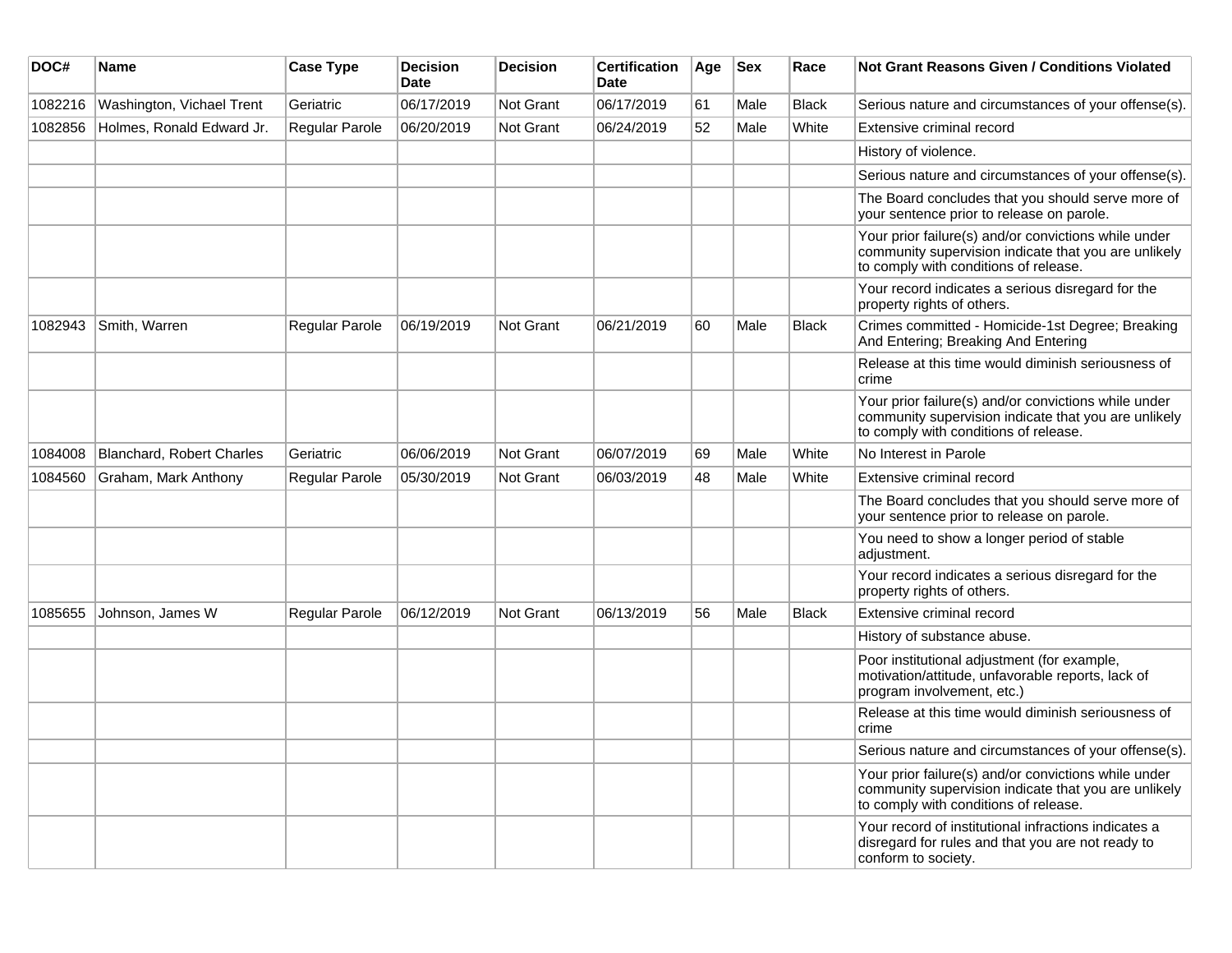| DOC#    | <b>Name</b>                | <b>Case Type</b>      | <b>Decision</b><br><b>Date</b> | <b>Decision</b> | <b>Certification</b><br><b>Date</b> | Age | <b>Sex</b> | Race         | <b>Not Grant Reasons Given / Conditions Violated</b>                                                                                                        |
|---------|----------------------------|-----------------------|--------------------------------|-----------------|-------------------------------------|-----|------------|--------------|-------------------------------------------------------------------------------------------------------------------------------------------------------------|
| 1087053 | Favors, Anthony            | Regular Parole        | 06/19/2019                     | Not Grant       | 06/21/2019                          | 50  | Male       | <b>Black</b> | Release at this time would diminish seriousness of<br>crime                                                                                                 |
|         |                            |                       |                                |                 |                                     |     |            |              | Serious nature and circumstances of your offense(s).                                                                                                        |
|         |                            |                       |                                |                 |                                     |     |            |              | The Board concludes that you should serve more of<br>your sentence prior to release on parole.                                                              |
|         |                            |                       |                                |                 |                                     |     |            |              | The Board considers you to be a risk to the<br>community.                                                                                                   |
|         |                            |                       |                                |                 |                                     |     |            |              | You need further participation in institutional work<br>and/or educational programs to indicate your positive<br>progression towards re-entry into society. |
| 1087540 | Eberwien, Everett M        | Regular Parole        | 06/05/2019                     | Not Grant       | 06/06/2019                          | 75  | Male       | White        | Crimes committed - Homicide/Murder; Use Of<br>Firearm In Felony                                                                                             |
|         |                            |                       |                                |                 |                                     |     |            |              | Release at this time would diminish seriousness of<br>crime                                                                                                 |
|         |                            |                       |                                |                 |                                     |     |            |              | Serious nature and circumstances of your offense(s).                                                                                                        |
| 1088025 | Fitzpatrick, Thomas Edward | Geriatric             | 06/19/2019                     | Not Grant       | 06/21/2019                          | 65  | Male       | White        | Release at this time would diminish seriousness of<br>crime                                                                                                 |
|         |                            |                       |                                |                 |                                     |     |            |              | Serious nature and circumstances of your offense(s).                                                                                                        |
|         |                            |                       |                                |                 |                                     |     |            |              | The Board considers you to be a risk to the<br>community.                                                                                                   |
| 1088420 | Clarke, Jermaine Lamont    | <b>Regular Parole</b> | 06/25/2019                     | Not Grant       | 06/26/2019                          | 46  | Male       | Black        | Considering your offense and your institutional<br>records, the Board concludes that you should serve<br>more of your sentence before being paroled.        |
|         |                            |                       |                                |                 |                                     |     |            |              | Extensive criminal record                                                                                                                                   |
|         |                            |                       |                                |                 |                                     |     |            |              | History of substance abuse.                                                                                                                                 |
|         |                            |                       |                                |                 |                                     |     |            |              | History of violence.                                                                                                                                        |
|         |                            |                       |                                |                 |                                     |     |            |              | Poor institutional adjustment (for example,<br>motivation/attitude, unfavorable reports, lack of<br>program involvement, etc.)                              |
|         |                            |                       |                                |                 |                                     |     |            |              | The Board concludes that you should serve more of<br>your sentence prior to release on parole.                                                              |
|         |                            |                       |                                |                 |                                     |     |            |              | You need further participation in institutional work<br>and/or educational programs to indicate your positive<br>progression towards re-entry into society. |
|         |                            |                       |                                |                 |                                     |     |            |              | You need to show a longer period of stable<br>adjustment.                                                                                                   |
|         |                            |                       |                                |                 |                                     |     |            |              | Your prior failure(s) and/or convictions while under<br>community supervision indicate that you are unlikely<br>to comply with conditions of release.       |
|         |                            |                       |                                |                 |                                     |     |            |              | Your record of institutional infractions indicates a<br>disregard for rules and that you are not ready to<br>conform to society.                            |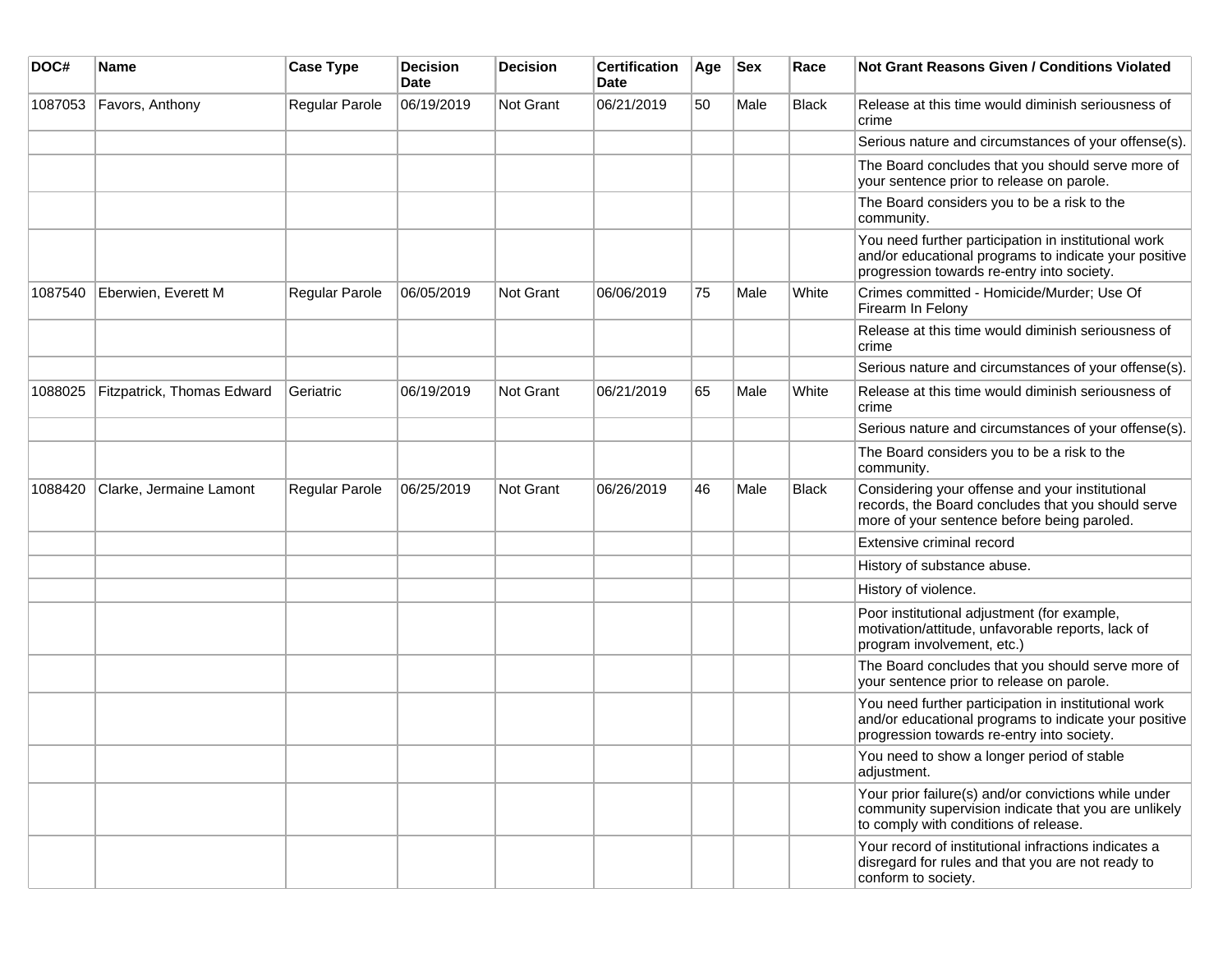| DOC#    | Name                        | <b>Case Type</b>      | <b>Decision</b><br>Date | <b>Decision</b> | <b>Certification</b><br>Date | Age | <b>Sex</b> | Race         | <b>Not Grant Reasons Given / Conditions Violated</b>                                                                                                  |
|---------|-----------------------------|-----------------------|-------------------------|-----------------|------------------------------|-----|------------|--------------|-------------------------------------------------------------------------------------------------------------------------------------------------------|
| 1089592 | Coram, William Randolph Jr. | Regular Parole        | 06/24/2019              | Not Grant       | 06/25/2019                   | 56  | Male       | <b>Black</b> | History of violence.                                                                                                                                  |
|         |                             |                       |                         |                 |                              |     |            |              | Release at this time would diminish seriousness of<br>crime                                                                                           |
|         |                             |                       |                         |                 |                              |     |            |              | Serious nature and circumstances of your offense(s).                                                                                                  |
|         |                             |                       |                         |                 |                              |     |            |              | The Board concludes that you should serve more of<br>your sentence prior to release on parole.                                                        |
| 1090352 | Floresdiaz, Henry           | <b>Regular Parole</b> | 06/13/2019              | Not Grant       | 06/25/2019                   | 47  | Male       | White        | Release at this time would diminish seriousness of<br>crime                                                                                           |
|         |                             |                       |                         |                 |                              |     |            |              | Serious nature and circumstances of your offense(s).                                                                                                  |
|         |                             |                       |                         |                 |                              |     |            |              | The Board concludes that you should serve more of<br>your sentence prior to release on parole.                                                        |
| 1091294 | Patterson, Paul Edward      | Regular Parole        | 06/05/2019              | Not Grant       | 06/06/2019                   | 66  | Male       | White        | Extensive criminal record                                                                                                                             |
|         |                             |                       |                         |                 |                              |     |            |              | History of violence.                                                                                                                                  |
|         |                             |                       |                         |                 |                              |     |            |              | Release at this time would diminish seriousness of<br>crime                                                                                           |
|         |                             |                       |                         |                 |                              |     |            |              | Serious nature and circumstances of your offense(s).                                                                                                  |
|         |                             |                       |                         |                 |                              |     |            |              | The Board considers you to be a risk to the<br>community.                                                                                             |
|         |                             |                       |                         |                 |                              |     |            |              | Your prior failure(s) and/or convictions while under<br>community supervision indicate that you are unlikely<br>to comply with conditions of release. |
| 1091683 | Robinson, Andre Orlando     | <b>Regular Parole</b> | 06/19/2019              | Not Grant       | 06/24/2019                   | 55  | Male       | <b>Black</b> | Extensive criminal record                                                                                                                             |
|         |                             |                       |                         |                 |                              |     |            |              | The Board concludes that you should serve more of<br>your sentence prior to release on parole.                                                        |
|         |                             |                       |                         |                 |                              |     |            |              | Your prior failure(s) and/or convictions while under<br>community supervision indicate that you are unlikely<br>to comply with conditions of release. |
|         |                             |                       |                         |                 |                              |     |            |              | Your record indicates a serious disregard for the<br>property rights of others.                                                                       |
| 1091686 | Goins, Henry Lee            | Regular Parole        | 06/19/2019              | Not Grant       | 06/21/2019                   | 64  | Male       | <b>Black</b> | Crimes committed - Homicide-Capital; Robbery;<br>Malicious Wounding                                                                                   |
|         |                             |                       |                         |                 |                              |     |            |              | Poor institutional adjustment (for example,<br>motivation/attitude, unfavorable reports, lack of<br>program involvement, etc.)                        |
|         |                             |                       |                         |                 |                              |     |            |              | Release at this time would diminish seriousness of<br>crime                                                                                           |
|         |                             |                       |                         |                 |                              |     |            |              | The Board considers you to be a risk to the<br>community.                                                                                             |
| 1091999 | Reed, Walter                | Geriatric             | 06/04/2019              | Not Grant       | 06/05/2019                   | 60  | Male       | <b>Black</b> | Extensive criminal record                                                                                                                             |
|         |                             |                       |                         |                 |                              |     |            |              | History of substance abuse.                                                                                                                           |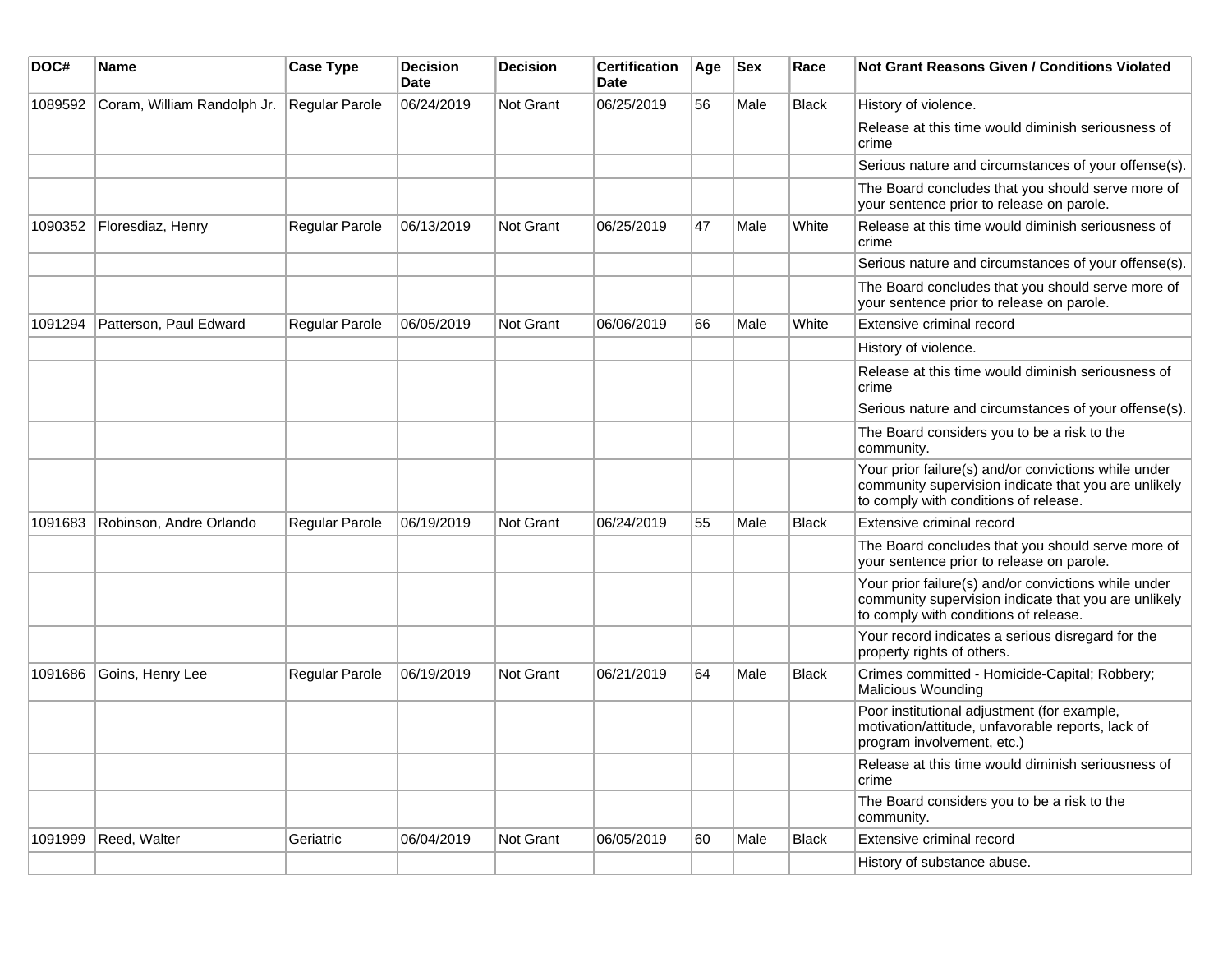| DOC#    | <b>Name</b>             | <b>Case Type</b>    | <b>Decision</b><br><b>Date</b> | <b>Decision</b> | <b>Certification</b><br>Date | Age | <b>Sex</b> | Race         | Not Grant Reasons Given / Conditions Violated                                                  |
|---------|-------------------------|---------------------|--------------------------------|-----------------|------------------------------|-----|------------|--------------|------------------------------------------------------------------------------------------------|
| 1091999 | Reed, Walter            | Geriatric           | 06/04/2019                     | Not Grant       | 06/05/2019                   | 60  | Male       | Black        | History of violence.                                                                           |
|         |                         |                     |                                |                 |                              |     |            |              | Release at this time would diminish seriousness of<br>crime                                    |
|         |                         |                     |                                |                 |                              |     |            |              | Serious nature and circumstances of your offense(s).                                           |
|         |                         |                     |                                |                 |                              |     |            |              | The Board concludes that you should serve more of<br>your sentence prior to release on parole. |
| 1093115 | Cooper, Edward Lee      | Geriatric           | 05/31/2019                     | Not Grant       | 06/03/2019                   | 63  | Male       | <b>Black</b> | Crimes committed - Murder: 1st Degree; Unlawful<br>Wounding                                    |
|         |                         |                     |                                |                 |                              |     |            |              | Extensive criminal record                                                                      |
|         |                         |                     |                                |                 |                              |     |            |              | History of violence.                                                                           |
|         |                         |                     |                                |                 |                              |     |            |              | Release at this time would diminish seriousness of<br>crime                                    |
|         |                         |                     |                                |                 |                              |     |            |              | Serious nature and circumstances of your offense(s).                                           |
|         |                         |                     |                                |                 |                              |     |            |              | The Board considers you to be a risk to the<br>community.                                      |
| 1094422 | Irving, Willie Leon Jr. | Regular Parole      | 06/18/2019                     | Not Grant       | 06/19/2019                   | 55  | Male       | <b>Black</b> | Crimes committed - Homicide-Capital; Sex Assault,<br>Rape                                      |
|         |                         |                     |                                |                 |                              |     |            |              | History of violence.                                                                           |
|         |                         |                     |                                |                 |                              |     |            |              | Release at this time would diminish seriousness of<br>crime                                    |
|         |                         |                     |                                |                 |                              |     |            |              | Serious nature and circumstances of your offense(s).                                           |
|         |                         |                     |                                |                 |                              |     |            |              | The Board considers you to be a risk to the<br>community.                                      |
| 1094868 | Baker, Cornelius Leon   | Regular Parole      | 05/30/2019                     | Not Grant       | 06/03/2019                   | 63  | Male       | <b>Black</b> | Crimes committed - Burgl Tools-Possess; Burgl<br>Tools-Possess; Breaking And Entering          |
|         |                         |                     |                                |                 |                              |     |            |              | Release at this time would diminish seriousness of<br>crime                                    |
|         |                         |                     |                                |                 |                              |     |            |              | The Board concludes that you should serve more of<br>your sentence prior to release on parole. |
|         |                         |                     |                                |                 |                              |     |            |              | The Board considers you to be a risk to the<br>community.                                      |
| 1095307 | Bryant, Phillip Craig   | Regular Parole      | 06/18/2019                     | Not Grant       | 06/21/2019                   | 66  | Male       | White        | Crimes committed - Homicide-1st Degree; Homicide-<br>1st Degree; Malicious Wounding            |
|         |                         |                     |                                |                 |                              |     |            |              | Release at this time would diminish seriousness of<br>crime                                    |
|         |                         |                     |                                |                 |                              |     |            |              | Serious nature and circumstances of your offense(s).                                           |
| 1096566 | Lewis, Anthony Jay      | <b>Board Review</b> | 06/08/2019                     | Not Grant       | 06/10/2019                   | 51  | Male       | <b>Black</b> | Crimes committed - Shoplifting; Larc-Grand; Larc-<br>Grand                                     |
|         |                         |                     |                                |                 |                              |     |            |              | Release at this time would diminish seriousness of<br>crime                                    |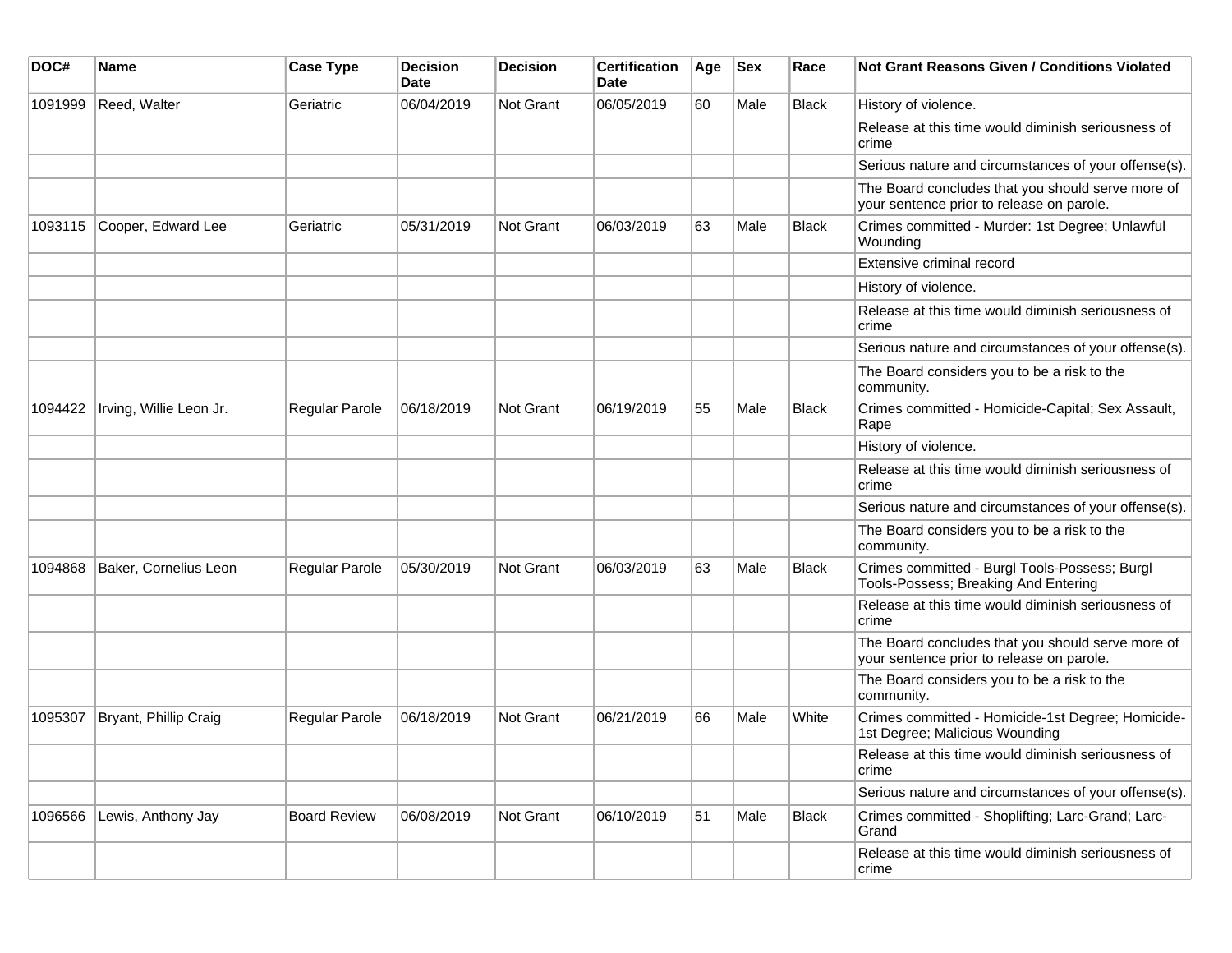| DOC#    | Name                          | <b>Case Type</b>      | <b>Decision</b><br>Date | <b>Decision</b> | <b>Certification</b><br>Date | Age | <b>Sex</b>   | Race         | Not Grant Reasons Given / Conditions Violated                                                                                    |
|---------|-------------------------------|-----------------------|-------------------------|-----------------|------------------------------|-----|--------------|--------------|----------------------------------------------------------------------------------------------------------------------------------|
| 1096566 | Lewis, Anthony Jay            | <b>Board Review</b>   | 06/08/2019              | Not Grant       | 06/10/2019                   | 51  | Male         | <b>Black</b> | Serious nature and circumstances of your offense(s).                                                                             |
|         |                               |                       |                         |                 |                              |     |              |              | You need to show a longer period of stable<br>adjustment.                                                                        |
| 1096873 | McEachin, Willie Donell       | <b>Regular Parole</b> | 06/05/2019              | Not Grant       | 06/06/2019                   | 64  | Male         | <b>Black</b> | Extensive criminal record                                                                                                        |
|         |                               |                       |                         |                 |                              |     |              |              | History of violence.                                                                                                             |
|         |                               |                       |                         |                 |                              |     |              |              | Release at this time would diminish seriousness of<br>crime                                                                      |
|         |                               |                       |                         |                 |                              |     |              |              | The Board considers you to be a risk to the<br>community.                                                                        |
| 1099200 | Clark, Robert Kevin           | Regular Parole        | 06/05/2019              | Not Grant       | 06/06/2019                   | 45  | Male         | <b>Black</b> | Crimes committed - Homicide-Capital; Robbery; Use<br>Of Firearm In Felony                                                        |
|         |                               |                       |                         |                 |                              |     |              |              | History of violence.                                                                                                             |
|         |                               |                       |                         |                 |                              |     |              |              | Release at this time would diminish seriousness of<br>crime                                                                      |
|         |                               |                       |                         |                 |                              |     |              |              | Serious nature and circumstances of your offense(s).                                                                             |
|         |                               |                       |                         |                 |                              |     |              |              | The Board concludes that you should serve more of<br>your sentence prior to release on parole.                                   |
| 1099825 | White, Edna Elizabeth         | Regular Parole        | 06/06/2019              | Not Grant       | 06/06/2019                   | 63  | Female Black |              | History of violence.                                                                                                             |
|         |                               |                       |                         |                 |                              |     |              |              | Release at this time would diminish seriousness of<br>crime                                                                      |
|         |                               |                       |                         |                 |                              |     |              |              | Serious nature and circumstances of your offense(s).                                                                             |
| 1100556 | Scruggs, Steward R            | Regular Parole        | 05/30/2019              | Not Grant       | 06/03/2019                   | 49  | Male         | <b>Black</b> | Release at this time would diminish seriousness of<br>crime                                                                      |
|         |                               |                       |                         |                 |                              |     |              |              | Serious nature and circumstances of your offense(s).                                                                             |
|         |                               |                       |                         |                 |                              |     |              |              | The Board concludes that you should serve more of<br>your sentence prior to release on parole.                                   |
| 1100802 | Yvad, Ju-Ju                   | Regular Parole        | 06/19/2019              | Not Grant       | 06/21/2019                   | 52  | Male         | <b>Black</b> | History of violence.                                                                                                             |
|         |                               |                       |                         |                 |                              |     |              |              | Poor institutional adjustment (for example,<br>motivation/attitude, unfavorable reports, lack of<br>program involvement, etc.)   |
|         |                               |                       |                         |                 |                              |     |              |              | Release at this time would diminish seriousness of<br>crime                                                                      |
|         |                               |                       |                         |                 |                              |     |              |              | Serious nature and circumstances of your offense(s).                                                                             |
|         |                               |                       |                         |                 |                              |     |              |              | Your record of institutional infractions indicates a<br>disregard for rules and that you are not ready to<br>conform to society. |
|         | 1102592 Marshall, Joel Racine | Geriatric             | 05/30/2019              | Not Grant       | 06/03/2019                   | 73  | Male         | White        | History of substance abuse.                                                                                                      |
|         |                               |                       |                         |                 |                              |     |              |              | History of violence.                                                                                                             |
|         |                               |                       |                         |                 |                              |     |              |              | Release at this time would diminish seriousness of<br>crime                                                                      |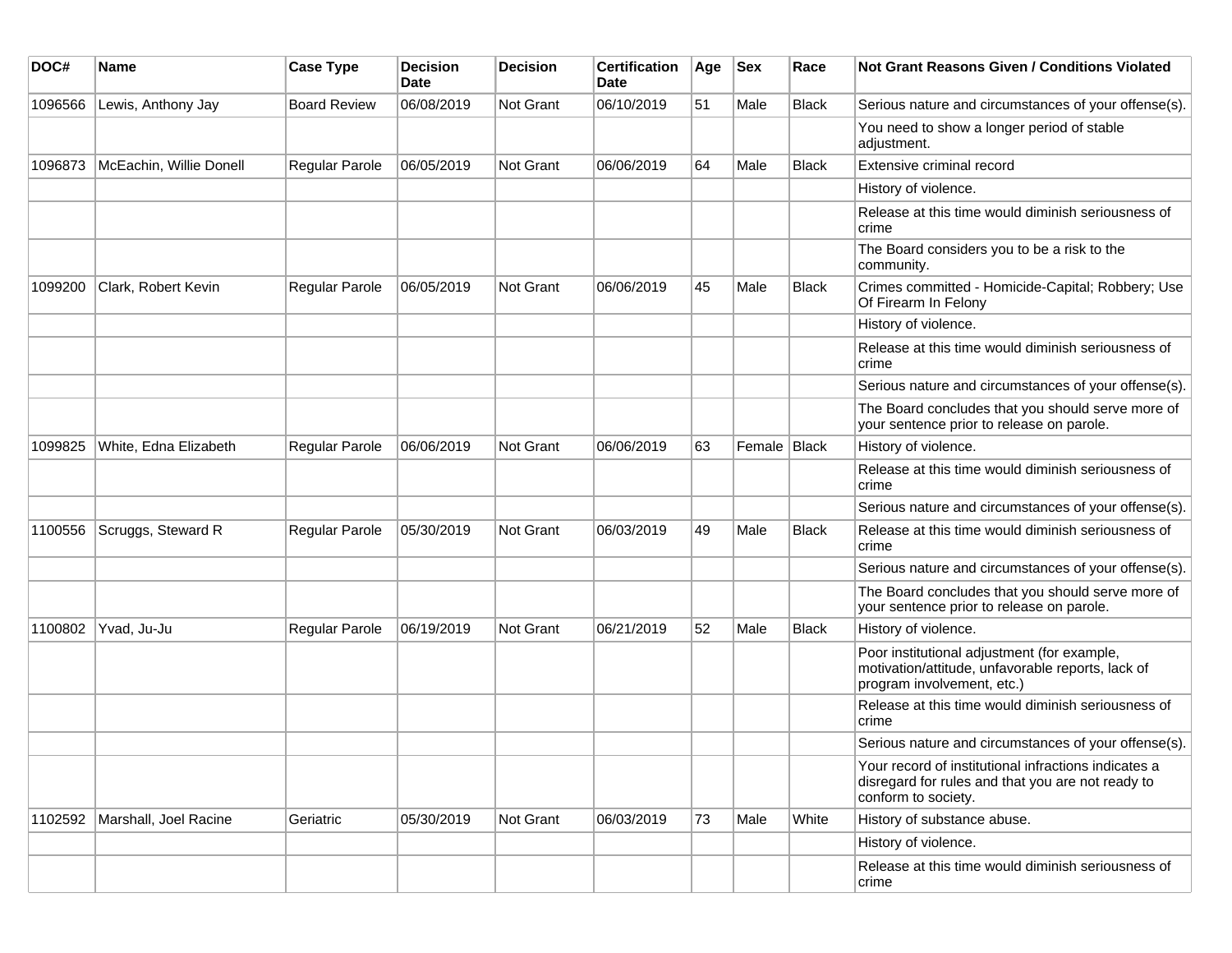| DOC#    | Name                   | <b>Case Type</b> | <b>Decision</b><br><b>Date</b> | <b>Decision</b>  | <b>Certification</b><br><b>Date</b> | Age | <b>Sex</b> | Race                            | <b>Not Grant Reasons Given / Conditions Violated</b>                                                                                                  |
|---------|------------------------|------------------|--------------------------------|------------------|-------------------------------------|-----|------------|---------------------------------|-------------------------------------------------------------------------------------------------------------------------------------------------------|
| 1102592 | Marshall, Joel Racine  | Geriatric        | 05/30/2019                     | Not Grant        | 06/03/2019                          | 73  | Male       | White                           | Serious nature and circumstances of your offense(s).                                                                                                  |
|         |                        |                  |                                |                  |                                     |     |            |                                 | The Board concludes that you should serve more of<br>your sentence prior to release on parole.                                                        |
| 1102741 | Lee, Huy Ngoc          | Regular Parole   | 06/18/2019                     | <b>Not Grant</b> | 06/21/2019                          | 57  | Male       | Asian or<br>Pacific<br>Islander | Crimes committed - Robbery; Robbery; Robbery                                                                                                          |
|         |                        |                  |                                |                  |                                     |     |            |                                 | Extensive criminal record                                                                                                                             |
|         |                        |                  |                                |                  |                                     |     |            |                                 | History of violence.                                                                                                                                  |
|         |                        |                  |                                |                  |                                     |     |            |                                 | Release at this time would diminish seriousness of<br>crime                                                                                           |
|         |                        |                  |                                |                  |                                     |     |            |                                 | Serious nature and circumstances of your offense(s).                                                                                                  |
|         |                        |                  |                                |                  |                                     |     |            |                                 | The Board concludes that you should serve more of<br>your sentence prior to release on parole.                                                        |
|         |                        |                  |                                |                  |                                     |     |            |                                 | The Board considers you to be a risk to the<br>community.                                                                                             |
| 1102872 | Ruffin, Julian William | Geriatric        | 06/19/2019                     | Not Grant        | 06/21/2019                          | 61  | Male       | White                           | Crimes committed - Robbery; Robbery                                                                                                                   |
|         |                        |                  |                                |                  |                                     |     |            |                                 | Extensive criminal record                                                                                                                             |
|         |                        |                  |                                |                  |                                     |     |            |                                 | History of substance abuse.                                                                                                                           |
|         |                        |                  |                                |                  |                                     |     |            |                                 | History of violence.                                                                                                                                  |
|         |                        |                  |                                |                  |                                     |     |            |                                 | Release at this time would diminish seriousness of<br>crime                                                                                           |
|         |                        |                  |                                |                  |                                     |     |            |                                 | Serious nature and circumstances of your offense(s).                                                                                                  |
| 1103919 | Sowers, Wesley Ray     | Geriatric        | 06/10/2019                     | Not Grant        | 06/10/2019                          | 65  | Male       | White                           | Crimes committed - Homicide-1st Degree; Breaking<br>And Entering, Armed; Firing Into Dwelling Or Buildi                                               |
|         |                        |                  |                                |                  |                                     |     |            |                                 | History of violence.                                                                                                                                  |
|         |                        |                  |                                |                  |                                     |     |            |                                 | Release at this time would diminish seriousness of<br>crime                                                                                           |
| 1105842 | Holland, Jack Burgwyn  | Regular Parole   | 06/10/2019                     | Not Grant        | 06/11/2019                          | 62  | Male       | White                           | Serious nature and circumstances of your offense(s).                                                                                                  |
|         |                        |                  |                                |                  |                                     |     |            |                                 | The Board concludes that you should serve more of<br>your sentence prior to release on parole.                                                        |
|         |                        |                  |                                |                  |                                     |     |            |                                 | Your prior failure(s) and/or convictions while under<br>community supervision indicate that you are unlikely<br>to comply with conditions of release. |
| 1106801 | Rogers, Edward         | Geriatric        | 06/06/2019                     | Not Grant        | 06/06/2019                          | 65  | Male       | <b>Black</b>                    | Crimes committed - Burglary: At Night, To Commit<br>Felony; Burglary: At Night, To Commit Felony;<br>Burglary: At Night, To Commit Felony             |
|         |                        |                  |                                |                  |                                     |     |            |                                 | Extensive criminal record                                                                                                                             |
|         |                        |                  |                                |                  |                                     |     |            |                                 | The Board concludes that you should serve more of<br>your sentence prior to release on parole.                                                        |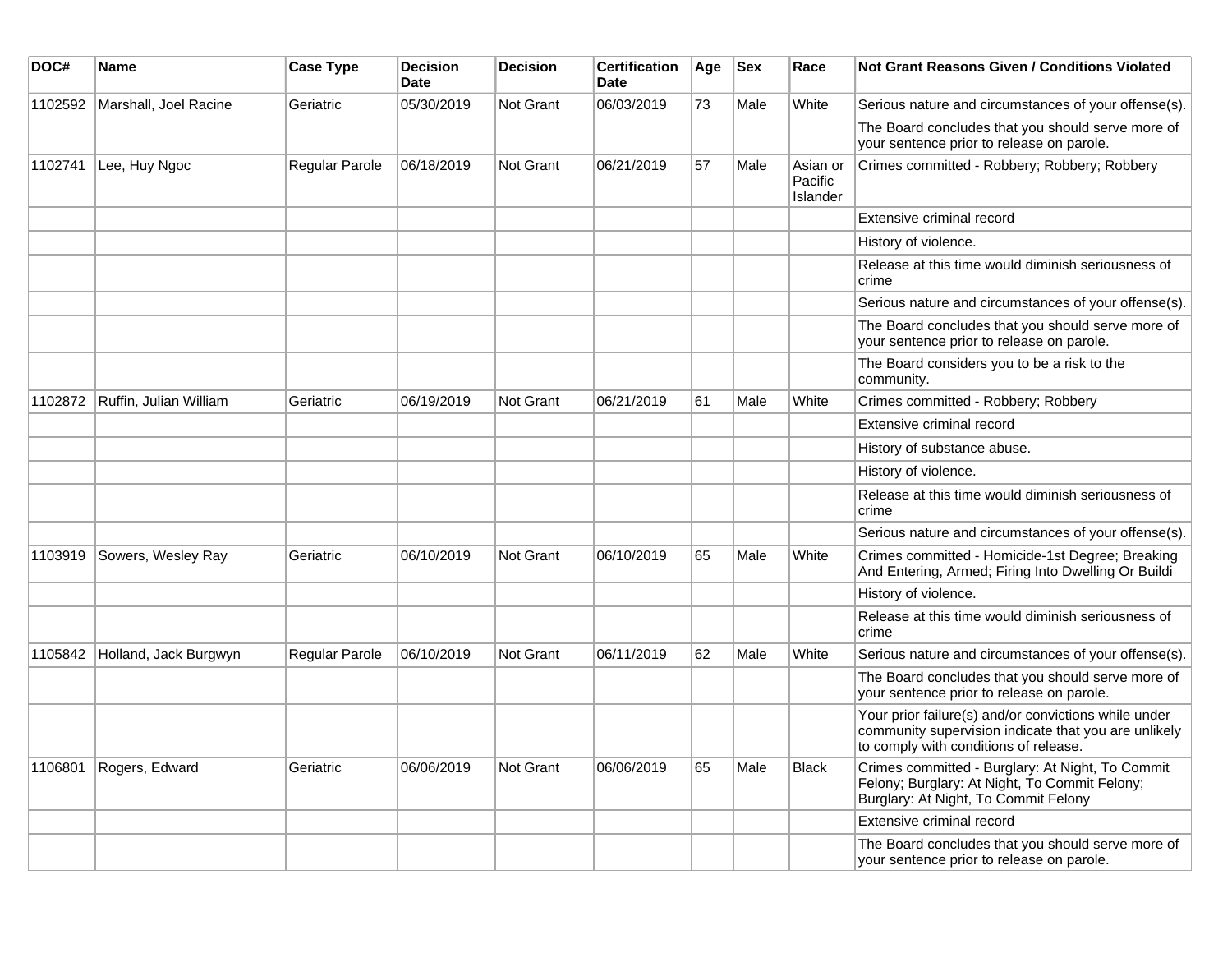| DOC#    | <b>Name</b>            | <b>Case Type</b> | <b>Decision</b><br><b>Date</b> | <b>Decision</b> | <b>Certification</b><br>Date | Age | <b>Sex</b> | Race         | Not Grant Reasons Given / Conditions Violated                                                                                                         |
|---------|------------------------|------------------|--------------------------------|-----------------|------------------------------|-----|------------|--------------|-------------------------------------------------------------------------------------------------------------------------------------------------------|
| 1106801 | Rogers, Edward         | Geriatric        | 06/06/2019                     | Not Grant       | 06/06/2019                   | 65  | Male       | <b>Black</b> | Your prior failure(s) and/or convictions while under<br>community supervision indicate that you are unlikely<br>to comply with conditions of release. |
|         |                        |                  |                                |                 |                              |     |            |              | Your record indicates a serious disregard for the<br>property rights of others.                                                                       |
| 1107878 | Garioni, Mitchell      | Regular Parole   | 06/03/2019                     | Not Grant       | 06/05/2019                   | 78  | Male       | White        | Crimes committed - Homicide-Capital; Homicide-1st<br>Degree; Malicious Wounding                                                                       |
|         |                        |                  |                                |                 |                              |     |            |              | History of violence.                                                                                                                                  |
|         |                        |                  |                                |                 |                              |     |            |              | Release at this time would diminish seriousness of<br>crime                                                                                           |
|         |                        |                  |                                |                 |                              |     |            |              | Serious nature and circumstances of your offense(s).                                                                                                  |
|         |                        |                  |                                |                 |                              |     |            |              | The Board considers you to be a risk to the<br>community.                                                                                             |
| 1107952 | Watson, Bennie Jr.     | Regular Parole   | 06/06/2019                     | Not Grant       | 06/07/2019                   | 67  | Male       | Black        | Crimes committed - Homicide-1st Degree; Statutory<br><b>Burglary</b>                                                                                  |
|         |                        |                  |                                |                 |                              |     |            |              | Extensive criminal record                                                                                                                             |
|         |                        |                  |                                |                 |                              |     |            |              | Serious nature and circumstances of your offense(s).                                                                                                  |
|         |                        |                  |                                |                 |                              |     |            |              | Your prior failure(s) and/or convictions while under<br>community supervision indicate that you are unlikely<br>to comply with conditions of release. |
| 1108013 | Simpson, John David    | Geriatric        | 06/19/2019                     | Not Grant       | 06/20/2019                   | 77  | Male       | <b>Black</b> | Crimes committed - Kidnap/Abduct; Kidnap/Abduct;<br>Sex Assault, Rape                                                                                 |
|         |                        |                  |                                |                 |                              |     |            |              | Serious nature and circumstances of your offense(s).                                                                                                  |
| 1108662 | Hall, Anthony          | Regular Parole   | 06/25/2019                     | Not Grant       | 06/26/2019                   | 56  | Male       | <b>Black</b> | Extensive criminal record                                                                                                                             |
|         |                        |                  |                                |                 |                              |     |            |              | Serious nature and circumstances of your offense(s).                                                                                                  |
|         |                        |                  |                                |                 |                              |     |            |              | Your prior failure(s) and/or convictions while under<br>community supervision indicate that you are unlikely<br>to comply with conditions of release. |
| 1110356 | Muhammad, Wakid Imam   | Regular Parole   | 06/08/2019                     | Not Grant       | 06/10/2019                   | 57  | Male       | <b>Black</b> | Crimes committed - Kidnap/Abduct; Sex Assault,<br>Rape; Forcible Sodomy                                                                               |
|         |                        |                  |                                |                 |                              |     |            |              | Release at this time would diminish seriousness of<br>crime                                                                                           |
|         |                        |                  |                                |                 |                              |     |            |              | Serious nature and circumstances of your offense(s).                                                                                                  |
|         | 1110866 Boll, Howard M | Regular Parole   | 06/13/2019                     | Not Grant       | 06/14/2019                   | 43  | Male       | Black        | Extensive criminal record                                                                                                                             |
|         |                        |                  |                                |                 |                              |     |            |              | Release at this time would diminish seriousness of<br>crime                                                                                           |
|         |                        |                  |                                |                 |                              |     |            |              | Serious nature and circumstances of your offense(s).                                                                                                  |
|         |                        |                  |                                |                 |                              |     |            |              | Your prior failure(s) and/or convictions while under<br>community supervision indicate that you are unlikely<br>to comply with conditions of release. |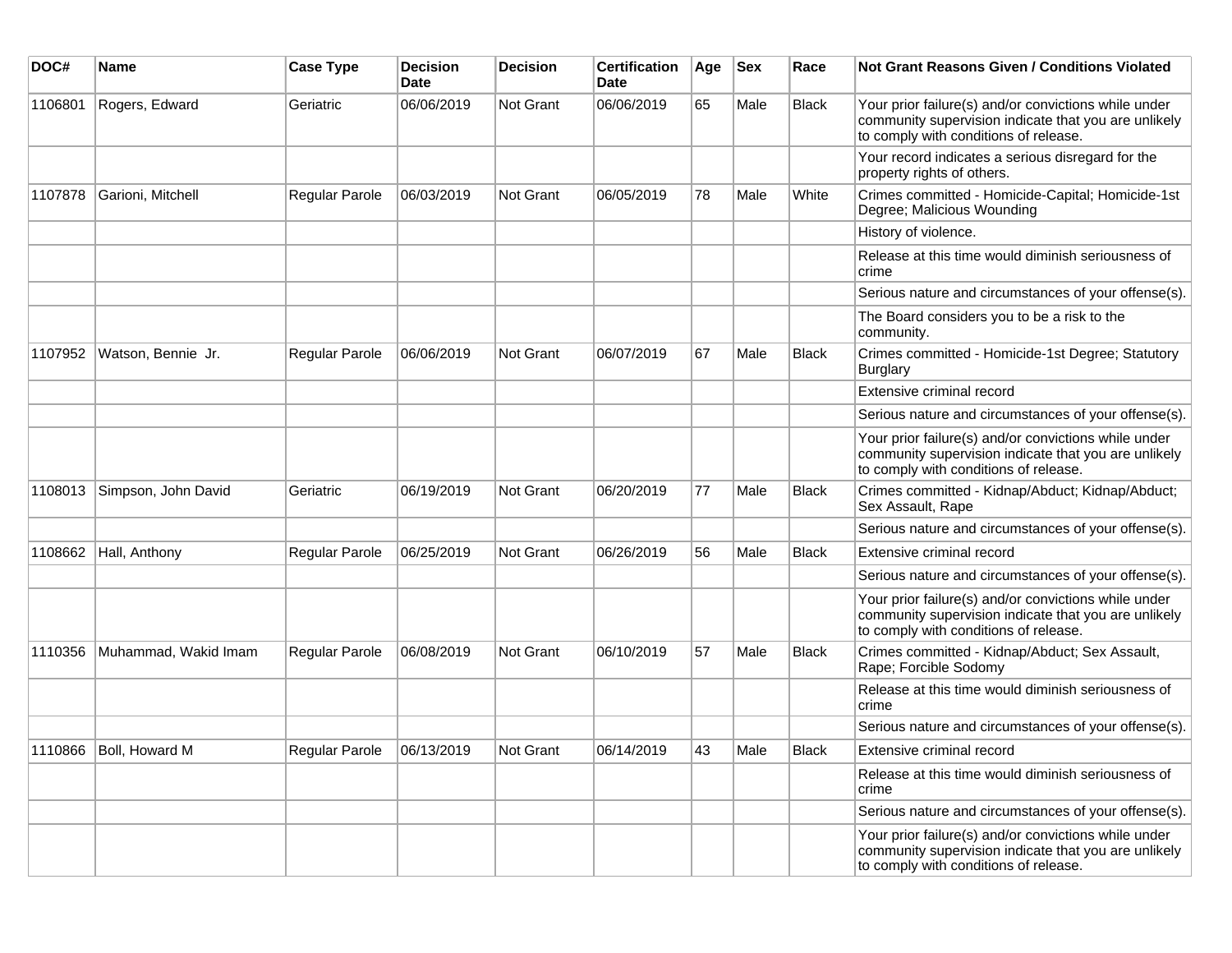| DOC#    | <b>Name</b>                     | <b>Case Type</b> | <b>Decision</b><br><b>Date</b> | <b>Decision</b>  | <b>Certification</b><br><b>Date</b> | Age | <b>Sex</b> | Race         | <b>Not Grant Reasons Given / Conditions Violated</b>                                                                                                        |
|---------|---------------------------------|------------------|--------------------------------|------------------|-------------------------------------|-----|------------|--------------|-------------------------------------------------------------------------------------------------------------------------------------------------------------|
| 1110902 | Leatherwood, David Abney        | Regular Parole   | 06/19/2019                     | Not Grant        | 06/21/2019                          | 52  | Male       | White        | Crimes committed - Sex Assault, Rape; Aggravated<br>Sexual Battery; Forcible Sodomy                                                                         |
|         |                                 |                  |                                |                  |                                     |     |            |              | Extensive criminal record                                                                                                                                   |
|         |                                 |                  |                                |                  |                                     |     |            |              | Serious nature and circumstances of your offense(s).                                                                                                        |
|         |                                 |                  |                                |                  |                                     |     |            |              | Your prior failure(s) and/or convictions while under<br>community supervision indicate that you are unlikely<br>to comply with conditions of release.       |
| 1110975 | Abdulkareem, Jamiel<br>Muhammad | Regular Parole   | 06/11/2019                     | <b>Not Grant</b> | 06/11/2019                          | 66  | Male       | <b>Black</b> | Crimes committed - Homicide/Murder; Homicide-<br>Attempted; Assault                                                                                         |
|         |                                 |                  |                                |                  |                                     |     |            |              | Release at this time would diminish seriousness of<br>crime                                                                                                 |
|         |                                 |                  |                                |                  |                                     |     |            |              | Serious nature and circumstances of your offense(s).                                                                                                        |
|         |                                 |                  |                                |                  |                                     |     |            |              | The Board considers you to be a risk to the<br>community.                                                                                                   |
| 1111977 | Holmes, Henry Lamont            | Regular Parole   | 06/21/2019                     | Not Grant        | 06/24/2019                          | 45  | Male       | <b>Black</b> | Conviction of a new crime while incarcerated                                                                                                                |
|         |                                 |                  |                                |                  |                                     |     |            |              | Crimes committed - Robbery; Robbery; Robbery                                                                                                                |
|         |                                 |                  |                                |                  |                                     |     |            |              | Extensive criminal record                                                                                                                                   |
|         |                                 |                  |                                |                  |                                     |     |            |              | You need further participation in institutional work<br>and/or educational programs to indicate your positive<br>progression towards re-entry into society. |
|         |                                 |                  |                                |                  |                                     |     |            |              | You need to show a longer period of stable<br>adjustment.                                                                                                   |
|         |                                 |                  |                                |                  |                                     |     |            |              | Your record indicates a serious disregard for the<br>property rights of others.                                                                             |
|         |                                 |                  |                                |                  |                                     |     |            |              | Your record of institutional infractions indicates a<br>disregard for rules and that you are not ready to<br>conform to society.                            |
| 1112627 | Nowell, James Louis III         | Regular Parole   | 06/18/2019                     | <b>Not Grant</b> | 06/21/2019                          | 45  | Male       | <b>Black</b> | Crimes committed - Malicious Wounding; Assault &<br>Battery - Family Member; Assault & Battery - Family<br>Member                                           |
|         |                                 |                  |                                |                  |                                     |     |            |              | Extensive criminal record                                                                                                                                   |
|         |                                 |                  |                                |                  |                                     |     |            |              | History of substance abuse.                                                                                                                                 |
|         |                                 |                  |                                |                  |                                     |     |            |              | Your prior failure(s) and/or convictions while under<br>community supervision indicate that you are unlikely<br>to comply with conditions of release.       |
| 1113408 | Yeager, Franklin Mckinley       | Regular Parole   | 06/08/2019                     | Not Grant        | 06/10/2019                          | 64  | Male       | <b>Black</b> | Release at this time would diminish seriousness of<br>crime                                                                                                 |
|         |                                 |                  |                                |                  |                                     |     |            |              | Serious nature and circumstances of your offense(s).                                                                                                        |
|         |                                 |                  |                                |                  |                                     |     |            |              | The Board considers you to be a risk to the<br>community.                                                                                                   |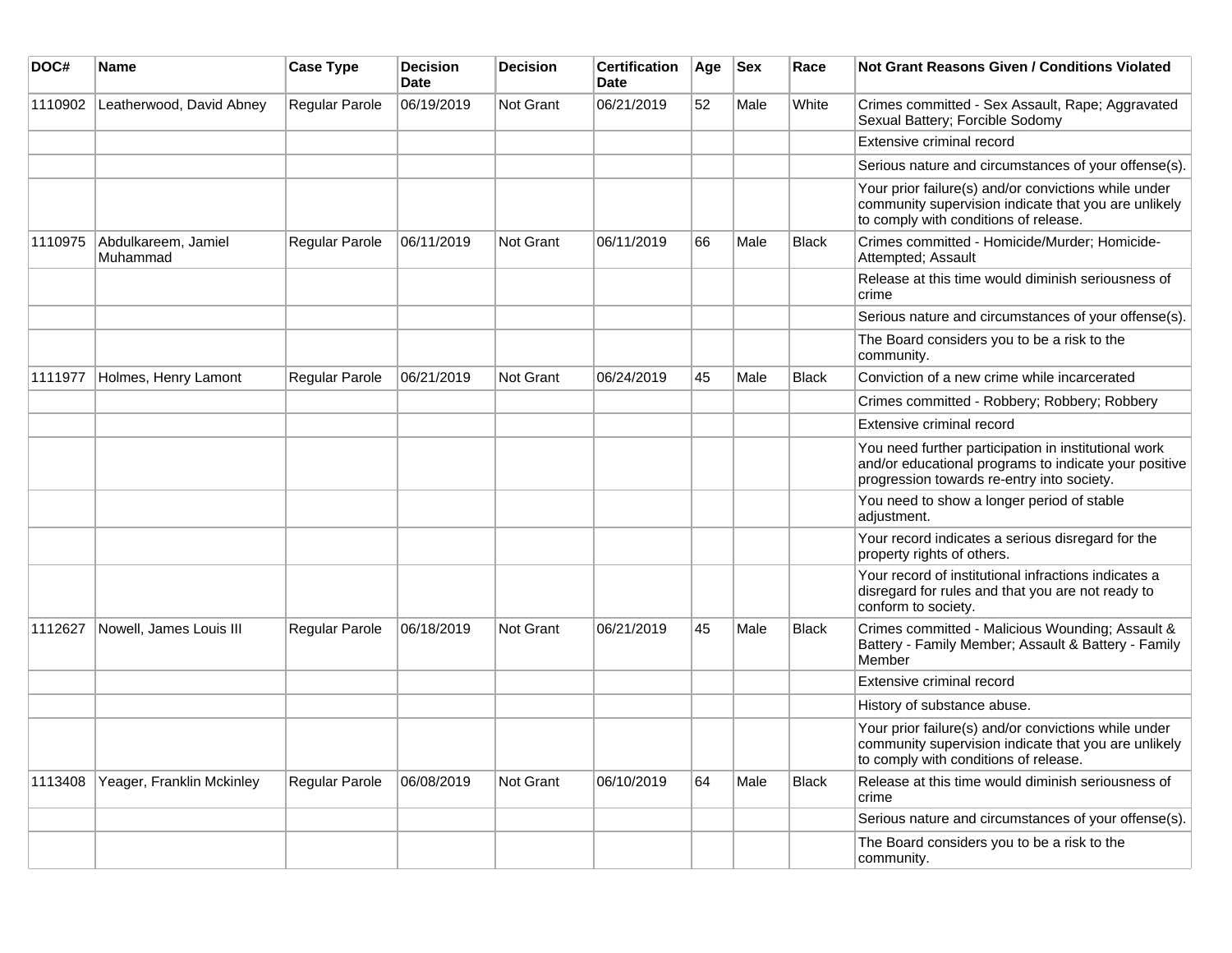| DOC#    | <b>Name</b>                | <b>Case Type</b>    | <b>Decision</b><br>Date | <b>Decision</b>  | <b>Certification</b><br>Date | Age | <b>Sex</b>   | Race         | Not Grant Reasons Given / Conditions Violated                                                  |
|---------|----------------------------|---------------------|-------------------------|------------------|------------------------------|-----|--------------|--------------|------------------------------------------------------------------------------------------------|
| 1113408 | Yeager, Franklin Mckinley  | Regular Parole      | 06/08/2019              | Not Grant        | 06/10/2019                   | 64  | Male         | <b>Black</b> | You need to show a longer period of stable<br>adjustment.                                      |
| 1114648 | Johnson, Berry Richard     | Geriatric           | 06/06/2019              | Not Grant        | 06/06/2019                   | 60  | Male         | White        | Crimes committed - Murder: 1st Degree; Murder: 1st<br>Degree                                   |
|         |                            |                     |                         |                  |                              |     |              |              | Serious nature and circumstances of your offense(s).                                           |
|         |                            |                     |                         |                  |                              |     |              |              | The Board concludes that you should serve more of<br>your sentence prior to release on parole. |
| 1114956 | Adams, James Edward III    | Regular Parole      | 06/19/2019              | Not Grant        | 06/21/2019                   | 52  | Male         | <b>Black</b> | Crimes committed - Homicide/Murder; Robbery;<br>Robbery                                        |
|         |                            |                     |                         |                  |                              |     |              |              | Serious nature and circumstances of your offense(s).                                           |
|         |                            |                     |                         |                  |                              |     |              |              | The Board concludes that you should serve more of<br>your sentence prior to release on parole. |
| 1115321 | Askew, Darnell             | Regular Parole      | 06/20/2019              | <b>Not Grant</b> | 06/24/2019                   | 59  | Male         | <b>Black</b> | Crimes committed - Kidnap/Abduct; Kidnap/Abduct;<br>Sex Assault, Rape                          |
|         |                            |                     |                         |                  |                              |     |              |              | History of violence.                                                                           |
|         |                            |                     |                         |                  |                              |     |              |              | Release at this time would diminish seriousness of<br>crime                                    |
|         |                            |                     |                         |                  |                              |     |              |              | Serious nature and circumstances of your offense(s).                                           |
|         |                            |                     |                         |                  |                              |     |              |              | The Board considers you to be a risk to the<br>community.                                      |
| 1118164 | Diaz, Robert               | Regular Parole      | 06/03/2019              | <b>Not Grant</b> | 06/04/2019                   | 55  | Male         | White        | Extensive criminal record                                                                      |
|         |                            |                     |                         |                  |                              |     |              |              | Release at this time would diminish seriousness of<br>crime                                    |
|         |                            |                     |                         |                  |                              |     |              |              | Serious nature and circumstances of your offense(s).                                           |
| 1118248 | Sweigart, Eric J           | Regular Parole      | 06/06/2019              | <b>Not Grant</b> | 06/06/2019                   | 48  | Male         | White        | Crimes committed - Homicide-1st Degree; Sex<br>Assault, Rape                                   |
|         |                            |                     |                         |                  |                              |     |              |              | Release at this time would diminish seriousness of<br>crime                                    |
|         |                            |                     |                         |                  |                              |     |              |              | Serious nature and circumstances of your offense(s).                                           |
|         |                            |                     |                         |                  |                              |     |              |              | The Board considers you to be a risk to the<br>community.                                      |
| 1118577 | Holsinger, Denise Rayne    | Regular Parole      | 06/13/2019              | <b>Not Grant</b> | 06/14/2019                   | 54  | Female White |              | Crimes committed - Homicide-1st Degree; Homicide-<br>1st Degree; Homicide-1st Degree           |
|         |                            |                     |                         |                  |                              |     |              |              | Release at this time would diminish seriousness of<br>crime                                    |
|         |                            |                     |                         |                  |                              |     |              |              | Serious nature and circumstances of your offense(s).                                           |
|         |                            |                     |                         |                  |                              |     |              |              | The Board concludes that you should serve more of<br>your sentence prior to release on parole. |
| 1119757 | Smith, Clifford Eugene Jr. | <b>Board Review</b> | 06/11/2019              | Not Grant        | 06/12/2019                   | 49  | Male         | White        | Extensive criminal record                                                                      |
|         |                            |                     |                         |                  |                              |     |              |              | History of substance abuse.                                                                    |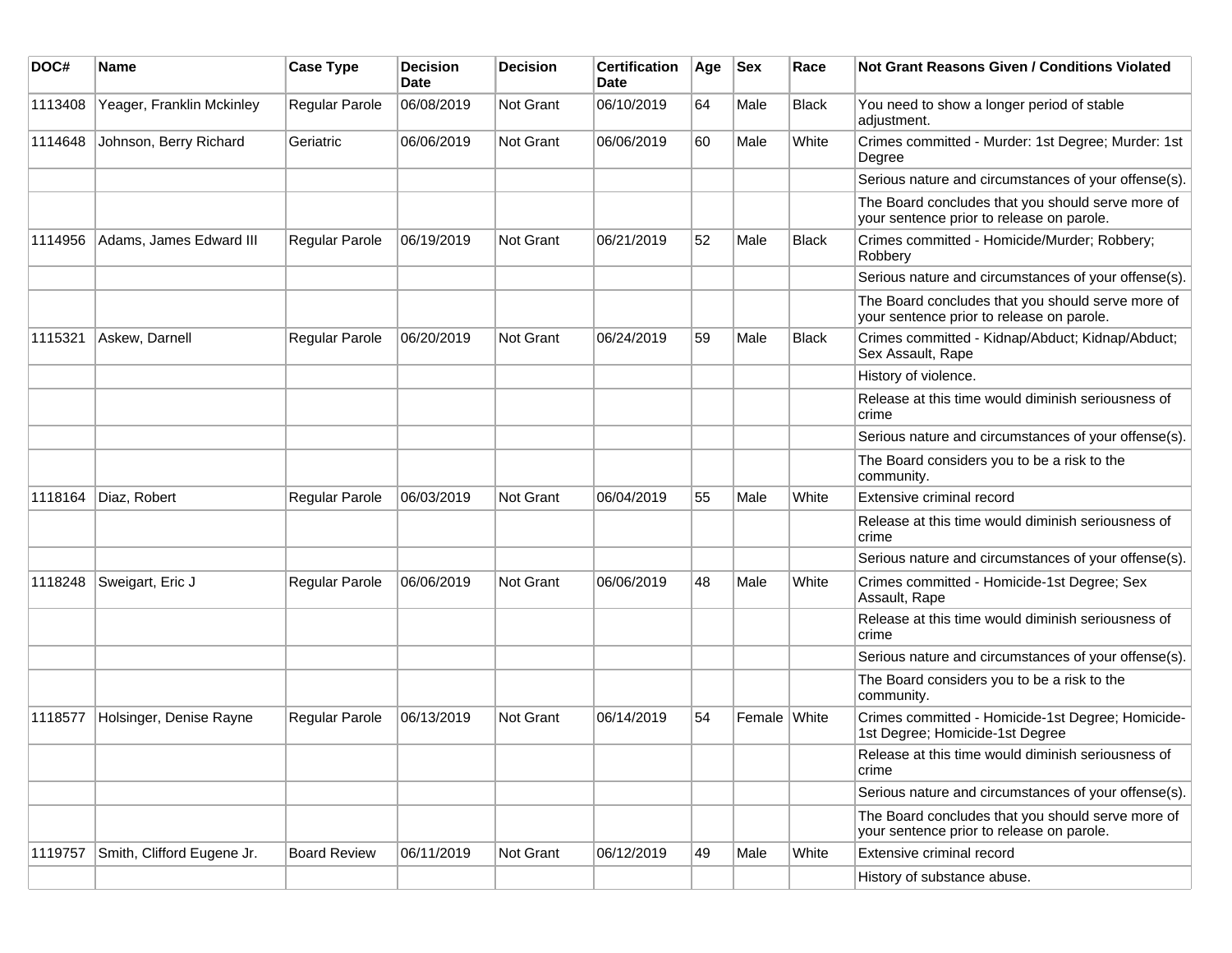| DOC#    | <b>Name</b>                | <b>Case Type</b>    | <b>Decision</b><br><b>Date</b> | <b>Decision</b>  | <b>Certification</b><br>Date | Age | <b>Sex</b>   | Race         | <b>Not Grant Reasons Given / Conditions Violated</b>                                                                                                  |
|---------|----------------------------|---------------------|--------------------------------|------------------|------------------------------|-----|--------------|--------------|-------------------------------------------------------------------------------------------------------------------------------------------------------|
| 1119757 | Smith, Clifford Eugene Jr. | <b>Board Review</b> | 06/11/2019                     | <b>Not Grant</b> | 06/12/2019                   | 49  | Male         | White        | The Board concludes that you should serve more of<br>your sentence prior to release on parole.                                                        |
|         |                            |                     |                                |                  |                              |     |              |              | Your prior failure(s) and/or convictions while under<br>community supervision indicate that you are unlikely<br>to comply with conditions of release. |
| 1120974 | Gowen, Betty Martin        | Regular Parole      | 06/19/2019                     | Not Grant        | 06/20/2019                   | 75  | Female White |              | Release at this time would diminish seriousness of<br>crime                                                                                           |
|         |                            |                     |                                |                  |                              |     |              |              | Serious nature and circumstances of your offense(s).                                                                                                  |
|         |                            |                     |                                |                  |                              |     |              |              | The Board concludes that you should serve more of<br>your sentence prior to release on parole.                                                        |
|         |                            |                     |                                |                  |                              |     |              |              | The Board considers you to be a risk to the<br>community.                                                                                             |
| 1121617 | Spain, Loshon Roberto      | Regular Parole      | 06/09/2019                     | <b>Not Grant</b> | 06/10/2019                   | 47  | Male         | <b>Black</b> | Conviction of a new crime while incarcerated                                                                                                          |
|         |                            |                     |                                |                  |                              |     |              |              | Crimes committed - Kidnap/Abduct; Kidnap Minor<br>For Ransom; Sex Assault, Rape                                                                       |
|         |                            |                     |                                |                  |                              |     |              |              | History of substance abuse.                                                                                                                           |
|         |                            |                     |                                |                  |                              |     |              |              | History of violence.                                                                                                                                  |
|         |                            |                     |                                |                  |                              |     |              |              | Serious nature and circumstances of your offense(s).                                                                                                  |
|         |                            |                     |                                |                  |                              |     |              |              | The Board concludes that you should serve more of<br>your sentence prior to release on parole.                                                        |
|         |                            |                     |                                |                  |                              |     |              |              | Your prior failure(s) and/or convictions while under<br>community supervision indicate that you are unlikely<br>to comply with conditions of release. |
| 1124249 | Peace, Marc Everett        | Regular Parole      | 06/23/2019                     | <b>Not Grant</b> | 06/24/2019                   | 56  | Male         | Black        | Crimes committed - Homicide-Attempted;<br>Kidnap/Abduct; Malicious Wounding                                                                           |
|         |                            |                     |                                |                  |                              |     |              |              | Release at this time would diminish seriousness of<br>crime                                                                                           |
|         |                            |                     |                                |                  |                              |     |              |              | The Board concludes that you should serve more of<br>your sentence prior to release on parole.                                                        |
|         |                            |                     |                                |                  |                              |     |              |              | You need to show a longer period of stable<br>adjustment.                                                                                             |
| 1124575 | Peters, Brian Keith        | Geriatric           | 06/11/2019                     | <b>Not Grant</b> | 06/11/2019                   | 62  | Male         | White        | No Interest in Parole                                                                                                                                 |
| 1126534 | Wheless, Robert Lee        | Geriatric           | 05/30/2019                     | <b>Not Grant</b> | 06/03/2019                   | 63  | Male         | <b>Black</b> | Extensive criminal record                                                                                                                             |
|         |                            |                     |                                |                  |                              |     |              |              | History of substance abuse.                                                                                                                           |
|         |                            |                     |                                |                  |                              |     |              |              | History of violence.                                                                                                                                  |
|         |                            |                     |                                |                  |                              |     |              |              | Release at this time would diminish seriousness of<br>crime                                                                                           |
|         |                            |                     |                                |                  |                              |     |              |              | Serious nature and circumstances of your offense(s).                                                                                                  |
| 1126883 | Grimsley, Barry Dale       | Geriatric           | 05/30/2019                     | Not Grant        | 06/03/2019                   | 60  | Male         | White        | Crimes committed - Robbery; Robbery; Larceny                                                                                                          |
|         |                            |                     |                                |                  |                              |     |              |              | Extensive criminal record                                                                                                                             |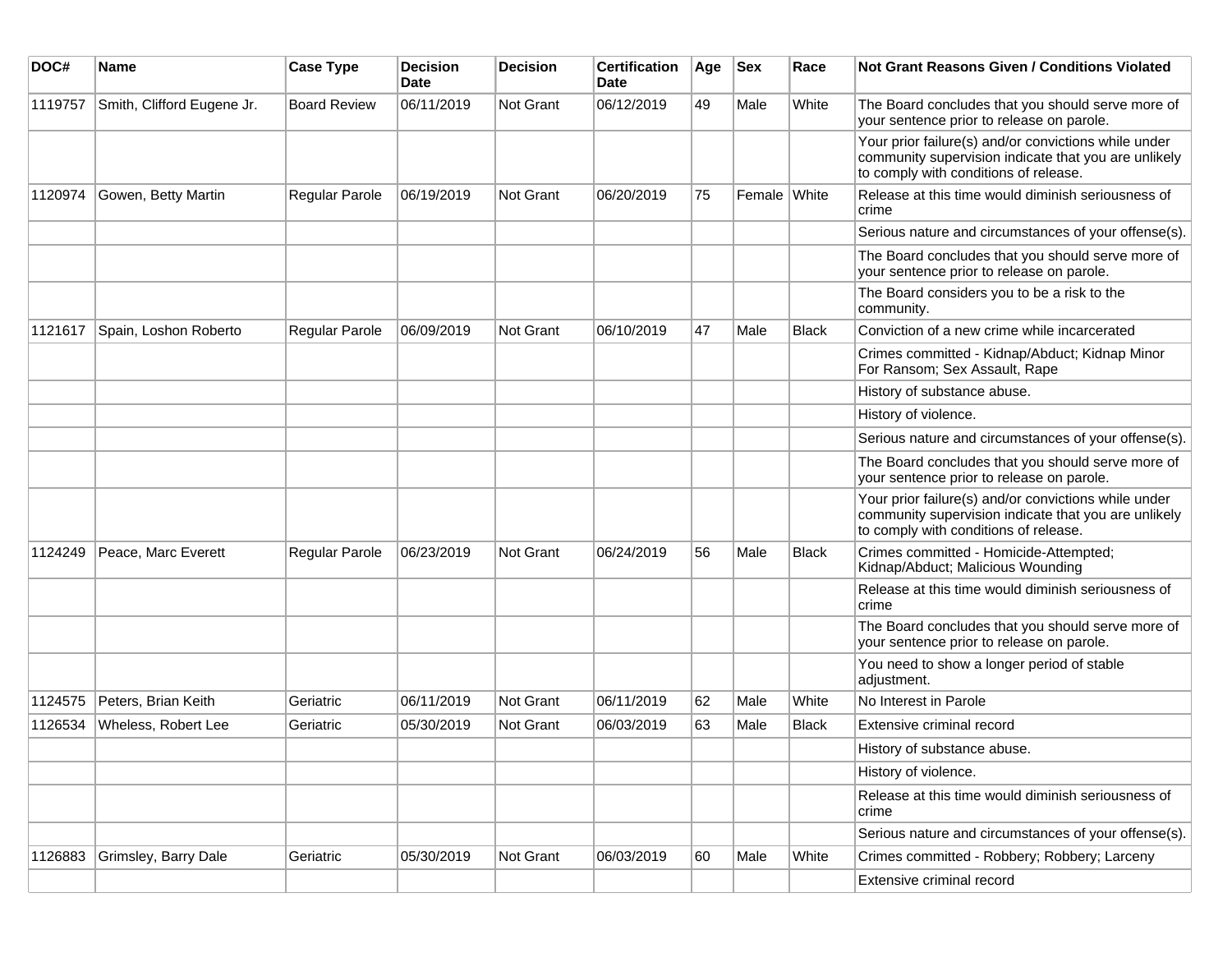| DOC#    | <b>Name</b>            | <b>Case Type</b>      | <b>Decision</b><br><b>Date</b> | <b>Decision</b>  | <b>Certification</b><br><b>Date</b> | Age | <b>Sex</b> | Race         | Not Grant Reasons Given / Conditions Violated                                                                                                               |
|---------|------------------------|-----------------------|--------------------------------|------------------|-------------------------------------|-----|------------|--------------|-------------------------------------------------------------------------------------------------------------------------------------------------------------|
| 1126883 | Grimsley, Barry Dale   | Geriatric             | 05/30/2019                     | Not Grant        | 06/03/2019                          | 60  | Male       | White        | Release at this time would diminish seriousness of<br>crime                                                                                                 |
|         |                        |                       |                                |                  |                                     |     |            |              | The Board concludes that you should serve more of<br>your sentence prior to release on parole.                                                              |
|         |                        |                       |                                |                  |                                     |     |            |              | You need further participation in institutional work<br>and/or educational programs to indicate your positive<br>progression towards re-entry into society. |
|         |                        |                       |                                |                  |                                     |     |            |              | You need to show a longer period of stable<br>adjustment.                                                                                                   |
|         |                        |                       |                                |                  |                                     |     |            |              | Your record indicates a serious disregard for the<br>property rights of others.                                                                             |
| 1128113 | Byrnes, Frederic A     | Geriatric             | 06/14/2019                     | Not Grant        | 06/17/2019                          | 68  | Male       | White        | Crimes committed - Aggravated Sexual Battery;<br>Aggravated Sexual Battery; Aggravated Sexual<br><b>Battery</b>                                             |
|         |                        |                       |                                |                  |                                     |     |            |              | Extensive criminal record                                                                                                                                   |
|         |                        |                       |                                |                  |                                     |     |            |              | History of violence.                                                                                                                                        |
|         |                        |                       |                                |                  |                                     |     |            |              | Release at this time would diminish seriousness of<br>crime                                                                                                 |
|         |                        |                       |                                |                  |                                     |     |            |              | Serious nature and circumstances of your offense(s).                                                                                                        |
|         |                        |                       |                                |                  |                                     |     |            |              | The Board considers you to be a risk to the<br>community.                                                                                                   |
| 1130444 | Carter, David Lee      | Regular Parole        | 06/01/2019                     | Not Grant        | 06/03/2019                          | 64  | Male       | <b>Black</b> | No Interest in Parole                                                                                                                                       |
| 1130820 | Williams, James Edward | <b>Board Review</b>   | 06/05/2019                     | <b>Not Grant</b> | 06/06/2019                          | 64  | Male       | <b>Black</b> | Extensive criminal record                                                                                                                                   |
|         |                        |                       |                                |                  |                                     |     |            |              | Release at this time would diminish seriousness of<br>crime                                                                                                 |
|         |                        |                       |                                |                  |                                     |     |            |              | Serious nature and circumstances of your offense(s).                                                                                                        |
| 1131371 | Doyle, Charles Lloyd   | <b>Regular Parole</b> | 06/21/2019                     | Not Grant        | 06/24/2019                          | 46  | Male       | <b>Black</b> | Crimes committed - Homicide-1st Degree; Robbery -<br>Attempted; Malicious Wounding                                                                          |
|         |                        |                       |                                |                  |                                     |     |            |              | Extensive criminal record                                                                                                                                   |
|         |                        |                       |                                |                  |                                     |     |            |              | Release at this time would diminish seriousness of<br>crime                                                                                                 |
|         |                        |                       |                                |                  |                                     |     |            |              | Serious nature and circumstances of your offense(s).                                                                                                        |
| 1132196 | Drumgold, Robert Jr.   | <b>Regular Parole</b> | 06/13/2019                     | Not Grant        | 06/14/2019                          | 52  | Male       | <b>Black</b> | Crimes committed - Homicide-2Nd-Degree;<br>Homicide-2Nd-Degree; Use Of Firearm In Felony                                                                    |
|         |                        |                       |                                |                  |                                     |     |            |              | Release at this time would diminish seriousness of<br>crime                                                                                                 |
|         |                        |                       |                                |                  |                                     |     |            |              | Serious nature and circumstances of your offense(s).                                                                                                        |
|         |                        |                       |                                |                  |                                     |     |            |              | You need further participation in institutional work<br>and/or educational programs to indicate your positive<br>progression towards re-entry into society. |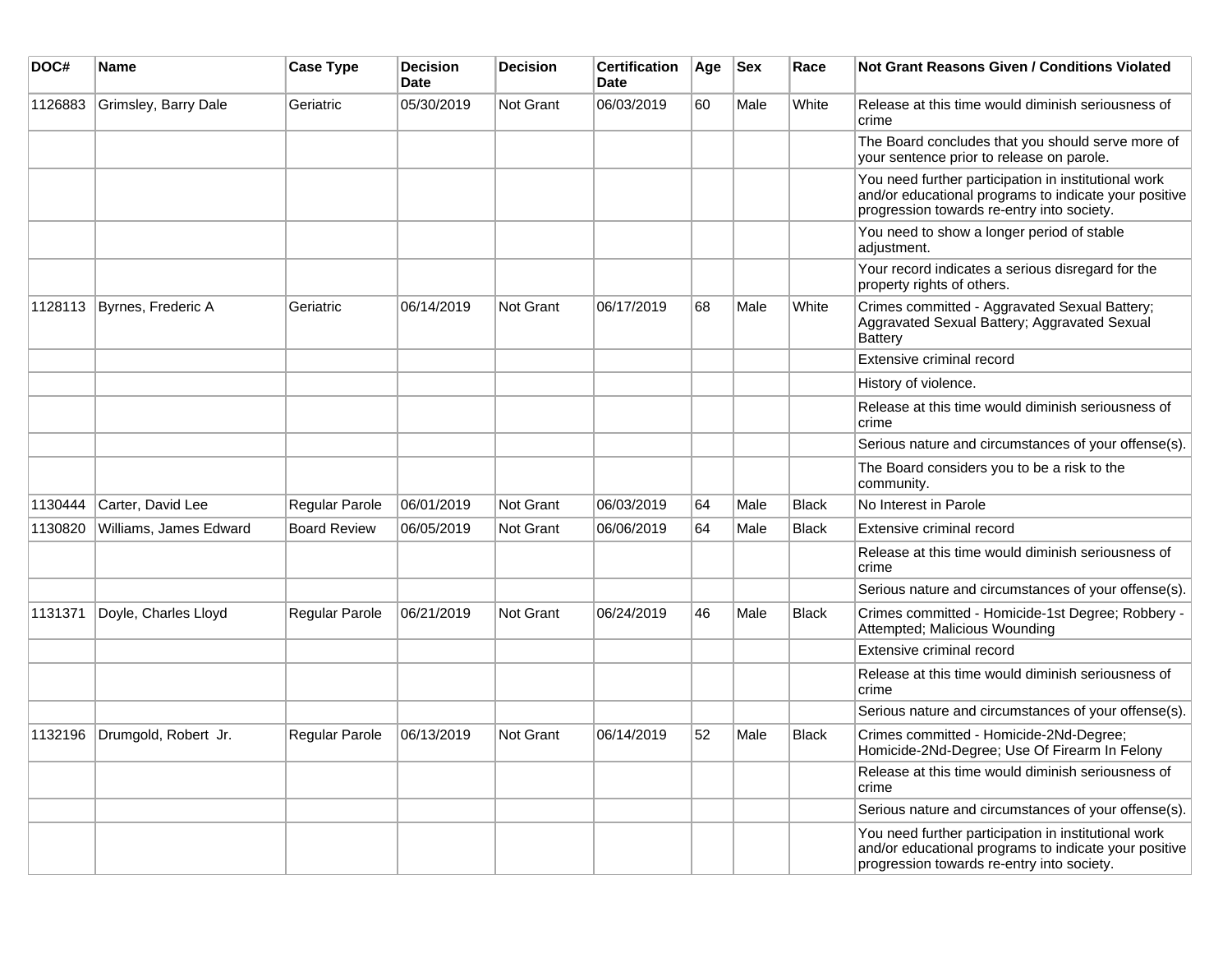| DOC#    | <b>Name</b>            | <b>Case Type</b> | <b>Decision</b><br><b>Date</b> | <b>Decision</b>  | <b>Certification</b><br><b>Date</b> | Age | <b>Sex</b> | Race         | Not Grant Reasons Given / Conditions Violated                                                                                                         |
|---------|------------------------|------------------|--------------------------------|------------------|-------------------------------------|-----|------------|--------------|-------------------------------------------------------------------------------------------------------------------------------------------------------|
| 1133476 | Collier, Donald Edgar  | Regular Parole   | 06/23/2019                     | <b>Not Grant</b> | 06/24/2019                          | 69  | Male       | White        | Extensive criminal record                                                                                                                             |
|         |                        |                  |                                |                  |                                     |     |            |              | History of violence.                                                                                                                                  |
|         |                        |                  |                                |                  |                                     |     |            |              | Release at this time would diminish seriousness of<br>crime                                                                                           |
|         |                        |                  |                                |                  |                                     |     |            |              | Your prior failure(s) and/or convictions while under<br>community supervision indicate that you are unlikely<br>to comply with conditions of release. |
| 1135561 | Cooley, George Edward  | Regular Parole   | 06/10/2019                     | Not Grant        | 06/11/2019                          | 81  | Male       | <b>Black</b> | Extensive criminal record                                                                                                                             |
|         |                        |                  |                                |                  |                                     |     |            |              | History of violence.                                                                                                                                  |
|         |                        |                  |                                |                  |                                     |     |            |              | Release at this time would diminish seriousness of<br>crime                                                                                           |
|         |                        |                  |                                |                  |                                     |     |            |              | Serious nature and circumstances of your offense(s).                                                                                                  |
| 1135775 | Farmer, Don Brewster   | Regular Parole   | 06/19/2019                     | <b>Not Grant</b> | 06/21/2019                          | 60  | Male       | <b>Black</b> | Crimes committed - Murder: 1st Degree; Rape:<br>Intercourse By Force/Threat/Intimidation; Robbery:<br>Residence                                       |
|         |                        |                  |                                |                  |                                     |     |            |              | Extensive criminal record                                                                                                                             |
|         |                        |                  |                                |                  |                                     |     |            |              | History of violence.                                                                                                                                  |
|         |                        |                  |                                |                  |                                     |     |            |              | Release at this time would diminish seriousness of<br>crime                                                                                           |
|         |                        |                  |                                |                  |                                     |     |            |              | Serious nature and circumstances of your offense(s).                                                                                                  |
|         |                        |                  |                                |                  |                                     |     |            |              | The Board considers you to be a risk to the<br>community.                                                                                             |
| 1135882 | Brown, David Franklin  | Regular Parole   | 06/27/2019                     | Not Grant        | 06/28/2019                          | 53  | Male       | <b>Black</b> | No Interest in Parole                                                                                                                                 |
| 1136649 | Derr, Norman Bruce     | Regular Parole   | 06/03/2019                     | Not Grant        | 06/04/2019                          | 64  | Male       | White        | No Interest in Parole                                                                                                                                 |
| 1137299 | Addison, Gregory Scott | Geriatric        | 06/07/2019                     | <b>Not Grant</b> | 06/10/2019                          | 62  | Male       | White        | Crimes committed - Homicide-1st Degree; Use Of<br>Firearm In Felony; Stalking Person(S)                                                               |
|         |                        |                  |                                |                  |                                     |     |            |              | History of substance abuse.                                                                                                                           |
|         |                        |                  |                                |                  |                                     |     |            |              | Release at this time would diminish seriousness of<br>crime                                                                                           |
|         |                        |                  |                                |                  |                                     |     |            |              | Serious nature and circumstances of your offense(s).                                                                                                  |
|         |                        |                  |                                |                  |                                     |     |            |              | The Board considers you to be a risk to the<br>community.                                                                                             |
| 1137449 | Linamen, Randy Richard | Geriatric        | 05/30/2019                     | <b>Not Grant</b> | 06/03/2019                          | 67  | Male       | White        | Extensive criminal record                                                                                                                             |
|         |                        |                  |                                |                  |                                     |     |            |              | History of substance abuse.                                                                                                                           |
|         |                        |                  |                                |                  |                                     |     |            |              | Release at this time would diminish seriousness of<br>crime                                                                                           |
|         |                        |                  |                                |                  |                                     |     |            |              | The Board considers you to be a risk to the<br>community.                                                                                             |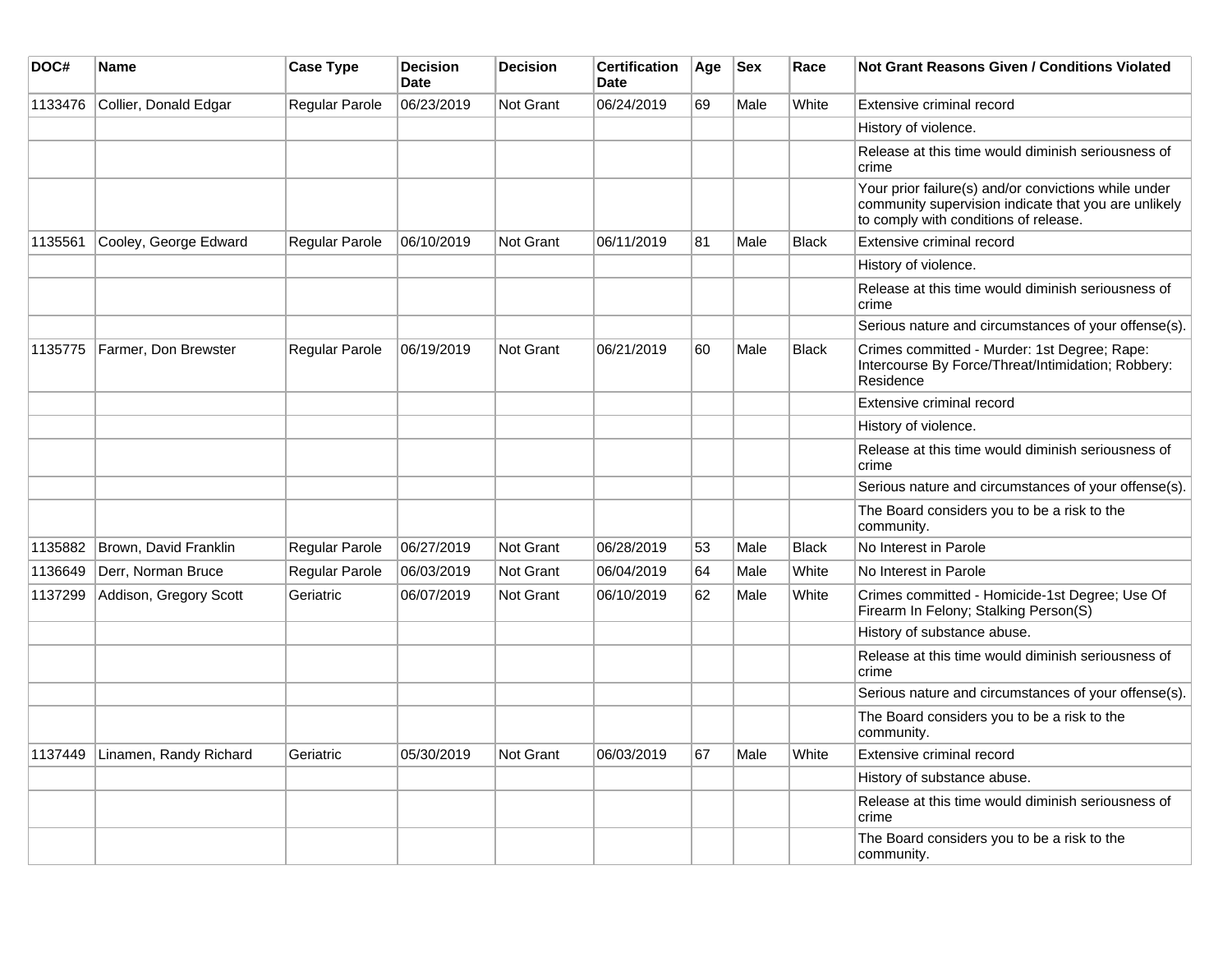| DOC#    | <b>Name</b>             | <b>Case Type</b> | <b>Decision</b><br><b>Date</b> | <b>Decision</b> | <b>Certification</b><br><b>Date</b> | Age | $ $ Sex | Race         | Not Grant Reasons Given / Conditions Violated                                                                                                               |
|---------|-------------------------|------------------|--------------------------------|-----------------|-------------------------------------|-----|---------|--------------|-------------------------------------------------------------------------------------------------------------------------------------------------------------|
| 1137449 | Linamen, Randy Richard  | Geriatric        | 05/30/2019                     | Not Grant       | 06/03/2019                          | 67  | Male    | White        | You need further participation in institutional work<br>and/or educational programs to indicate your positive<br>progression towards re-entry into society. |
| 1138699 | Hunley, Robert James    | Regular Parole   | 06/07/2019                     | Not Grant       | 06/10/2019                          | 77  | Male    | White        | Considering your offense and your institutional<br>records, the Board concludes that you should serve<br>more of your sentence before being paroled.        |
|         |                         |                  |                                |                 |                                     |     |         |              | History of violence.                                                                                                                                        |
|         |                         |                  |                                |                 |                                     |     |         |              | Poor institutional adjustment (for example,<br>motivation/attitude, unfavorable reports, lack of<br>program involvement, etc.)                              |
|         |                         |                  |                                |                 |                                     |     |         |              | Release at this time would diminish seriousness of<br>crime                                                                                                 |
|         |                         |                  |                                |                 |                                     |     |         |              | Serious nature and circumstances of your offense(s).                                                                                                        |
|         |                         |                  |                                |                 |                                     |     |         |              | Your prior failure(s) and/or convictions while under<br>community supervision indicate that you are unlikely<br>to comply with conditions of release.       |
|         |                         |                  |                                |                 |                                     |     |         |              | Your record of institutional infractions indicates a<br>disregard for rules and that you are not ready to<br>conform to society.                            |
| 1139047 | Penturff, Randall Lee   | Geriatric        | 06/17/2019                     | Not Grant       | 06/19/2019                          | 64  | Male    | White        | No Interest in Parole                                                                                                                                       |
| 1139087 | Woodward, John Evin     | Geriatric        | 06/19/2019                     | Not Grant       | 06/21/2019                          | 69  | Male    | <b>Black</b> | History of substance abuse.                                                                                                                                 |
|         |                         |                  |                                |                 |                                     |     |         |              | History of violence.                                                                                                                                        |
|         |                         |                  |                                |                 |                                     |     |         |              | Release at this time would diminish seriousness of<br>crime                                                                                                 |
|         |                         |                  |                                |                 |                                     |     |         |              | Serious nature and circumstances of your offense(s).                                                                                                        |
|         |                         |                  |                                |                 |                                     |     |         |              | The Board considers you to be a risk to the<br>community.                                                                                                   |
| 1139313 | Pritchard, Larry Donald | Geriatric        | 06/20/2019                     | Not Grant       | 06/24/2019                          | 63  | Male    | <b>Black</b> | Crimes committed - Homicide/Murder; Arson                                                                                                                   |
|         |                         |                  |                                |                 |                                     |     |         |              | History of substance abuse.                                                                                                                                 |
|         |                         |                  |                                |                 |                                     |     |         |              | Release at this time would diminish seriousness of<br>crime                                                                                                 |
|         |                         |                  |                                |                 |                                     |     |         |              | Serious nature and circumstances of your offense(s).                                                                                                        |
|         |                         |                  |                                |                 |                                     |     |         |              | The Board concludes that you should serve more of<br>your sentence prior to release on parole.                                                              |
| 1141190 | Roberson, Vance Eugene  | Regular Parole   | 06/18/2019                     | Not Grant       | 06/21/2019                          | 59  | Male    | <b>Black</b> | Crimes committed - Robbery; Robbery; Assault: On<br>Law Enf/Judge/DOC/Fire/Emerg Person                                                                     |
|         |                         |                  |                                |                 |                                     |     |         |              | History of substance abuse.                                                                                                                                 |
|         |                         |                  |                                |                 |                                     |     |         |              | Release at this time would diminish seriousness of<br>crime                                                                                                 |
|         |                         |                  |                                |                 |                                     |     |         |              | The Board concludes that you should serve more of<br>your sentence prior to release on parole.                                                              |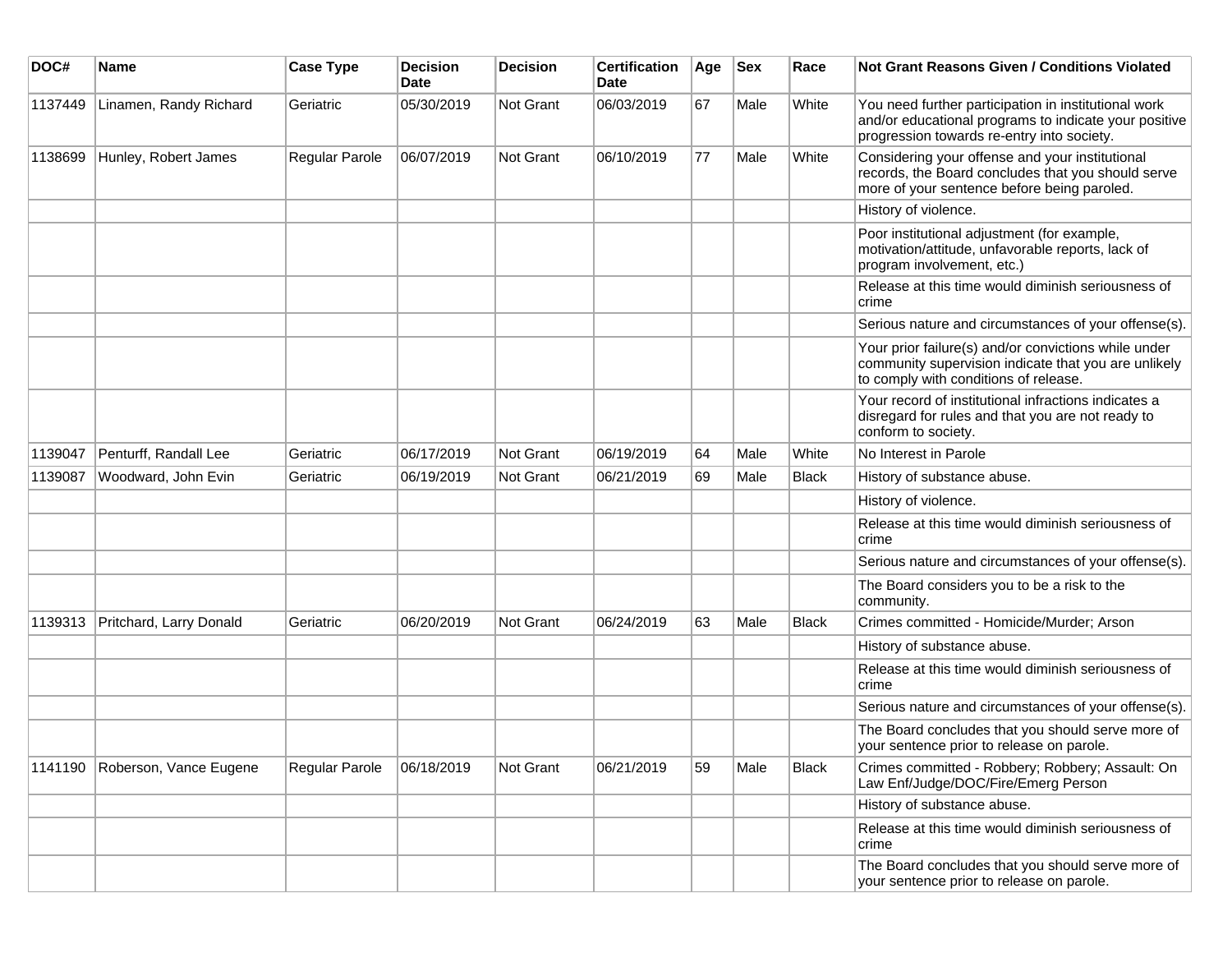| DOC#    | <b>Name</b>                     | <b>Case Type</b> | <b>Decision</b><br>Date | <b>Decision</b>  | <b>Certification</b><br><b>Date</b> | Age | <b>Sex</b> | Race         | <b>Not Grant Reasons Given / Conditions Violated</b>                                                                                                        |
|---------|---------------------------------|------------------|-------------------------|------------------|-------------------------------------|-----|------------|--------------|-------------------------------------------------------------------------------------------------------------------------------------------------------------|
| 1141593 | Snipes, William Raleigh Jr.     | Regular Parole   | 06/10/2019              | Not Grant        | 06/11/2019                          | 48  | Male       | Black        | Crimes committed - Homicide-Capital; Robbery;<br>Larc-Grand                                                                                                 |
|         |                                 |                  |                         |                  |                                     |     |            |              | Extensive criminal record                                                                                                                                   |
|         |                                 |                  |                         |                  |                                     |     |            |              | History of violence.                                                                                                                                        |
|         |                                 |                  |                         |                  |                                     |     |            |              | Release at this time would diminish seriousness of<br>crime                                                                                                 |
|         |                                 |                  |                         |                  |                                     |     |            |              | Serious nature and circumstances of your offense(s).                                                                                                        |
|         |                                 |                  |                         |                  |                                     |     |            |              | Your prior failure(s) and/or convictions while under<br>community supervision indicate that you are unlikely<br>to comply with conditions of release.       |
| 1142417 | Roy, Michael Lee                | Regular Parole   | 06/19/2019              | <b>Not Grant</b> | 06/21/2019                          | 64  | Male       | <b>Black</b> | Crimes committed - Sex Assault, Rape; Sex Assault,<br>Rape; Unlawful Wound/Bodily Injury                                                                    |
|         |                                 |                  |                         |                  |                                     |     |            |              | Extensive criminal record                                                                                                                                   |
|         |                                 |                  |                         |                  |                                     |     |            |              | History of violence.                                                                                                                                        |
|         |                                 |                  |                         |                  |                                     |     |            |              | The Board concludes that you should serve more of<br>your sentence prior to release on parole.                                                              |
|         |                                 |                  |                         |                  |                                     |     |            |              | The Board considers you to be a risk to the<br>community.                                                                                                   |
|         |                                 |                  |                         |                  |                                     |     |            |              | You need further participation in institutional work<br>and/or educational programs to indicate your positive<br>progression towards re-entry into society. |
|         |                                 |                  |                         |                  |                                     |     |            |              | Your prior failure(s) and/or convictions while under<br>community supervision indicate that you are unlikely<br>to comply with conditions of release.       |
| 1143969 | Bell, Gregory Lionel            | Regular Parole   | 06/23/2019              | Not Grant        | 06/25/2019                          | 63  | Male       | <b>Black</b> | Crimes committed - Homicide-1st Degree                                                                                                                      |
|         |                                 |                  |                         |                  |                                     |     |            |              | Serious nature and circumstances of your offense(s).                                                                                                        |
|         |                                 |                  |                         |                  |                                     |     |            |              | Your prior failure(s) and/or convictions while under<br>community supervision indicate that you are unlikely<br>to comply with conditions of release.       |
| 1145665 | Smith, Timothy Dean             | Regular Parole   | 06/08/2019              | Not Grant        | 06/10/2019                          | 58  | Male       | White        | Crimes committed - Sex Assault, Rape                                                                                                                        |
|         |                                 |                  |                         |                  |                                     |     |            |              | Release at this time would diminish seriousness of<br>crime                                                                                                 |
|         |                                 |                  |                         |                  |                                     |     |            |              | Serious nature and circumstances of your offense(s).                                                                                                        |
|         | 1145936   Mayo, Alonzo Fitzgera | Regular Parole   | 06/08/2019              | Not Grant        | 06/10/2019                          | 50  | Male       | <b>Black</b> | Considering your offense and your institutional<br>records, the Board concludes that you should serve<br>more of your sentence before being paroled.        |
|         |                                 |                  |                         |                  |                                     |     |            |              | Extensive criminal record                                                                                                                                   |
|         |                                 |                  |                         |                  |                                     |     |            |              | History of substance abuse.                                                                                                                                 |
|         |                                 |                  |                         |                  |                                     |     |            |              | Your prior failure(s) and/or convictions while under<br>community supervision indicate that you are unlikely<br>to comply with conditions of release.       |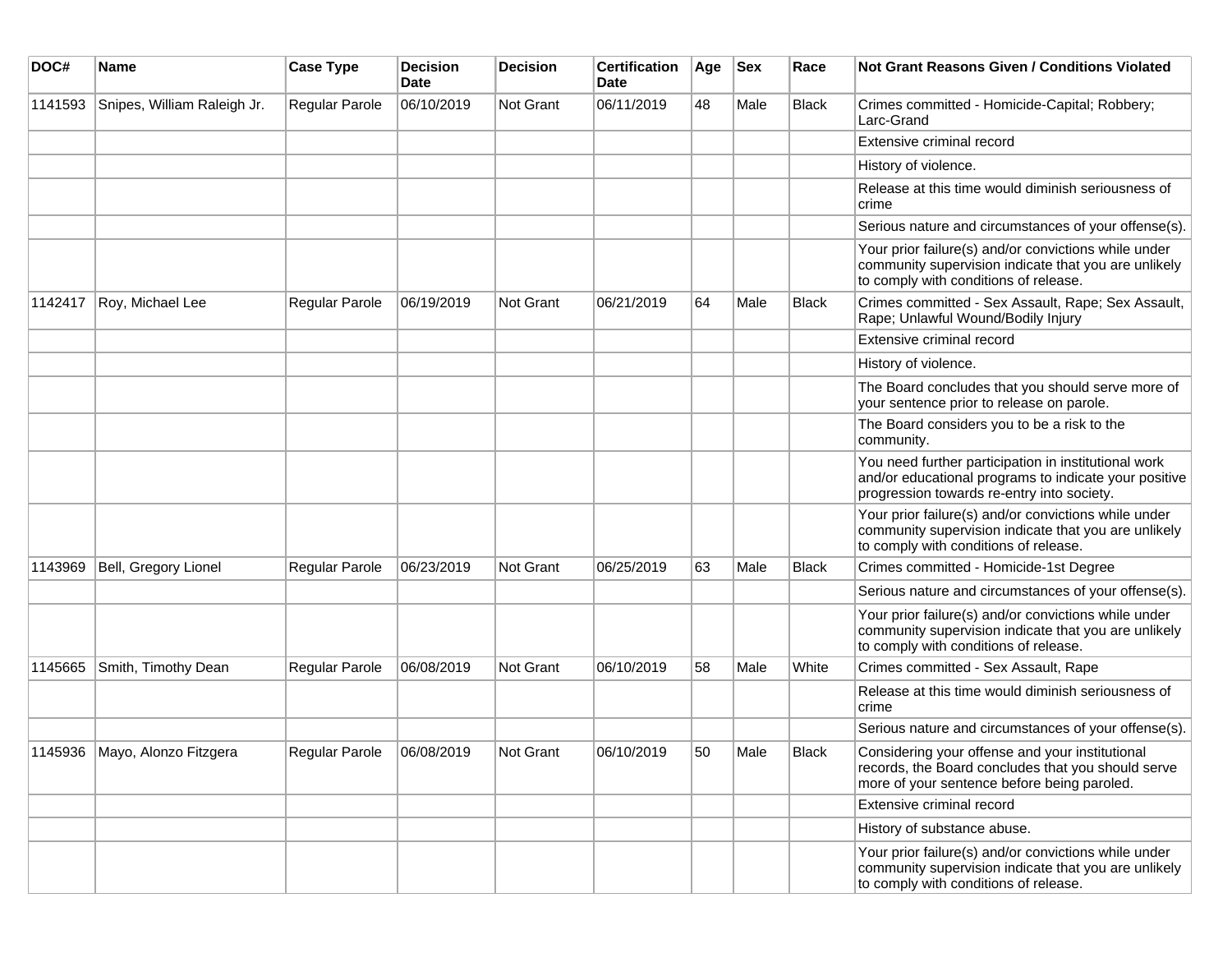| DOC#    | <b>Name</b>             | <b>Case Type</b> | <b>Decision</b><br><b>Date</b> | <b>Decision</b> | <b>Certification</b><br><b>Date</b> | Age | <b>Sex</b> | Race         | <b>Not Grant Reasons Given / Conditions Violated</b>                                                                                                        |
|---------|-------------------------|------------------|--------------------------------|-----------------|-------------------------------------|-----|------------|--------------|-------------------------------------------------------------------------------------------------------------------------------------------------------------|
| 1145936 | Mayo, Alonzo Fitzgera   | Regular Parole   | 06/08/2019                     | Not Grant       | 06/10/2019                          | 50  | Male       | Black        | Your record of institutional infractions indicates a<br>disregard for rules and that you are not ready to<br>conform to society.                            |
| 1145974 | Hickman, Rickey Anthony | Regular Parole   | 06/19/2019                     | Not Grant       | 06/19/2019                          | 64  | Male       | Black        | Extensive criminal record                                                                                                                                   |
|         |                         |                  |                                |                 |                                     |     |            |              | History of substance abuse.                                                                                                                                 |
|         |                         |                  |                                |                 |                                     |     |            |              | History of violence.                                                                                                                                        |
|         |                         |                  |                                |                 |                                     |     |            |              | Release at this time would diminish seriousness of<br>crime                                                                                                 |
|         |                         |                  |                                |                 |                                     |     |            |              | Serious nature and circumstances of your offense(s).                                                                                                        |
|         |                         |                  |                                |                 |                                     |     |            |              | The Board concludes that you should serve more of<br>your sentence prior to release on parole.                                                              |
|         |                         |                  |                                |                 |                                     |     |            |              | You need to show a longer period of stable<br>adjustment.                                                                                                   |
|         |                         |                  |                                |                 |                                     |     |            |              | Your prior failure(s) and/or convictions while under<br>community supervision indicate that you are unlikely<br>to comply with conditions of release.       |
|         |                         |                  |                                |                 |                                     |     |            |              | Your record indicates a serious disregard for the<br>property rights of others.                                                                             |
|         |                         |                  |                                |                 |                                     |     |            |              | Your record of institutional infractions indicates a<br>disregard for rules and that you are not ready to<br>conform to society.                            |
| 1146220 | Brereton, Wesley A      | Regular Parole   | 06/18/2019                     | Not Grant       | 06/21/2019                          | 54  | Male       | <b>Black</b> | Considering your offense and your institutional<br>records, the Board concludes that you should serve<br>more of your sentence before being paroled.        |
|         |                         |                  |                                |                 |                                     |     |            |              | Poor institutional adjustment (for example,<br>motivation/attitude, unfavorable reports, lack of<br>program involvement, etc.)                              |
|         |                         |                  |                                |                 |                                     |     |            |              | You need to show a longer period of stable<br>adjustment.                                                                                                   |
|         |                         |                  |                                |                 |                                     |     |            |              | Your record of institutional infractions indicates a<br>disregard for rules and that you are not ready to<br>conform to society.                            |
| 1146554 | Carter, Perry Nelson    | Regular Parole   | 06/08/2019                     | Not Grant       | 06/10/2019                          | 63  | Male       | <b>Black</b> | Extensive criminal record                                                                                                                                   |
|         |                         |                  |                                |                 |                                     |     |            |              | History of substance abuse.                                                                                                                                 |
|         |                         |                  |                                |                 |                                     |     |            |              | Release at this time would diminish seriousness of<br>crime                                                                                                 |
|         |                         |                  |                                |                 |                                     |     |            |              | Serious nature and circumstances of your offense(s).                                                                                                        |
|         |                         |                  |                                |                 |                                     |     |            |              | You need further participation in institutional work<br>and/or educational programs to indicate your positive<br>progression towards re-entry into society. |
|         |                         |                  |                                |                 |                                     |     |            |              | You need to show a longer period of stable<br>adjustment.                                                                                                   |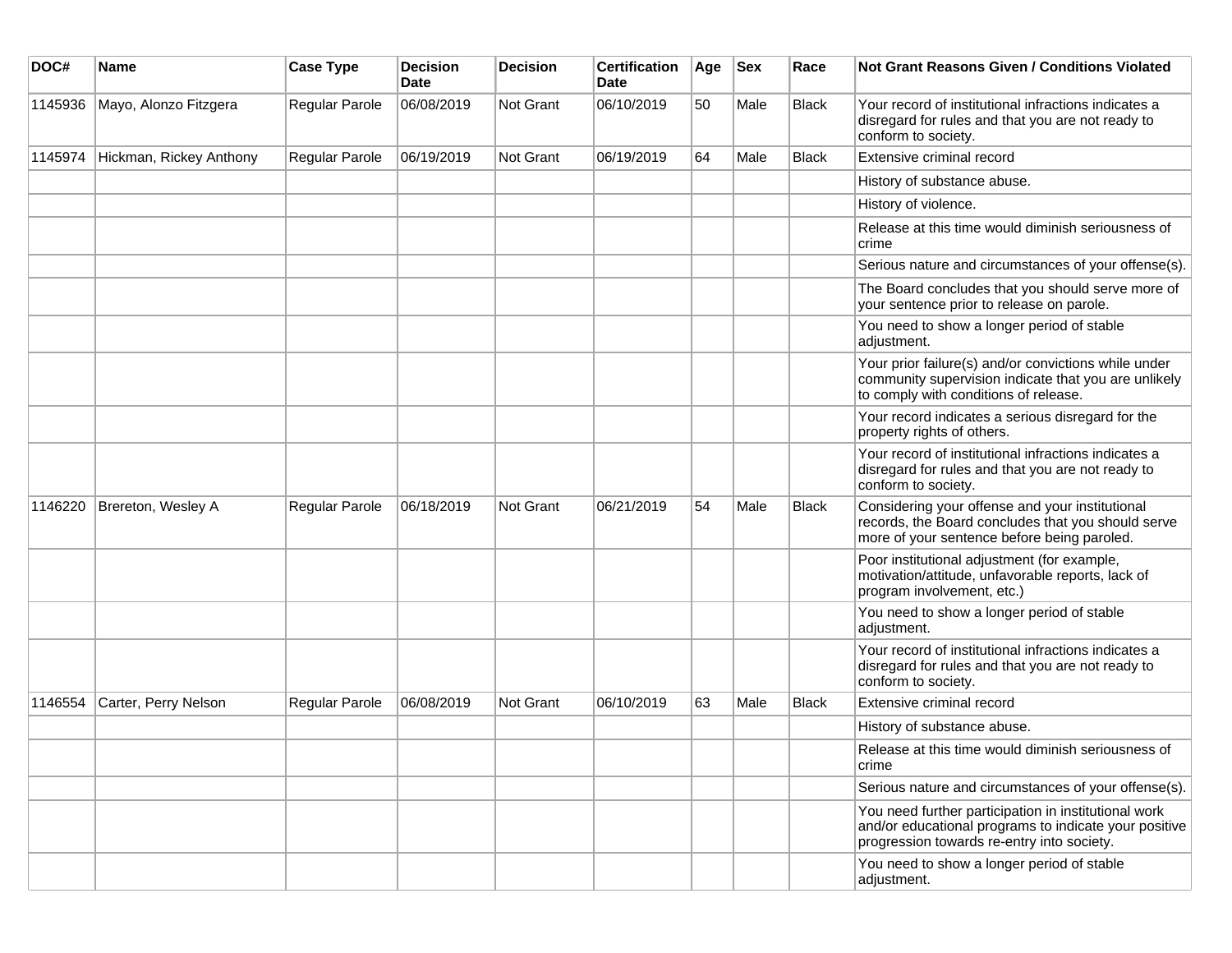| DOC#    | Name                      | <b>Case Type</b>      | <b>Decision</b><br>Date | <b>Decision</b>  | <b>Certification</b><br>Date | Age | <b>Sex</b> | Race         | Not Grant Reasons Given / Conditions Violated                                                                                                         |
|---------|---------------------------|-----------------------|-------------------------|------------------|------------------------------|-----|------------|--------------|-------------------------------------------------------------------------------------------------------------------------------------------------------|
| 1147780 | Sirles, Bryan Keith       | Regular Parole        | 06/24/2019              | Not Grant        | 06/25/2019                   | 52  | Male       | White        | Crimes committed - Sex Assault, Rape; Robbery;<br><b>Malicious Wounding</b>                                                                           |
|         |                           |                       |                         |                  |                              |     |            |              | Serious nature and circumstances of your offense(s).                                                                                                  |
|         |                           |                       |                         |                  |                              |     |            |              | The Board considers you to be a risk to the<br>community.                                                                                             |
| 1148104 | Ottis, Joseph Lavern      | Geriatric             | 06/19/2019              | <b>Not Grant</b> | 06/21/2019                   | 65  | Male       | <b>Black</b> | Extensive criminal record                                                                                                                             |
|         |                           |                       |                         |                  |                              |     |            |              | Release at this time would diminish seriousness of<br>crime                                                                                           |
|         |                           |                       |                         |                  |                              |     |            |              | Your prior failure(s) and/or convictions while under<br>community supervision indicate that you are unlikely<br>to comply with conditions of release. |
| 1148112 | Ferguson, Curtis Dale     | Regular Parole        | 06/14/2019              | Not Grant        | 06/17/2019                   | 62  | Male       | White        | No Interest in Parole                                                                                                                                 |
| 1148222 | Nissley, John Garland     | Regular Parole        | 06/14/2019              | Not Grant        | 06/17/2019                   | 62  | Male       | White        | Crimes committed - Sex Assault, Rape; Sex Assault,<br>Rape; Aggravated Sexual Battery                                                                 |
|         |                           |                       |                         |                  |                              |     |            |              | Release at this time would diminish seriousness of<br>crime                                                                                           |
|         |                           |                       |                         |                  |                              |     |            |              | Serious nature and circumstances of your offense(s).                                                                                                  |
| 1149086 | Peterson, Dominic Dewayne | <b>Regular Parole</b> | 06/06/2019              | Not Grant        | 06/06/2019                   | 44  | Male       | <b>Black</b> | Extensive criminal record                                                                                                                             |
|         |                           |                       |                         |                  |                              |     |            |              | Release at this time would diminish seriousness of<br>crime                                                                                           |
|         |                           |                       |                         |                  |                              |     |            |              | Serious nature and circumstances of your offense(s).                                                                                                  |
|         |                           |                       |                         |                  |                              |     |            |              | Your prior failure(s) and/or convictions while under<br>community supervision indicate that you are unlikely<br>to comply with conditions of release. |
| 1150576 | Moats, Stacy Lynn         | Regular Parole        | 06/20/2019              | Not Grant        | 06/24/2019                   | 50  | Male       | Black        | Extensive criminal record                                                                                                                             |
|         |                           |                       |                         |                  |                              |     |            |              | History of substance abuse.                                                                                                                           |
|         |                           |                       |                         |                  |                              |     |            |              | Poor institutional adjustment (for example,<br>motivation/attitude, unfavorable reports, lack of<br>program involvement, etc.)                        |
|         |                           |                       |                         |                  |                              |     |            |              | Serious nature and circumstances of your offense(s).                                                                                                  |
|         |                           |                       |                         |                  |                              |     |            |              | You need to show a longer period of stable<br>adjustment.                                                                                             |
|         |                           |                       |                         |                  |                              |     |            |              | Your prior failure(s) and/or convictions while under<br>community supervision indicate that you are unlikely<br>to comply with conditions of release. |
| 1151231 | Lafon, John David         | Regular Parole        | 06/14/2019              | Not Grant        | 06/17/2019                   | 59  | Male       | White        | Crimes committed - Homicide-1st Degree;<br>Kidnap/Abduct; Arson                                                                                       |
|         |                           |                       |                         |                  |                              |     |            |              | History of violence.                                                                                                                                  |
|         |                           |                       |                         |                  |                              |     |            |              | Release at this time would diminish seriousness of<br>crime                                                                                           |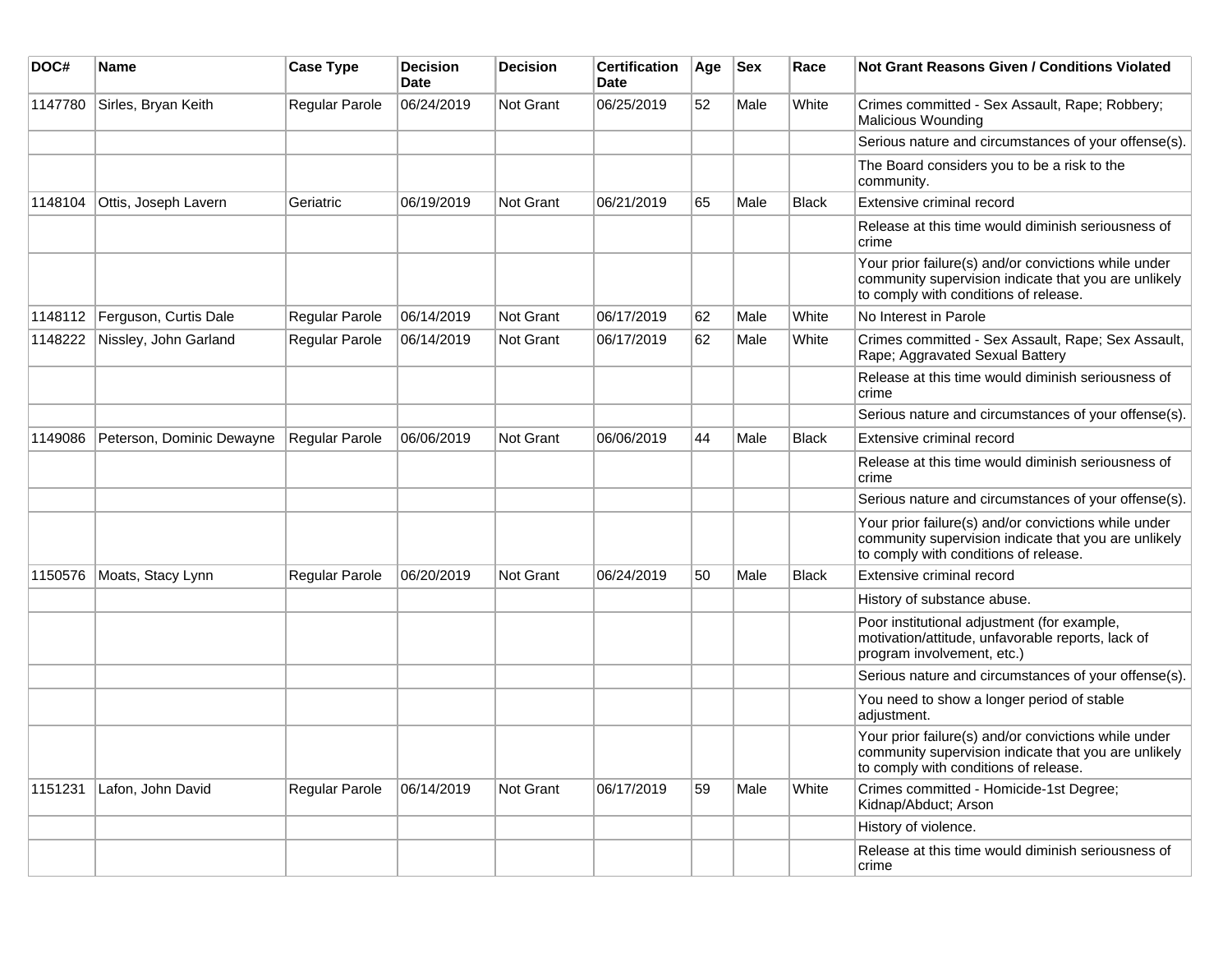| DOC#    | <b>Name</b>                 | <b>Case Type</b>    | <b>Decision</b><br>Date | <b>Decision</b> | <b>Certification</b><br>Date | Age | <b>Sex</b> | Race         | Not Grant Reasons Given / Conditions Violated                                                                                                               |
|---------|-----------------------------|---------------------|-------------------------|-----------------|------------------------------|-----|------------|--------------|-------------------------------------------------------------------------------------------------------------------------------------------------------------|
| 1151231 | Lafon, John David           | Regular Parole      | 06/14/2019              | Not Grant       | 06/17/2019                   | 59  | Male       | White        | Serious nature and circumstances of your offense(s).                                                                                                        |
| 1152135 | Lambert, John T             | Regular Parole      | 06/06/2019              | Not Grant       | 06/07/2019                   | 62  | Male       | <b>Black</b> | Release at this time would diminish seriousness of<br>crime                                                                                                 |
|         |                             |                     |                         |                 |                              |     |            |              | Serious nature and circumstances of your offense(s).                                                                                                        |
| 1152289 | Harrell, Milton Shelby Jr.  | Regular Parole      | 06/04/2019              | Not Grant       | 06/05/2019                   | 49  | Male       | <b>Black</b> | Crimes committed -                                                                                                                                          |
|         |                             |                     |                         |                 |                              |     |            |              | History of substance abuse.                                                                                                                                 |
|         |                             |                     |                         |                 |                              |     |            |              | Other                                                                                                                                                       |
|         |                             |                     |                         |                 |                              |     |            |              | The Board concludes that you should serve more of<br>your sentence prior to release on parole.                                                              |
|         |                             |                     |                         |                 |                              |     |            |              | You need to show a longer period of stable<br>adjustment.                                                                                                   |
|         |                             |                     |                         |                 |                              |     |            |              | Your prior failure(s) and/or convictions while under<br>community supervision indicate that you are unlikely<br>to comply with conditions of release.       |
| 1153117 | Napier, Walter R Jr.        | Regular Parole      | 06/13/2019              | Not Grant       | 06/14/2019                   | 50  | Male       | White        | Extensive criminal record                                                                                                                                   |
|         |                             |                     |                         |                 |                              |     |            |              | Release at this time would diminish seriousness of<br>crime                                                                                                 |
|         |                             |                     |                         |                 |                              |     |            |              | Serious nature and circumstances of your offense(s).                                                                                                        |
|         |                             |                     |                         |                 |                              |     |            |              | The Board concludes that you should serve more of<br>your sentence prior to release on parole.                                                              |
|         |                             |                     |                         |                 |                              |     |            |              | The Board considers you to be a risk to the<br>community.                                                                                                   |
| 1155419 | Tucker, Troy Scott          | <b>Board Review</b> | 06/16/2019              | Not Grant       | 06/17/2019                   | 45  | Male       | <b>Black</b> | Crimes committed - Burglary; Burglary; Breaking<br>And Entering                                                                                             |
|         |                             |                     |                         |                 |                              |     |            |              | Extensive criminal record                                                                                                                                   |
|         |                             |                     |                         |                 |                              |     |            |              | The Board concludes that you should serve more of<br>your sentence prior to release on parole.                                                              |
|         |                             |                     |                         |                 |                              |     |            |              | You need further participation in institutional work<br>and/or educational programs to indicate your positive<br>progression towards re-entry into society. |
|         |                             |                     |                         |                 |                              |     |            |              | Your prior failure(s) and/or convictions while under<br>community supervision indicate that you are unlikely<br>to comply with conditions of release.       |
|         | 1156216 Maurakis, Kosta Gus | Regular Parole      | 05/31/2019              | Not Grant       | 06/03/2019                   | 54  | Male       | White        | Crimes committed - Robbery; Assault:<br>(Misdemeanor); Larc-Grand                                                                                           |
|         |                             |                     |                         |                 |                              |     |            |              | Extensive criminal record                                                                                                                                   |
|         |                             |                     |                         |                 |                              |     |            |              | Release at this time would diminish seriousness of<br>crime                                                                                                 |
|         |                             |                     |                         |                 |                              |     |            |              | The Board concludes that you should serve more of<br>your sentence prior to release on parole.                                                              |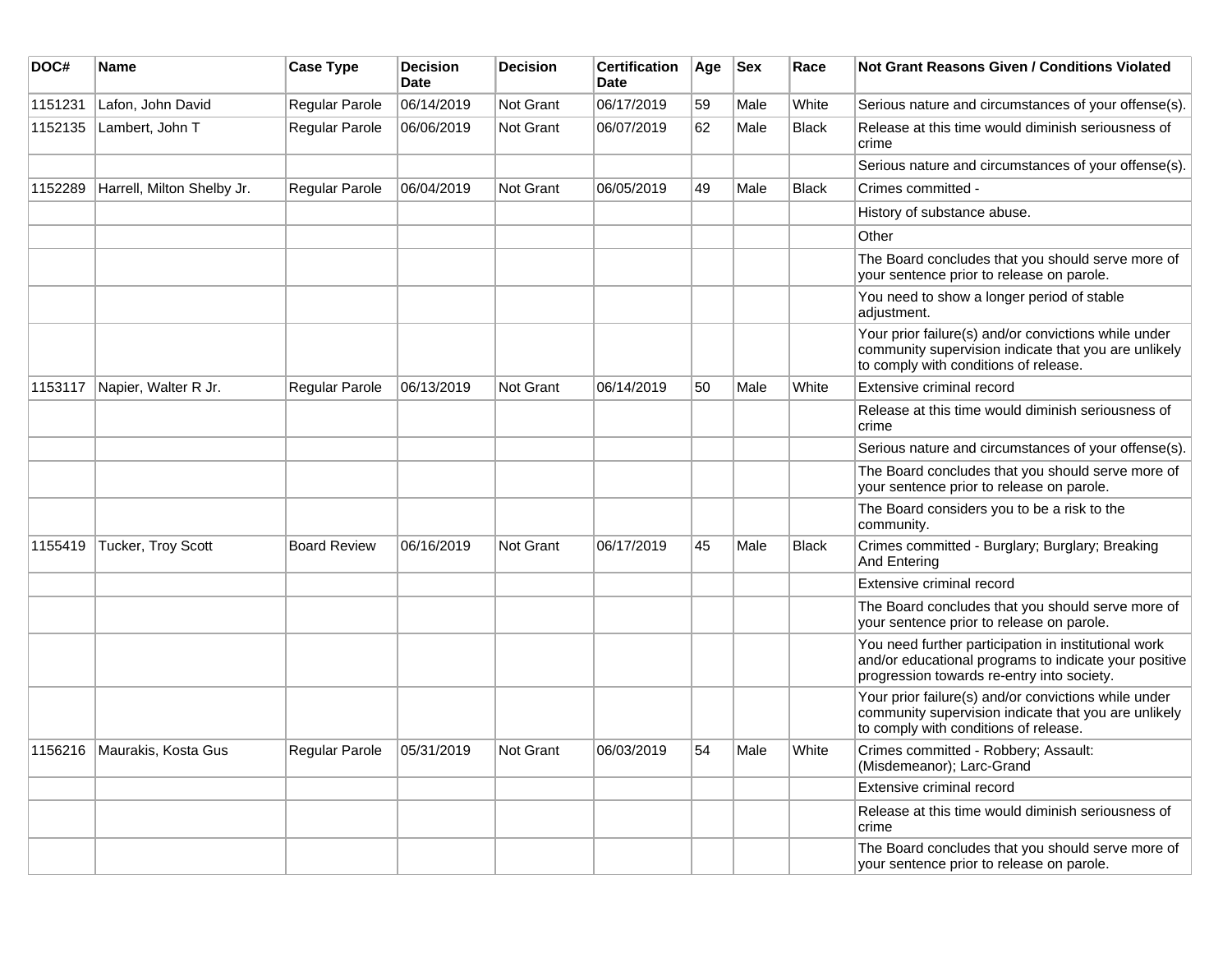| DOC#    | <b>Name</b>            | <b>Case Type</b>      | <b>Decision</b><br>Date | <b>Decision</b> | <b>Certification</b><br>Date | Age | <b>Sex</b> | Race         | Not Grant Reasons Given / Conditions Violated                                                                                                         |
|---------|------------------------|-----------------------|-------------------------|-----------------|------------------------------|-----|------------|--------------|-------------------------------------------------------------------------------------------------------------------------------------------------------|
| 1156216 | Maurakis, Kosta Gus    | Regular Parole        | 05/31/2019              | Not Grant       | 06/03/2019                   | 54  | Male       | White        | Your prior failure(s) and/or convictions while under<br>community supervision indicate that you are unlikely<br>to comply with conditions of release. |
| 1156246 | Barrett, Thomas A      | Regular Parole        | 06/05/2019              | Not Grant       | 06/06/2019                   | 53  | Male       | <b>Black</b> | Considering your offense and your institutional<br>records, the Board concludes that you should serve<br>more of your sentence before being paroled.  |
|         |                        |                       |                         |                 |                              |     |            |              | Extensive criminal record                                                                                                                             |
|         |                        |                       |                         |                 |                              |     |            |              | Release at this time would diminish seriousness of<br>crime                                                                                           |
|         |                        |                       |                         |                 |                              |     |            |              | The Board concludes that you should serve more of<br>your sentence prior to release on parole.                                                        |
|         |                        |                       |                         |                 |                              |     |            |              | You need to show a longer period of stable<br>adjustment.                                                                                             |
| 1157303 | Darden, Charles Marion | Regular Parole        | 06/19/2019              | Not Grant       | 06/21/2019                   | 59  | Male       | White        | Crimes committed - Penetrate W/Inanimate Object;<br>Forcible Sodomy; Obscene Material-Mfr                                                             |
|         |                        |                       |                         |                 |                              |     |            |              | Release at this time would diminish seriousness of<br>crime                                                                                           |
|         |                        |                       |                         |                 |                              |     |            |              | The Board concludes that you should serve more of<br>your sentence prior to release on parole.                                                        |
|         |                        |                       |                         |                 |                              |     |            |              | The Board considers you to be a risk to the<br>community.                                                                                             |
| 1158036 | Lynch, Samuel Mitchell | Geriatric             | 06/23/2019              | Not Grant       | 06/24/2019                   | 65  | Male       | White        | Release at this time would diminish seriousness of<br>crime                                                                                           |
|         |                        |                       |                         |                 |                              |     |            |              | Serious nature and circumstances of your offense(s).                                                                                                  |
| 1158208 | Jones, Derrick Ray     | <b>Regular Parole</b> | 05/30/2019              | Not Grant       | 06/03/2019                   | 63  | Male       | <b>Black</b> | Crimes committed - Homicide/Murder;<br>Homicide/Murder; Sex Assault, Rape                                                                             |
|         |                        |                       |                         |                 |                              |     |            |              | History of violence.                                                                                                                                  |
|         |                        |                       |                         |                 |                              |     |            |              | Serious nature and circumstances of your offense(s).                                                                                                  |
| 1158615 | Johnson, Bobby Wayne   | <b>Regular Parole</b> | 06/05/2019              | Not Grant       | 06/06/2019                   | 64  | Male       | White        | Crimes committed - Homicide/Murder; Weapon<br>Offense; Firing Into Dwelling Or Buildi                                                                 |
|         |                        |                       |                         |                 |                              |     |            |              | Release at this time would diminish seriousness of<br>crime                                                                                           |
|         |                        |                       |                         |                 |                              |     |            |              | Serious nature and circumstances of your offense(s).                                                                                                  |
| 1160229 | Wiley, Roger Allen     | Regular Parole        | 05/30/2019              | Not Grant       | 06/03/2019                   | 59  | Male       | White        | Considering your offense and your institutional<br>records, the Board concludes that you should serve<br>more of your sentence before being paroled.  |
|         |                        |                       |                         |                 |                              |     |            |              | History of substance abuse.                                                                                                                           |
|         |                        |                       |                         |                 |                              |     |            |              | Poor institutional adjustment (for example,<br>motivation/attitude, unfavorable reports, lack of<br>program involvement, etc.)                        |
|         |                        |                       |                         |                 |                              |     |            |              | Release at this time would diminish seriousness of<br>crime                                                                                           |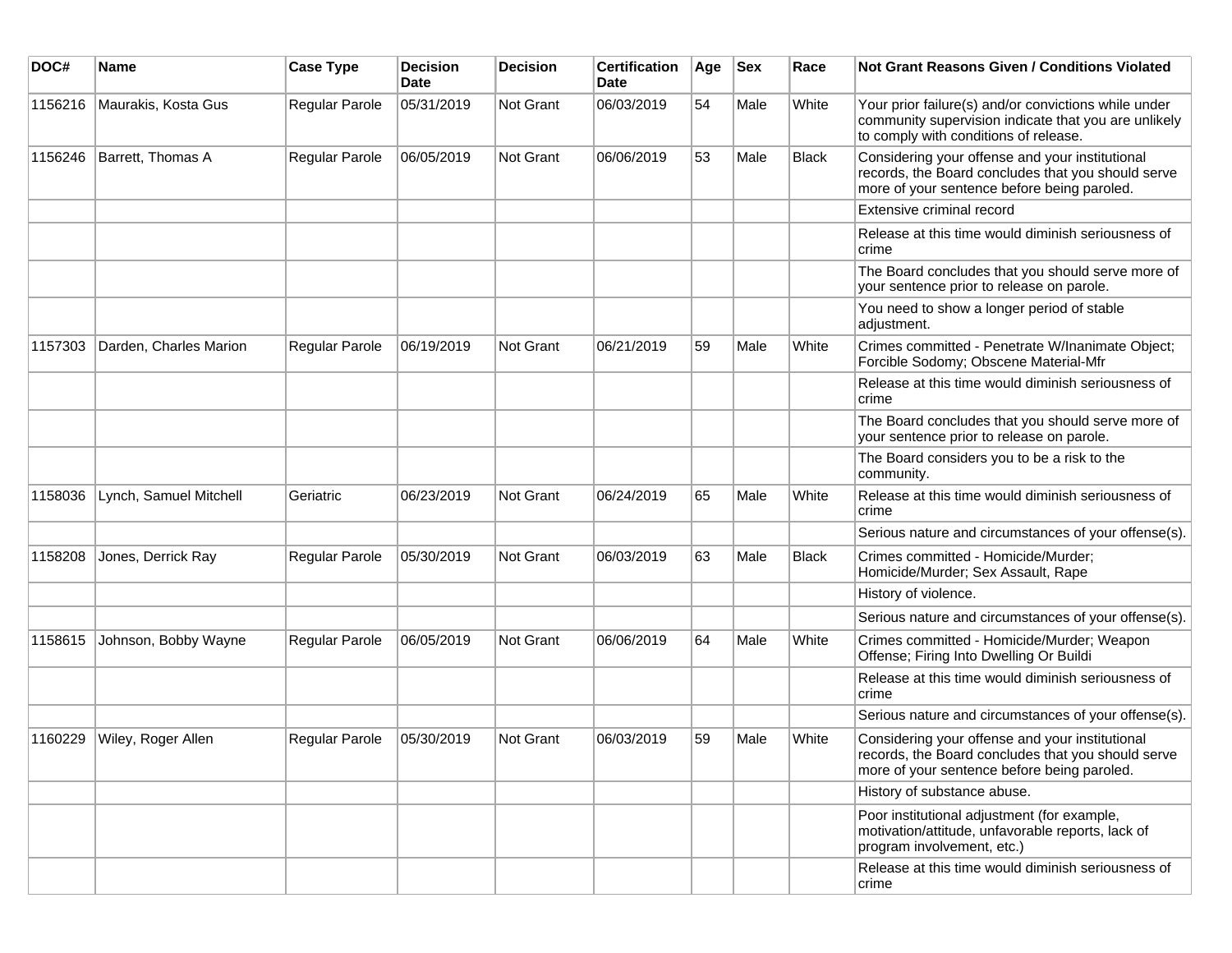| DOC#    | <b>Name</b>                      | <b>Case Type</b>      | <b>Decision</b><br><b>Date</b> | <b>Decision</b>  | <b>Certification</b><br><b>Date</b> | Age | <b>Sex</b> | Race  | <b>Not Grant Reasons Given / Conditions Violated</b>                                                                                                        |
|---------|----------------------------------|-----------------------|--------------------------------|------------------|-------------------------------------|-----|------------|-------|-------------------------------------------------------------------------------------------------------------------------------------------------------------|
| 1160229 | Wiley, Roger Allen               | Regular Parole        | 05/30/2019                     | <b>Not Grant</b> | 06/03/2019                          | 59  | Male       | White | Serious nature and circumstances of your offense(s).                                                                                                        |
|         |                                  |                       |                                |                  |                                     |     |            |       | The Board concludes that you should serve more of<br>your sentence prior to release on parole.                                                              |
|         |                                  |                       |                                |                  |                                     |     |            |       | The Board considers you to be a risk to the<br>community.                                                                                                   |
|         |                                  |                       |                                |                  |                                     |     |            |       | You need further participation in institutional work<br>and/or educational programs to indicate your positive<br>progression towards re-entry into society. |
|         |                                  |                       |                                |                  |                                     |     |            |       | Your record of institutional infractions indicates a<br>disregard for rules and that you are not ready to<br>conform to society.                            |
| 1161028 | Hudson, Donald Eugene Sr.        | <b>Regular Parole</b> | 06/17/2019                     | Not Grant        | 06/19/2019                          | 68  | Male       | White | Crimes committed - Aggravated Sexual Battery;<br>Indecent Liberties; Contempt Of Court                                                                      |
|         |                                  |                       |                                |                  |                                     |     |            |       | Release at this time would diminish seriousness of<br>crime                                                                                                 |
|         |                                  |                       |                                |                  |                                     |     |            |       | Serious nature and circumstances of your offense(s).                                                                                                        |
|         |                                  |                       |                                |                  |                                     |     |            |       | The Board concludes that you should serve more of<br>your sentence prior to release on parole.                                                              |
| 1161615 | Schenkleberger, Gordon<br>Robert | <b>Regular Parole</b> | 06/04/2019                     | <b>Not Grant</b> | 06/05/2019                          | 56  | Male       | White | Considering your offense and your institutional<br>records, the Board concludes that you should serve<br>more of your sentence before being paroled.        |
|         |                                  |                       |                                |                  |                                     |     |            |       | Extensive criminal record                                                                                                                                   |
|         |                                  |                       |                                |                  |                                     |     |            |       | History of substance abuse.                                                                                                                                 |
|         |                                  |                       |                                |                  |                                     |     |            |       | Poor institutional adjustment (for example,<br>motivation/attitude, unfavorable reports, lack of<br>program involvement, etc.)                              |
|         |                                  |                       |                                |                  |                                     |     |            |       | Release at this time would diminish seriousness of<br>crime                                                                                                 |
|         |                                  |                       |                                |                  |                                     |     |            |       | The Board concludes that you should serve more of<br>your sentence prior to release on parole.                                                              |
|         |                                  |                       |                                |                  |                                     |     |            |       | You need further participation in institutional work<br>and/or educational programs to indicate your positive<br>progression towards re-entry into society. |
|         |                                  |                       |                                |                  |                                     |     |            |       | You need to show a longer period of stable<br>adjustment.                                                                                                   |
|         |                                  |                       |                                |                  |                                     |     |            |       | Your prior failure(s) and/or convictions while under<br>community supervision indicate that you are unlikely<br>to comply with conditions of release.       |
|         |                                  |                       |                                |                  |                                     |     |            |       | Your record of institutional infractions indicates a<br>disregard for rules and that you are not ready to<br>conform to society.                            |
| 1162165 | Crumity, Jackie                  | Regular Parole        | 06/05/2019                     | Not Grant        | 06/06/2019                          | 58  | Male       | Black | Extensive criminal record                                                                                                                                   |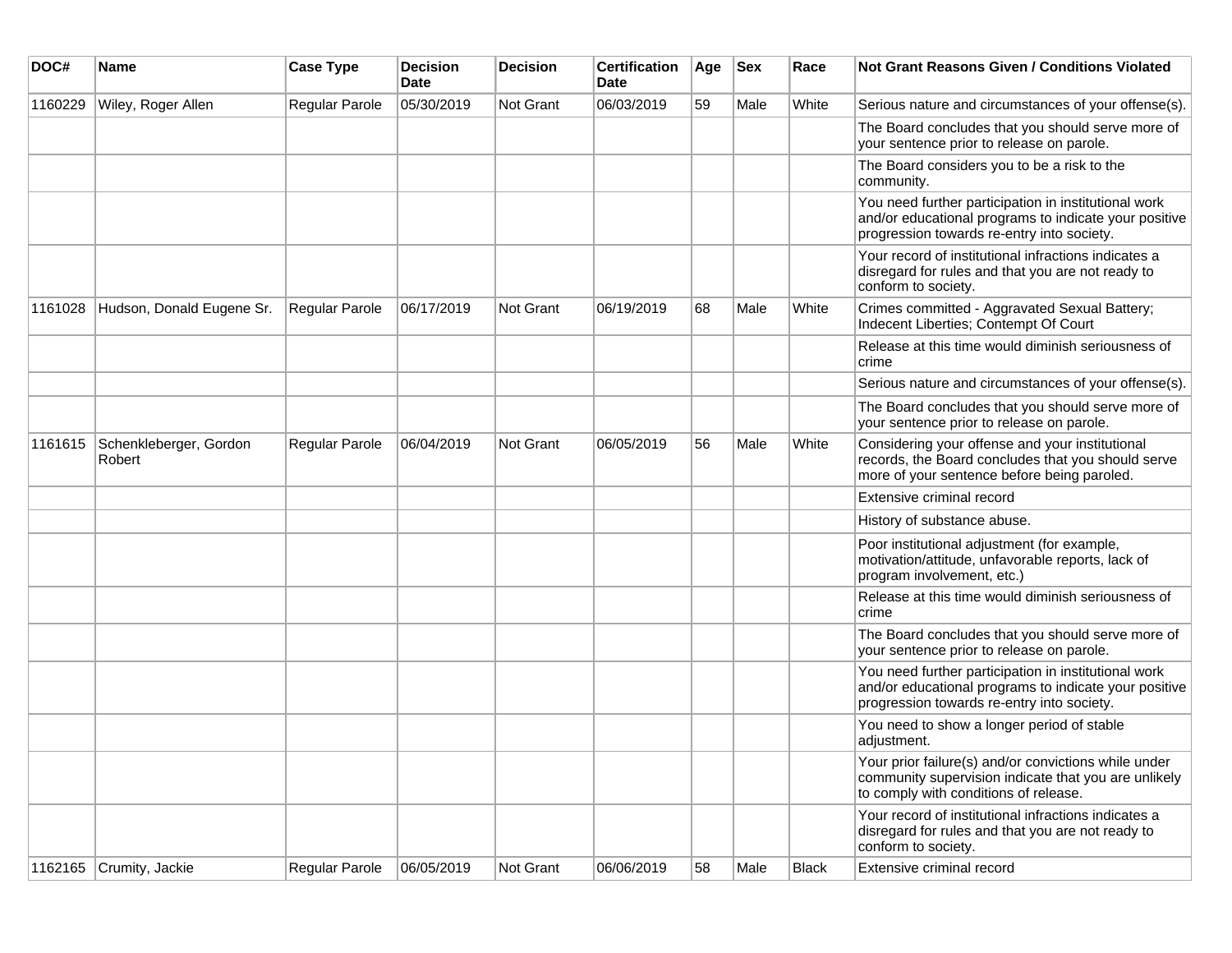| DOC#    | Name                   | <b>Case Type</b> | <b>Decision</b><br><b>Date</b> | <b>Decision</b> | Certification<br><b>Date</b> | Age | <b>Sex</b>   | Race         | Not Grant Reasons Given / Conditions Violated                                                                                                               |
|---------|------------------------|------------------|--------------------------------|-----------------|------------------------------|-----|--------------|--------------|-------------------------------------------------------------------------------------------------------------------------------------------------------------|
| 1162165 | Crumity, Jackie        | Regular Parole   | 06/05/2019                     | Not Grant       | 06/06/2019                   | 58  | Male         | Black        | History of violence.                                                                                                                                        |
|         |                        |                  |                                |                 |                              |     |              |              | Serious nature and circumstances of your offense(s).                                                                                                        |
| 1162487 | Jones, Alicia Michelle | Regular Parole   | 06/08/2019                     | Not Grant       | 06/10/2019                   | 40  | Female Black |              | Considering your offense and your institutional<br>records, the Board concludes that you should serve<br>more of your sentence before being paroled.        |
|         |                        |                  |                                |                 |                              |     |              |              | Release at this time would diminish seriousness of<br>crime                                                                                                 |
|         |                        |                  |                                |                 |                              |     |              |              | Serious nature and circumstances of your offense(s).                                                                                                        |
|         |                        |                  |                                |                 |                              |     |              |              | The Board concludes that you should serve more of<br>your sentence prior to release on parole.                                                              |
|         |                        |                  |                                |                 |                              |     |              |              | You need to show a longer period of stable<br>adjustment.                                                                                                   |
| 1162589 | Bailey, Robert Allan   | Regular Parole   | 06/11/2019                     | Not Grant       | 06/11/2019                   | 73  | Male         | White        | Crimes committed - Homicide-1st Degree; Homicide-<br>1st Degree; Abduct-No Ransom Or Asslt                                                                  |
|         |                        |                  |                                |                 |                              |     |              |              | History of violence.                                                                                                                                        |
|         |                        |                  |                                |                 |                              |     |              |              | Release at this time would diminish seriousness of<br>crime                                                                                                 |
|         |                        |                  |                                |                 |                              |     |              |              | Serious nature and circumstances of your offense(s).                                                                                                        |
| 1162671 | Dancingbuck, Punalero  | Regular Parole   | 06/08/2019                     | Not Grant       | 06/10/2019                   | 67  | Male         | White        | Release at this time would diminish seriousness of<br>crime                                                                                                 |
|         |                        |                  |                                |                 |                              |     |              |              | Serious nature and circumstances of your offense(s).                                                                                                        |
|         |                        |                  |                                |                 |                              |     |              |              | The Board considers you to be a risk to the<br>community.                                                                                                   |
|         |                        |                  |                                |                 |                              |     |              |              | You need further participation in institutional work<br>and/or educational programs to indicate your positive<br>progression towards re-entry into society. |
| 1163994 | Parker, John Edward    | Regular Parole   | 06/05/2019                     | Not Grant       | 06/05/2019                   | 50  | Male         | Black        | Crimes committed - Abduct-No Ransom Or Asslt;<br>Forcible Rape - Type Not Clear; Robbery                                                                    |
|         |                        |                  |                                |                 |                              |     |              |              | Serious nature and circumstances of your offense(s).                                                                                                        |
|         |                        |                  |                                |                 |                              |     |              |              | The Board concludes that you should serve more of<br>your sentence prior to release on parole.                                                              |
| 1164772 | Butler, Robert Edward  | Regular Parole   | 06/05/2019                     | Not Grant       | 06/06/2019                   | 47  | Male         | <b>Black</b> | Considering your offense and your institutional<br>records, the Board concludes that you should serve<br>more of your sentence before being paroled.        |
|         |                        |                  |                                |                 |                              |     |              |              | Crimes committed - Homicide/Murder; Cocaine-<br>Possess; Use Of Firearm In Felony                                                                           |
|         |                        |                  |                                |                 |                              |     |              |              | Extensive criminal record                                                                                                                                   |
|         |                        |                  |                                |                 |                              |     |              |              | History of violence.                                                                                                                                        |
|         |                        |                  |                                |                 |                              |     |              |              | Serious nature and circumstances of your offense(s).                                                                                                        |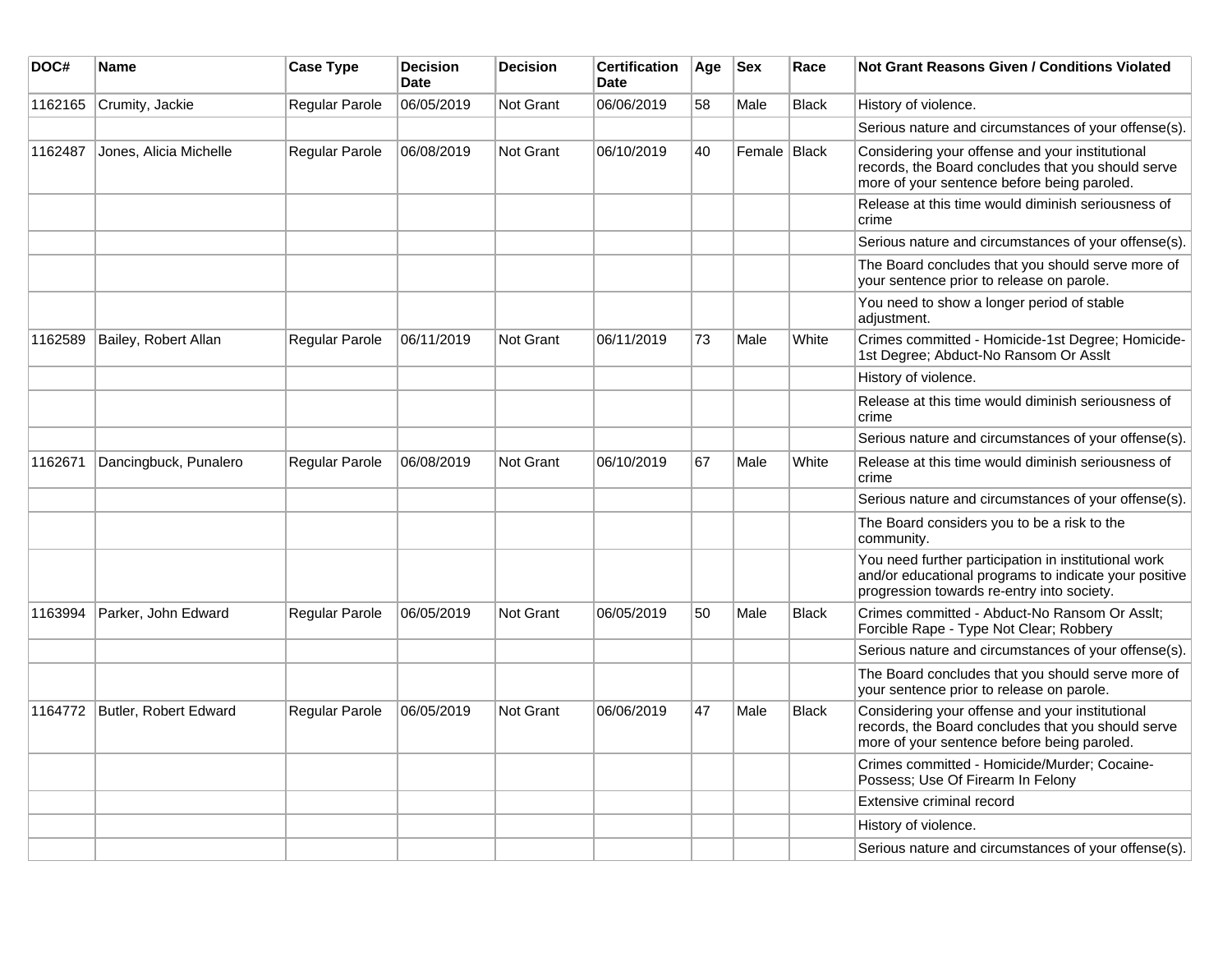| DOC#    | <b>Name</b>             | <b>Case Type</b> | Decision<br><b>Date</b> | <b>Decision</b>  | <b>Certification</b><br>Date | Age | <b>Sex</b> | Race         | <b>Not Grant Reasons Given / Conditions Violated</b>                                                                                                        |
|---------|-------------------------|------------------|-------------------------|------------------|------------------------------|-----|------------|--------------|-------------------------------------------------------------------------------------------------------------------------------------------------------------|
| 1164772 | Butler, Robert Edward   | Regular Parole   | 06/05/2019              | Not Grant        | 06/06/2019                   | 47  | Male       | Black        | You need further participation in institutional work<br>and/or educational programs to indicate your positive<br>progression towards re-entry into society. |
|         |                         |                  |                         |                  |                              |     |            |              | Your record of institutional infractions indicates a<br>disregard for rules and that you are not ready to<br>conform to society.                            |
| 1165226 | Nicholson, Tony         | Regular Parole   | 06/01/2019              | <b>Not Grant</b> | 06/04/2019                   | 54  | Male       | <b>Black</b> | Conviction of a new crime while incarcerated                                                                                                                |
|         |                         |                  |                         |                  |                              |     |            |              | Crimes committed - Sex Assault, Rape; Assault;<br>Burglary                                                                                                  |
|         |                         |                  |                         |                  |                              |     |            |              | Extensive criminal record                                                                                                                                   |
|         |                         |                  |                         |                  |                              |     |            |              | Serious nature and circumstances of your offense(s).                                                                                                        |
|         |                         |                  |                         |                  |                              |     |            |              | The Board considers you to be a risk to the<br>community.                                                                                                   |
| 1165721 | Jordan, Henry           | Regular Parole   | 06/18/2019              | <b>Not Grant</b> | 06/19/2019                   | 58  | Male       | <b>Black</b> | Conviction of a new crime while incarcerated                                                                                                                |
|         |                         |                  |                         |                  |                              |     |            |              | History of violence.                                                                                                                                        |
|         |                         |                  |                         |                  |                              |     |            |              | Release at this time would diminish seriousness of<br>crime                                                                                                 |
|         |                         |                  |                         |                  |                              |     |            |              | Serious nature and circumstances of your offense(s).                                                                                                        |
| 1166094 | Thomas, Donnell Mathew  | Regular Parole   | 06/05/2019              | Not Grant        | 06/06/2019                   | 59  | Male       | <b>Black</b> | Considering your offense and your institutional<br>records, the Board concludes that you should serve<br>more of your sentence before being paroled.        |
|         |                         |                  |                         |                  |                              |     |            |              | Extensive criminal record                                                                                                                                   |
|         |                         |                  |                         |                  |                              |     |            |              | History of substance abuse.                                                                                                                                 |
|         |                         |                  |                         |                  |                              |     |            |              | You need to show a longer period of stable<br>adjustment.                                                                                                   |
|         |                         |                  |                         |                  |                              |     |            |              | Your record of institutional infractions indicates a<br>disregard for rules and that you are not ready to<br>conform to society.                            |
| 1166594 | Parham, Raymond Leon    | Regular Parole   | 06/02/2019              | Not Grant        | 06/04/2019                   | 64  | Male       | <b>Black</b> | No Interest in Parole                                                                                                                                       |
| 1169458 | Nichols, Joseph Lee     | Regular Parole   | 06/19/2019              | Not Grant        | 06/21/2019                   | 64  | Male       | <b>Black</b> | Extensive criminal record                                                                                                                                   |
|         |                         |                  |                         |                  |                              |     |            |              | Poor institutional adjustment (for example,<br>motivation/attitude, unfavorable reports, lack of<br>program involvement, etc.)                              |
|         |                         |                  |                         |                  |                              |     |            |              | The Board concludes that you should serve more of<br>your sentence prior to release on parole.                                                              |
|         |                         |                  |                         |                  |                              |     |            |              | You need to show a longer period of stable<br>adjustment.                                                                                                   |
|         |                         |                  |                         |                  |                              |     |            |              | Your prior failure(s) and/or convictions while under<br>community supervision indicate that you are unlikely<br>to comply with conditions of release.       |
|         | 1171419   Boyd, James L | Regular Parole   | 06/19/2019              | Not Grant        | 06/21/2019                   | 64  | Male       | Black        | Crimes committed - Sex Assault, Rape                                                                                                                        |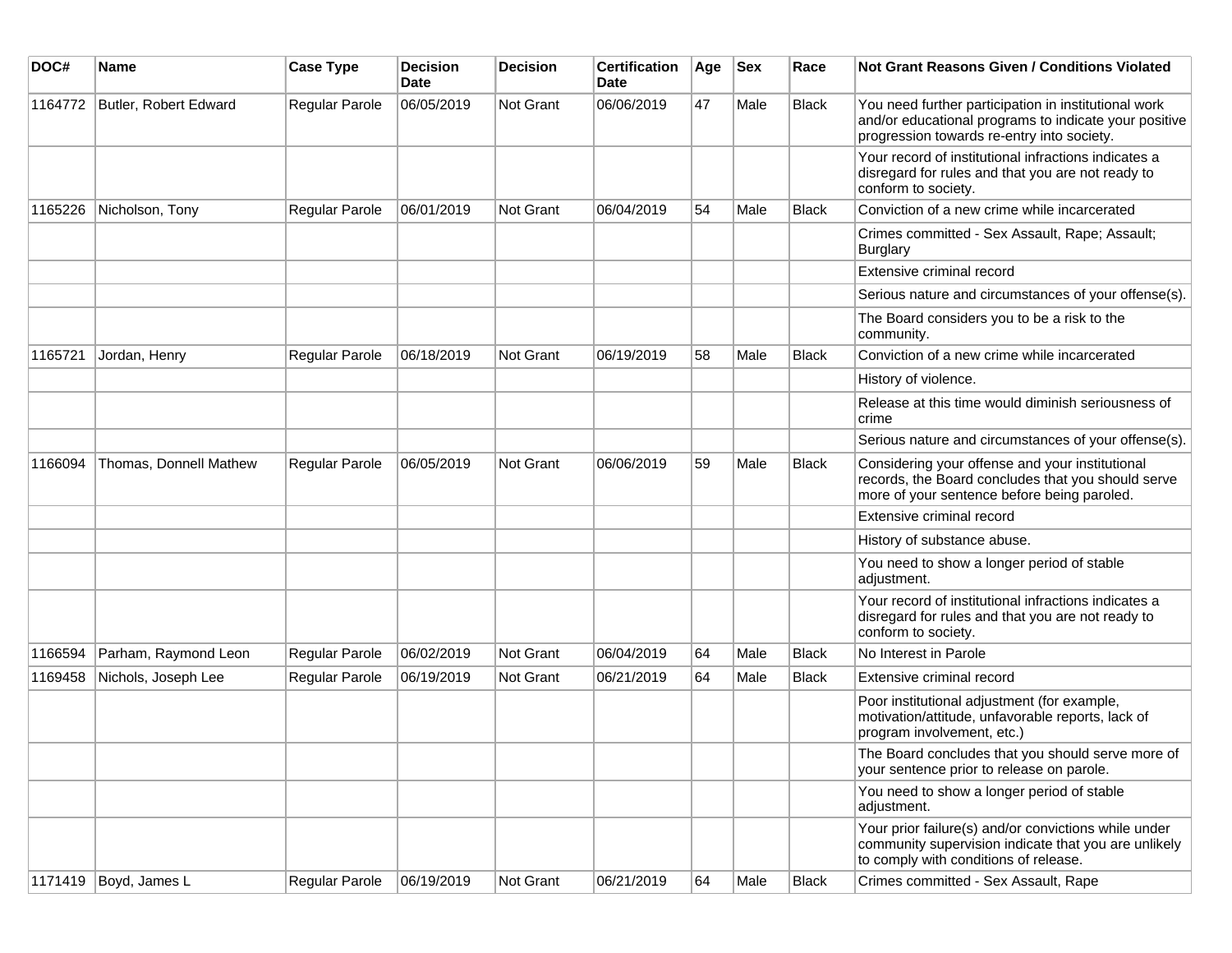| DOC#    | <b>Name</b>                 | <b>Case Type</b> | <b>Decision</b><br>Date | Decision         | <b>Certification</b><br><b>Date</b> | Age | <b>Sex</b> | Race         | <b>Not Grant Reasons Given / Conditions Violated</b>                                                                                                  |
|---------|-----------------------------|------------------|-------------------------|------------------|-------------------------------------|-----|------------|--------------|-------------------------------------------------------------------------------------------------------------------------------------------------------|
| 1171419 | Boyd, James L               | Regular Parole   | 06/19/2019              | Not Grant        | 06/21/2019                          | 64  | Male       | <b>Black</b> | Release at this time would diminish seriousness of<br>crime                                                                                           |
|         |                             |                  |                         |                  |                                     |     |            |              | Serious nature and circumstances of your offense(s).                                                                                                  |
|         |                             |                  |                         |                  |                                     |     |            |              | Your record of institutional infractions indicates a<br>disregard for rules and that you are not ready to<br>conform to society.                      |
| 1171701 | Mallory, Roger              | Regular Parole   | 06/11/2019              | Not Grant        | 06/12/2019                          | 64  | Male       | <b>Black</b> | Extensive criminal record                                                                                                                             |
|         |                             |                  |                         |                  |                                     |     |            |              | History of substance abuse.                                                                                                                           |
|         |                             |                  |                         |                  |                                     |     |            |              | History of violence.                                                                                                                                  |
|         |                             |                  |                         |                  |                                     |     |            |              | Other                                                                                                                                                 |
|         |                             |                  |                         |                  |                                     |     |            |              | Serious nature and circumstances of your offense(s).                                                                                                  |
|         |                             |                  |                         |                  |                                     |     |            |              | The Board considers you to be a risk to the<br>community.                                                                                             |
|         |                             |                  |                         |                  |                                     |     |            |              | Your prior failure(s) and/or convictions while under<br>community supervision indicate that you are unlikely<br>to comply with conditions of release. |
| 1173765 | Gilmore, Fedrico Marcellu   | Regular Parole   | 06/24/2019              | Not Grant        | 06/25/2019                          | 48  | Male       | Black        | No Interest in Parole                                                                                                                                 |
| 1174999 | Reynolds, Clarence Duke     | Regular Parole   | 06/08/2019              | <b>Not Grant</b> | 06/10/2019                          | 70  | Male       | White        | Release at this time would diminish seriousness of<br>crime                                                                                           |
|         |                             |                  |                         |                  |                                     |     |            |              | Serious nature and circumstances of your offense(s).                                                                                                  |
| 1175990 | Berry, Dennis Joseph        | Geriatric        | 06/05/2019              | Not Grant        | 06/06/2019                          | 69  | Male       | White        | Crimes committed - Rape: Intercourse By<br>Force/Threat/Intimidation; Aggravated Sexual<br>Battery; Statutory Burglary                                |
|         |                             |                  |                         |                  |                                     |     |            |              | Extensive criminal record                                                                                                                             |
|         |                             |                  |                         |                  |                                     |     |            |              | Serious nature and circumstances of your offense(s).                                                                                                  |
|         |                             |                  |                         |                  |                                     |     |            |              | The Board considers you to be a risk to the<br>community.                                                                                             |
| 1177795 | Undercoffer, Lee James Jr.  | Regular Parole   | 05/31/2019              | Not Grant        | 06/03/2019                          | 59  | Male       | White        | History of violence.                                                                                                                                  |
|         |                             |                  |                         |                  |                                     |     |            |              | Release at this time would diminish seriousness of<br>crime                                                                                           |
|         |                             |                  |                         |                  |                                     |     |            |              | Serious nature and circumstances of your offense(s).                                                                                                  |
|         |                             |                  |                         |                  |                                     |     |            |              | The Board considers you to be a risk to the<br>community.                                                                                             |
| 1178025 | Poarch, Ernest Columbus Jr. | Regular Parole   | 06/10/2019              | Not Grant        | 06/11/2019                          | 74  | Male       | <b>Black</b> | No Interest in Parole                                                                                                                                 |
| 1179476 | Snyder, Hartimus George     | Regular Parole   | 05/30/2019              | Not Grant        | 06/03/2019                          | 76  | Male       | White        | Crimes committed - Aggravated Sexual Battery;<br>Penetrate W/Inanimate Object; Forcible Sodomy                                                        |
|         |                             |                  |                         |                  |                                     |     |            |              | History of violence.                                                                                                                                  |
|         |                             |                  |                         |                  |                                     |     |            |              | Release at this time would diminish seriousness of<br>crime                                                                                           |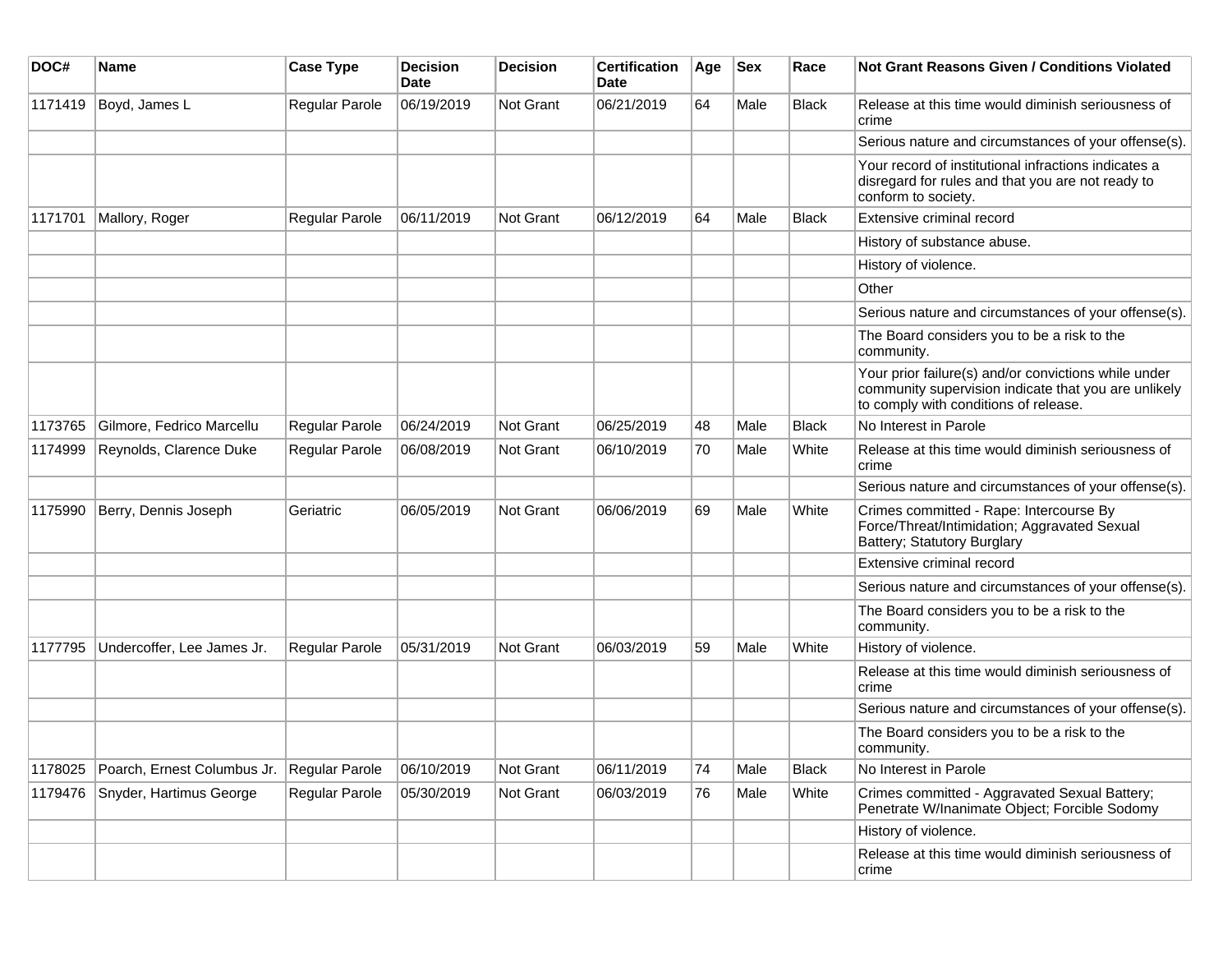| DOC#    | <b>Name</b>             | <b>Case Type</b>      | <b>Decision</b><br>Date | <b>Decision</b>  | <b>Certification</b><br>Date | Age | <b>Sex</b> | Race         | Not Grant Reasons Given / Conditions Violated                                                                                                         |
|---------|-------------------------|-----------------------|-------------------------|------------------|------------------------------|-----|------------|--------------|-------------------------------------------------------------------------------------------------------------------------------------------------------|
| 1179476 | Snyder, Hartimus George | Regular Parole        | 05/30/2019              | Not Grant        | 06/03/2019                   | 76  | Male       | White        | Serious nature and circumstances of your offense(s).                                                                                                  |
|         |                         |                       |                         |                  |                              |     |            |              | The Board concludes that you should serve more of<br>your sentence prior to release on parole.                                                        |
|         |                         |                       |                         |                  |                              |     |            |              | The Board considers you to be a risk to the<br>community.                                                                                             |
| 1180543 | Goodwin, Bruce Edward   | Regular Parole        | 06/04/2019              | <b>Not Grant</b> | 06/05/2019                   | 69  | Male       | Black        | Extensive criminal record                                                                                                                             |
|         |                         |                       |                         |                  |                              |     |            |              | Release at this time would diminish seriousness of<br>crime                                                                                           |
|         |                         |                       |                         |                  |                              |     |            |              | The Board concludes that you should serve more of<br>your sentence prior to release on parole.                                                        |
| 1182267 | Sexton, Anthony         | Regular Parole        | 06/18/2019              | <b>Not Grant</b> | 06/20/2019                   | 64  | Male       | <b>Black</b> | Extensive criminal record                                                                                                                             |
|         |                         |                       |                         |                  |                              |     |            |              | History of substance abuse.                                                                                                                           |
|         |                         |                       |                         |                  |                              |     |            |              | Release at this time would diminish seriousness of<br>crime                                                                                           |
|         |                         |                       |                         |                  |                              |     |            |              | The Board concludes that you should serve more of<br>your sentence prior to release on parole.                                                        |
|         |                         |                       |                         |                  |                              |     |            |              | Your prior failure(s) and/or convictions while under<br>community supervision indicate that you are unlikely<br>to comply with conditions of release. |
| 1182372 | Bullock, Ronnie Buddy   | Geriatric             | 06/20/2019              | <b>Not Grant</b> | 06/24/2019                   | 64  | Male       | Black        | Crimes committed - Homicide/Murder; Use Of<br>Firearm In Felony; Possess Firearm-Felon                                                                |
|         |                         |                       |                         |                  |                              |     |            |              | History of violence.                                                                                                                                  |
|         |                         |                       |                         |                  |                              |     |            |              | Serious nature and circumstances of your offense(s).                                                                                                  |
| 1183931 | Clark, Larry Mckinley   | Geriatric             | 06/19/2019              | <b>Not Grant</b> | 06/21/2019                   | 67  | Male       | White        | Crimes committed - Carnal Know: Of Child 13-14Y:<br>W/O Force; Carnal Know: Of Child 13-14Y: W/O<br>Force; Indecent Liberties: W/Child By Parent/Etc  |
|         |                         |                       |                         |                  |                              |     |            |              | Serious nature and circumstances of your offense(s).                                                                                                  |
|         |                         |                       |                         |                  |                              |     |            |              | The Board considers you to be a risk to the<br>community.                                                                                             |
| 1184047 | Pope, Kerry V           | <b>Regular Parole</b> | 06/19/2019              | Not Grant        | 06/21/2019                   | 48  | Male       | <b>Black</b> | Considering your offense and your institutional<br>records, the Board concludes that you should serve<br>more of your sentence before being paroled.  |
|         |                         |                       |                         |                  |                              |     |            |              | Release at this time would diminish seriousness of<br>crime                                                                                           |
|         |                         |                       |                         |                  |                              |     |            |              | The Board concludes that you should serve more of<br>your sentence prior to release on parole.                                                        |
|         |                         |                       |                         |                  |                              |     |            |              | You need to show a longer period of stable<br>adjustment.                                                                                             |
|         |                         |                       |                         |                  |                              |     |            |              | Your prior failure(s) and/or convictions while under<br>community supervision indicate that you are unlikely<br>to comply with conditions of release. |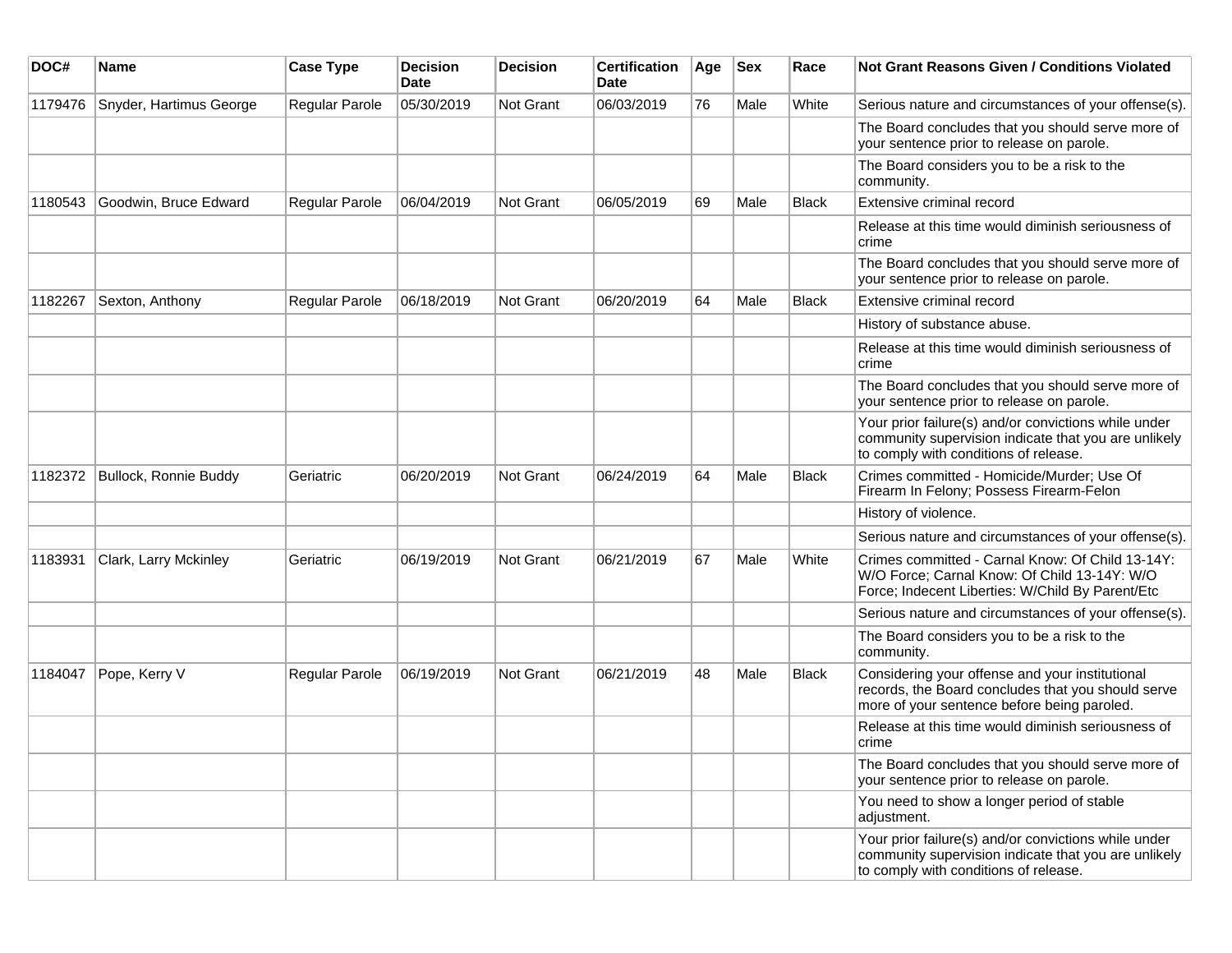| DOC#    | <b>Name</b>              | <b>Case Type</b> | <b>Decision</b><br><b>Date</b> | <b>Decision</b> | <b>Certification</b><br><b>Date</b> | Age | <b>Sex</b>   | Race         | <b>Not Grant Reasons Given / Conditions Violated</b>                                                                                                                                       |
|---------|--------------------------|------------------|--------------------------------|-----------------|-------------------------------------|-----|--------------|--------------|--------------------------------------------------------------------------------------------------------------------------------------------------------------------------------------------|
| 1184837 | Mosley, Harry Leo Jr.    | Geriatric        | 06/19/2019                     | Not Grant       | 06/21/2019                          | 64  | Male         | Black        | Crimes committed - Kidnap/Abduct; Statutory<br>Burglary; Burgl: Enter Structure To Commit<br>Larceny/A&B/Etc                                                                               |
|         |                          |                  |                                |                 |                                     |     |              |              | History of violence.                                                                                                                                                                       |
|         |                          |                  |                                |                 |                                     |     |              |              | Release at this time would diminish seriousness of<br>crime                                                                                                                                |
|         |                          |                  |                                |                 |                                     |     |              |              | Serious nature and circumstances of your offense(s).                                                                                                                                       |
|         |                          |                  |                                |                 |                                     |     |              |              | The Board concludes that you should serve more of<br>your sentence prior to release on parole.                                                                                             |
|         |                          |                  |                                |                 |                                     |     |              |              | The Board considers you to be a risk to the<br>community.                                                                                                                                  |
| 1185575 | Brown, Mary Gail         | Geriatric        | 06/13/2019                     | Not Grant       | 06/14/2019                          | 62  | Female White |              | Crimes committed - Homicide-1st Degree;<br>Kidnap/Abduct                                                                                                                                   |
|         |                          |                  |                                |                 |                                     |     |              |              | Release at this time would diminish seriousness of<br>crime                                                                                                                                |
|         |                          |                  |                                |                 |                                     |     |              |              | Serious nature and circumstances of your offense(s).                                                                                                                                       |
| 1187009 | Roulhac, Clarence Jr.    | Regular Parole   | 06/01/2019                     | Not Grant       | 06/03/2019                          | 72  | Male         | <b>Black</b> | History of violence.                                                                                                                                                                       |
|         |                          |                  |                                |                 |                                     |     |              |              | Serious nature and circumstances of your offense(s).                                                                                                                                       |
|         |                          |                  |                                |                 |                                     |     |              |              | The Board considers you to be a risk to the<br>community.                                                                                                                                  |
|         |                          |                  |                                |                 |                                     |     |              |              | Your prior failure(s) and/or convictions while under<br>community supervision indicate that you are unlikely<br>to comply with conditions of release.                                      |
| 1192996 | Womack, Keister Randolph | Geriatric        | 06/08/2019                     | Not Grant       | 06/10/2019                          | 60  | Male         | <b>Black</b> | Crimes committed - Murder: 1st Degree                                                                                                                                                      |
|         |                          |                  |                                |                 |                                     |     |              |              | History of violence.                                                                                                                                                                       |
|         |                          |                  |                                |                 |                                     |     |              |              | Release at this time would diminish seriousness of<br>crime                                                                                                                                |
|         |                          |                  |                                |                 |                                     |     |              |              | Serious nature and circumstances of your offense(s).                                                                                                                                       |
| 1198447 | Boensch, John William    | Geriatric        | 06/18/2019                     | Not Grant       | 06/20/2019                          | 66  | Male         | White        | No Interest in Parole                                                                                                                                                                      |
| 1199778 | Driggs, Ernest Phillip   | Geriatric        | 06/26/2019                     | Not Grant       | 06/27/2019                          | 70  | Male         | White        | Crimes committed - Sexually Explicit Items: Produce<br>Material W/Minor; Sexually Explicit Items: Produce<br>Material W/Minor; Sexually Explicit Items: Produce<br><b>Material W/Minor</b> |
|         |                          |                  |                                |                 |                                     |     |              |              | Release at this time would diminish seriousness of<br>crime                                                                                                                                |
|         |                          |                  |                                |                 |                                     |     |              |              | Serious nature and circumstances of your offense(s).                                                                                                                                       |
| 1202369 | Brown, Robert Jr.        | Geriatric        | 06/25/2019                     | Not Grant       | 06/26/2019                          | 66  | Male         | Black        | No Interest in Parole                                                                                                                                                                      |
| 1206596 | Yates, Alfred Conley     | Geriatric        | 06/19/2019                     | Not Grant       | 06/21/2019                          | 68  | Male         | White        | Release at this time would diminish seriousness of<br>crime                                                                                                                                |
|         |                          |                  |                                |                 |                                     |     |              |              | Serious nature and circumstances of your offense(s).                                                                                                                                       |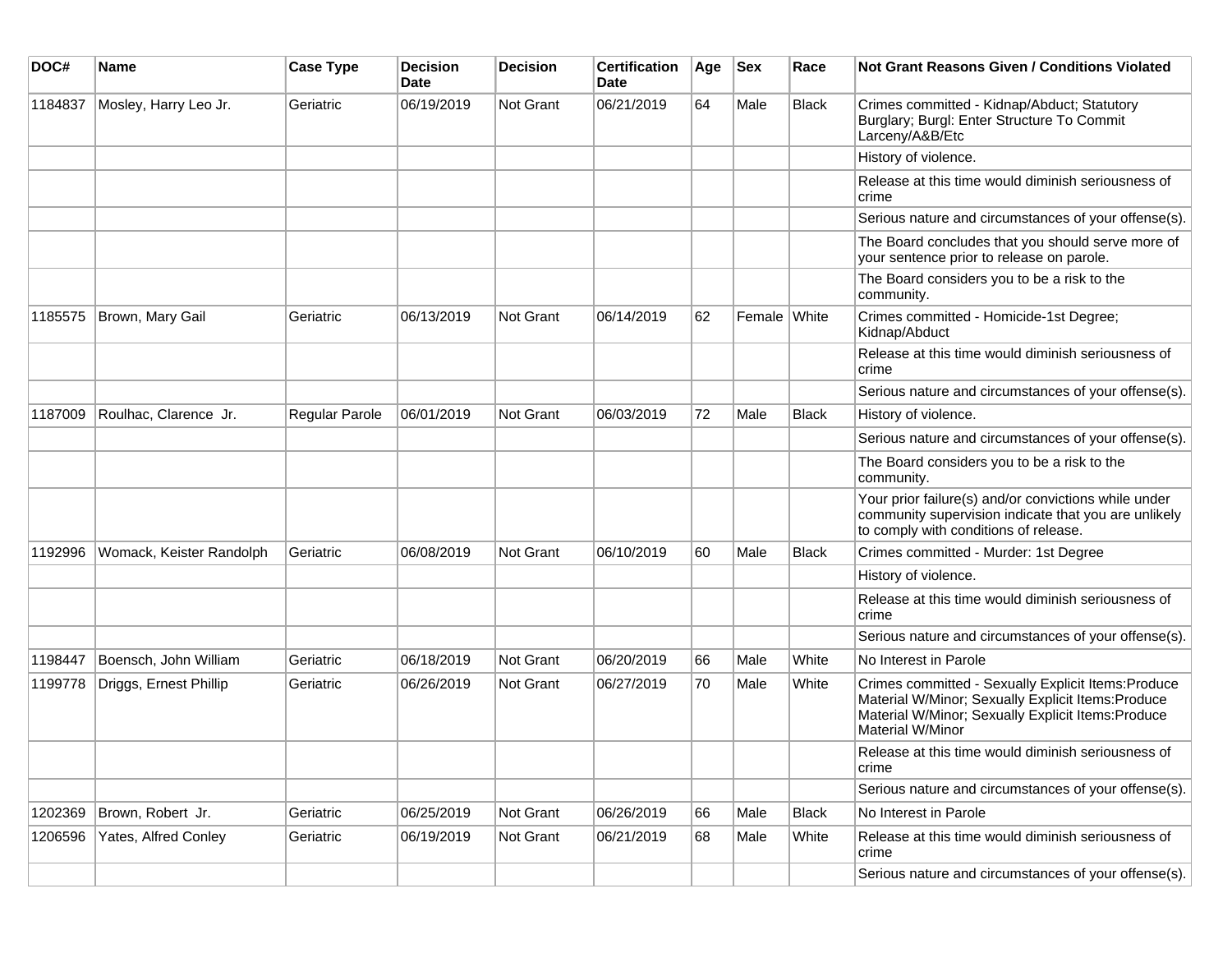| DOC#    | <b>Name</b>             | <b>Case Type</b> | <b>Decision</b><br><b>Date</b> | <b>Decision</b>  | <b>Certification</b><br><b>Date</b> | Age | <b>Sex</b> | Race         | <b>Not Grant Reasons Given / Conditions Violated</b>                                                                                                                   |
|---------|-------------------------|------------------|--------------------------------|------------------|-------------------------------------|-----|------------|--------------|------------------------------------------------------------------------------------------------------------------------------------------------------------------------|
| 1350546 | Pullen, David Linwood   | Geriatric        | 05/30/2019                     | <b>Not Grant</b> | 06/03/2019                          | 75  | Male       | White        | Extensive criminal record                                                                                                                                              |
|         |                         |                  |                                |                  |                                     |     |            |              | History of substance abuse.                                                                                                                                            |
|         |                         |                  |                                |                  |                                     |     |            |              | History of violence.                                                                                                                                                   |
|         |                         |                  |                                |                  |                                     |     |            |              | Release at this time would diminish seriousness of<br>crime                                                                                                            |
|         |                         |                  |                                |                  |                                     |     |            |              | Serious nature and circumstances of your offense(s).                                                                                                                   |
| 1397089 | Ward, Lawrence Dean     | Geriatric        | 06/08/2019                     | Not Grant        | 06/10/2019                          | 62  | Male       | <b>Black</b> | Release at this time would diminish seriousness of<br>crime                                                                                                            |
|         |                         |                  |                                |                  |                                     |     |            |              | Serious nature and circumstances of your offense(s).                                                                                                                   |
|         |                         |                  |                                |                  |                                     |     |            |              | The Board considers you to be a risk to the<br>community.                                                                                                              |
| 1406518 | Oliver, Willie Lee      | Geriatric        | 06/25/2019                     | Not Grant        | 06/26/2019                          | 74  | Male       | <b>Black</b> | No Interest in Parole                                                                                                                                                  |
| 1407470 | Ray, Ronald Edward      | Geriatric        | 06/21/2019                     | <b>Not Grant</b> | 06/24/2019                          | 60  | Male       | White        | Crimes committed - Rape: Intercourse By<br>Force/Threat/Intimidation; Carnal Know:Of 13-<br>14Y:Accused<18,3+Older,Consent; Sodomy: By<br>Force Or Victim Helplessness |
|         |                         |                  |                                |                  |                                     |     |            |              | Release at this time would diminish seriousness of<br>crime                                                                                                            |
|         |                         |                  |                                |                  |                                     |     |            |              | Serious nature and circumstances of your offense(s).                                                                                                                   |
|         |                         |                  |                                |                  |                                     |     |            |              | The Board considers you to be a risk to the<br>community.                                                                                                              |
| 1419465 | Carter, John Thomas     | Geriatric        | 06/14/2019                     | Not Grant        | 06/17/2019                          | 63  | Male       | <b>Black</b> | Crimes committed - Murder: 1st Degree; Murder: 1st<br>Degree; Firearm: Use In Commission Of Felony, 1st<br>Off                                                         |
|         |                         |                  |                                |                  |                                     |     |            |              | Release at this time would diminish seriousness of<br>crime                                                                                                            |
|         |                         |                  |                                |                  |                                     |     |            |              | Serious nature and circumstances of your offense(s).                                                                                                                   |
| 1419815 | McKenney, William Henry | Geriatric        | 06/20/2019                     | Not Grant        | 06/24/2019                          | 74  | Male       | White        | Crimes committed - Aggravated Sexual Battery:<br>Victim <13 Yrs; Object Sexual Penetration: Victim<br><13 Yrs; Aggravated Sexual Battery: Victim <13 Yrs               |
|         |                         |                  |                                |                  |                                     |     |            |              | Release at this time would diminish seriousness of<br>crime                                                                                                            |
|         |                         |                  |                                |                  |                                     |     |            |              | The Board considers you to be a risk to the<br>community.                                                                                                              |
| 1420464 | DelGross, Gary Joseph   | Geriatric        | 06/10/2019                     | Not Grant        | 06/11/2019                          | 64  | Male       | White        | Extensive criminal record                                                                                                                                              |
|         |                         |                  |                                |                  |                                     |     |            |              | History of violence.                                                                                                                                                   |
|         |                         |                  |                                |                  |                                     |     |            |              | Release at this time would diminish seriousness of<br>crime                                                                                                            |
|         |                         |                  |                                |                  |                                     |     |            |              | Serious nature and circumstances of your offense(s).                                                                                                                   |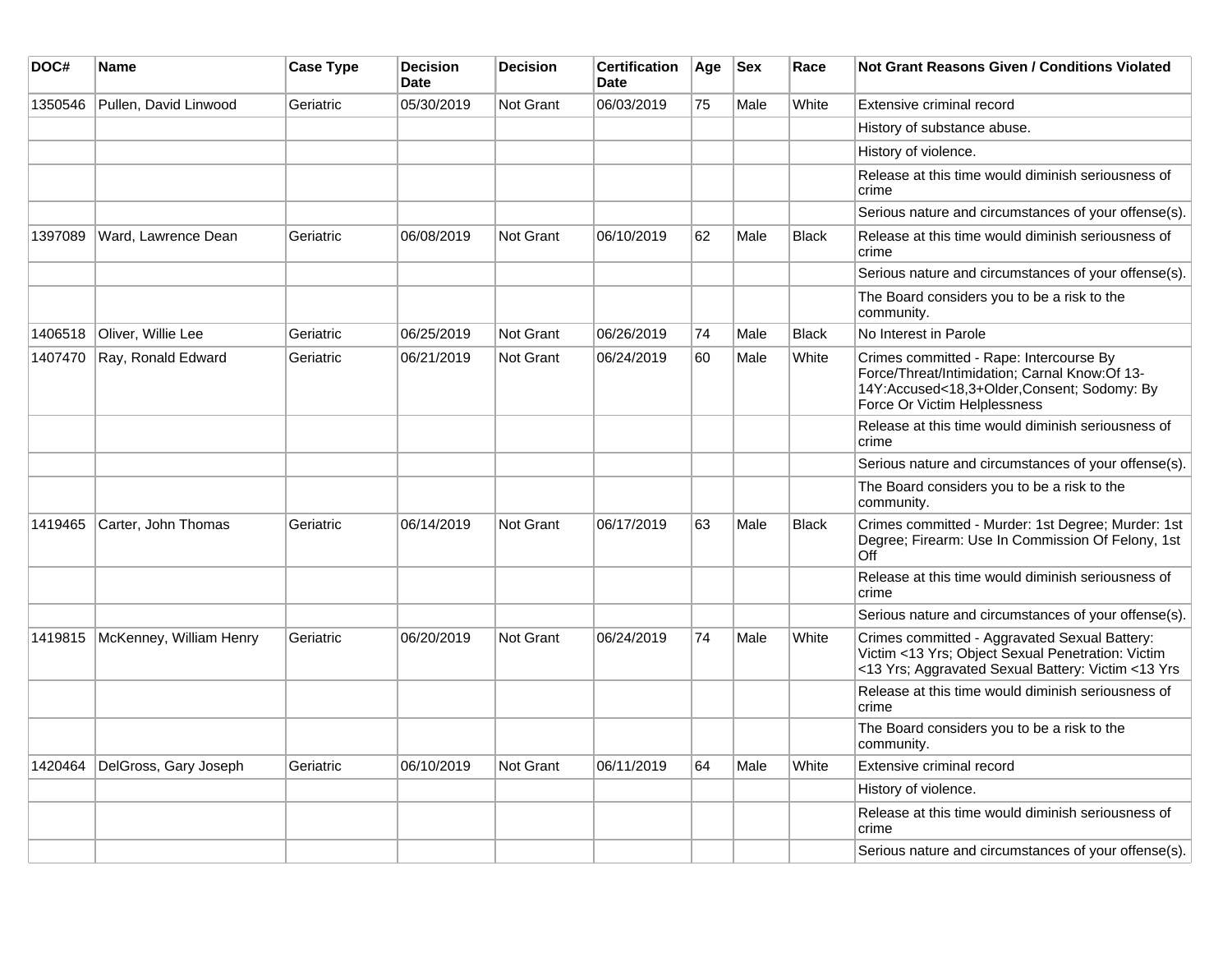| DOC#    | <b>Name</b>               | <b>Case Type</b> | <b>Decision</b><br><b>Date</b> | <b>Decision</b> | <b>Certification</b><br>Date | Age | <b>Sex</b>   | Race  | <b>Not Grant Reasons Given / Conditions Violated</b>                                                                                                        |
|---------|---------------------------|------------------|--------------------------------|-----------------|------------------------------|-----|--------------|-------|-------------------------------------------------------------------------------------------------------------------------------------------------------------|
| 1420464 | DelGross, Gary Joseph     | Geriatric        | 06/10/2019                     | Not Grant       | 06/11/2019                   | 64  | Male         | White | You need to show a longer period of stable<br>adjustment.                                                                                                   |
| 1422735 | Linderman, Betty          | Geriatric        | 06/19/2019                     | Not Grant       | 06/20/2019                   | 77  | Female White |       | Crimes committed - Manslaughter: Voluntary;<br>Firearm: Use In Commission Of Felony, 1st Off                                                                |
|         |                           |                  |                                |                 |                              |     |              |       | Release at this time would diminish seriousness of<br>crime                                                                                                 |
|         |                           |                  |                                |                 |                              |     |              |       | Serious nature and circumstances of your offense(s).                                                                                                        |
| 1422923 | Markham, Bobby Allen      | Geriatric        | 06/19/2019                     | Not Grant       | 06/21/2019                   | 63  | Male         | White | Crimes committed - Sodomy: By Force Or Victim<br>Helplessness; Sodomy: By Force Or Victim<br>Helplessness; Sodomy: By Force Or Victim<br>Helplessness       |
|         |                           |                  |                                |                 |                              |     |              |       | Serious nature and circumstances of your offense(s).                                                                                                        |
|         |                           |                  |                                |                 |                              |     |              |       | The Board considers you to be a risk to the<br>community.                                                                                                   |
| 1428902 | Bueno Rodriguez, Antonio  | Geriatric        | 05/30/2019                     | Not Grant       | 06/03/2019                   | 65  | Male         | White | Crimes committed - Aggravated Sexual Battery:<br>Victim <13 Yrs; Aggravated Sexual Battery: Victim<br><13 Yrs; Aggravated Sexual Battery: Victim <13 Yrs    |
|         |                           |                  |                                |                 |                              |     |              |       | Release at this time would diminish seriousness of<br>crime                                                                                                 |
|         |                           |                  |                                |                 |                              |     |              |       | Serious nature and circumstances of your offense(s).                                                                                                        |
| 1474269 | Burgess, Ronald Scott     | Geriatric        | 06/05/2019                     | Not Grant       | 06/06/2019                   | 66  | Male         | White | Extensive criminal record                                                                                                                                   |
|         |                           |                  |                                |                 |                              |     |              |       | History of substance abuse.                                                                                                                                 |
|         |                           |                  |                                |                 |                              |     |              |       | The Board concludes that you should serve more of<br>your sentence prior to release on parole.                                                              |
|         |                           |                  |                                |                 |                              |     |              |       | Your record indicates a serious disregard for the<br>property rights of others.                                                                             |
| 1496602 | Colgan, Kevin Christopher | Geriatric        | 05/30/2019                     | Not Grant       | 06/03/2019                   | 66  | Male         | White | Crimes committed - (Solicit Felony)Murder: 1st<br>Degree                                                                                                    |
|         |                           |                  |                                |                 |                              |     |              |       | Release at this time would diminish seriousness of<br>crime                                                                                                 |
|         |                           |                  |                                |                 |                              |     |              |       | Serious nature and circumstances of your offense(s).                                                                                                        |
|         |                           |                  |                                |                 |                              |     |              |       | You need further participation in institutional work<br>and/or educational programs to indicate your positive<br>progression towards re-entry into society. |
|         |                           |                  |                                |                 |                              |     |              |       | Your record of institutional infractions indicates a<br>disregard for rules and that you are not ready to<br>conform to society.                            |
| 1519587 | Clement, Thomas Haley     | Geriatric        | 06/08/2019                     | Not Grant       | 06/10/2019                   | 68  | Male         | White | Crimes committed - Aggravated Sexual Battery:<br>Victim <13 Yrs; Aggravated Sexual Battery: Victim<br>$<$ 13 Yrs                                            |
|         |                           |                  |                                |                 |                              |     |              |       | Release at this time would diminish seriousness of<br>crime                                                                                                 |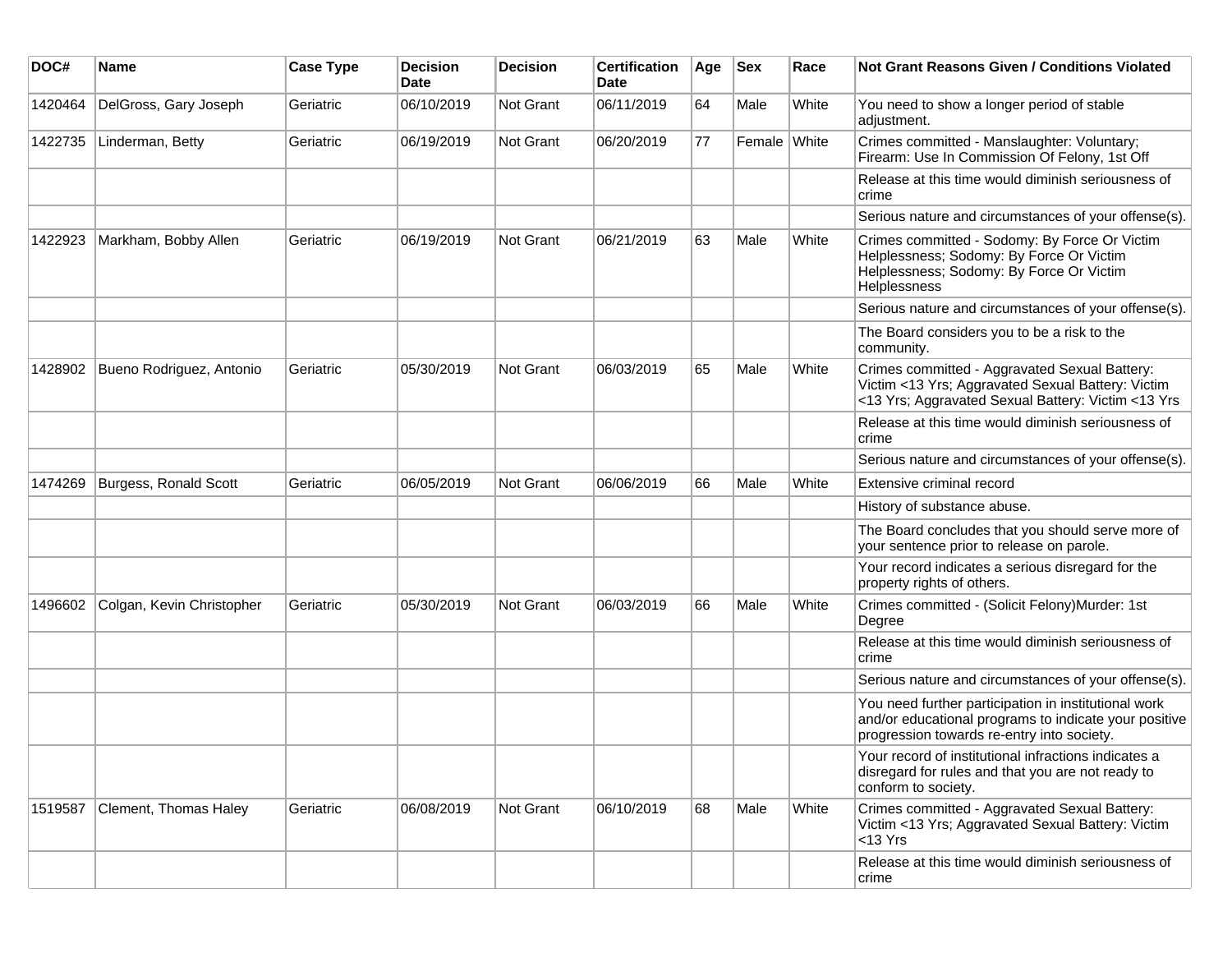| DOC#    | <b>Name</b>                    | <b>Case Type</b> | <b>Decision</b><br><b>Date</b> | <b>Decision</b> | <b>Certification</b><br>Date | Age | <b>Sex</b> | Race         | <b>Not Grant Reasons Given / Conditions Violated</b>                                                                                                        |
|---------|--------------------------------|------------------|--------------------------------|-----------------|------------------------------|-----|------------|--------------|-------------------------------------------------------------------------------------------------------------------------------------------------------------|
| 1519587 | Clement, Thomas Haley          | Geriatric        | 06/08/2019                     | Not Grant       | 06/10/2019                   | 68  | Male       | White        | Serious nature and circumstances of your offense(s).                                                                                                        |
|         |                                |                  |                                |                 |                              |     |            |              | The Board considers you to be a risk to the<br>community.                                                                                                   |
| 1530373 | Enright, Cobe                  | Regular Parole   | 06/03/2019                     | Not Grant       | 06/04/2019                   | 24  | Male       | White        | Other                                                                                                                                                       |
|         |                                |                  |                                |                 |                              |     |            |              | Poor institutional adjustment (for example,<br>motivation/attitude, unfavorable reports, lack of<br>program involvement, etc.)                              |
|         |                                |                  |                                |                 |                              |     |            |              | Release at this time would diminish seriousness of<br>crime                                                                                                 |
|         |                                |                  |                                |                 |                              |     |            |              | You need further participation in institutional work<br>and/or educational programs to indicate your positive<br>progression towards re-entry into society. |
| 1536104 | Allen, Robert Clyde            | Geriatric        | 06/26/2019                     | Not Grant       | 06/27/2019                   | 81  | Male       | White        | Crimes committed - Aggravated Sexual Battery:<br>Victim <13 Yrs; Aggravated Sexual Battery: Victim<br><13 Yrs; Aggravated Sexual Battery: Victim <13 Yrs    |
|         |                                |                  |                                |                 |                              |     |            |              | Release at this time would diminish seriousness of<br>crime                                                                                                 |
|         |                                |                  |                                |                 |                              |     |            |              | The Board considers you to be a risk to the<br>community.                                                                                                   |
| 1542035 | Martin, Martin Mathews         | Geriatric        | 06/05/2019                     | Not Grant       | 06/06/2019                   | 72  | Male       | Black        | Crimes committed - Rape: Victim Mental<br>Incapacity/Helplessness                                                                                           |
|         |                                |                  |                                |                 |                              |     |            |              | Serious nature and circumstances of your offense(s).                                                                                                        |
|         |                                |                  |                                |                 |                              |     |            |              | The Board considers you to be a risk to the<br>community.                                                                                                   |
| 1589558 | Chrisley, Clarence Ray         | Geriatric        | 06/11/2019                     | Not Grant       | 06/12/2019                   | 84  | Male       | White        | Crimes committed - Aggravated Sexual Battery:<br>Victim <13 Yrs; Aggravated Sexual Battery: Victim<br>$<$ 13 Yrs                                            |
|         |                                |                  |                                |                 |                              |     |            |              | Release at this time would diminish seriousness of<br>crime                                                                                                 |
|         |                                |                  |                                |                 |                              |     |            |              | Serious nature and circumstances of your offense(s).                                                                                                        |
|         |                                |                  |                                |                 |                              |     |            |              | The Board concludes that you should serve more of<br>your sentence prior to release on parole.                                                              |
| 1593209 | Jones, Albert Lee              | Geriatric        | 06/20/2019                     | Not Grant       | 06/24/2019                   | 65  | Male       | <b>Black</b> | Crimes committed - Aggravated Sexual Battery:<br>Victim <13 Yrs; Aggravated Sexual Battery: Victim<br>$<$ 13 Yrs                                            |
|         |                                |                  |                                |                 |                              |     |            |              | Release at this time would diminish seriousness of<br>crime                                                                                                 |
|         |                                |                  |                                |                 |                              |     |            |              | The Board considers you to be a risk to the<br>community.                                                                                                   |
|         | 1680413 Newsome, Roger Lee Sr. | Geriatric        | 06/03/2019                     | Not Grant       | 06/05/2019                   | 68  | Male       | White        | Crimes committed - Object Sexual Penetration:<br>Victim <13 Yrs; Aggravated Sexual Battery: Victim<br><13 Yrs; Sodomy: Victim <13 Yrs                       |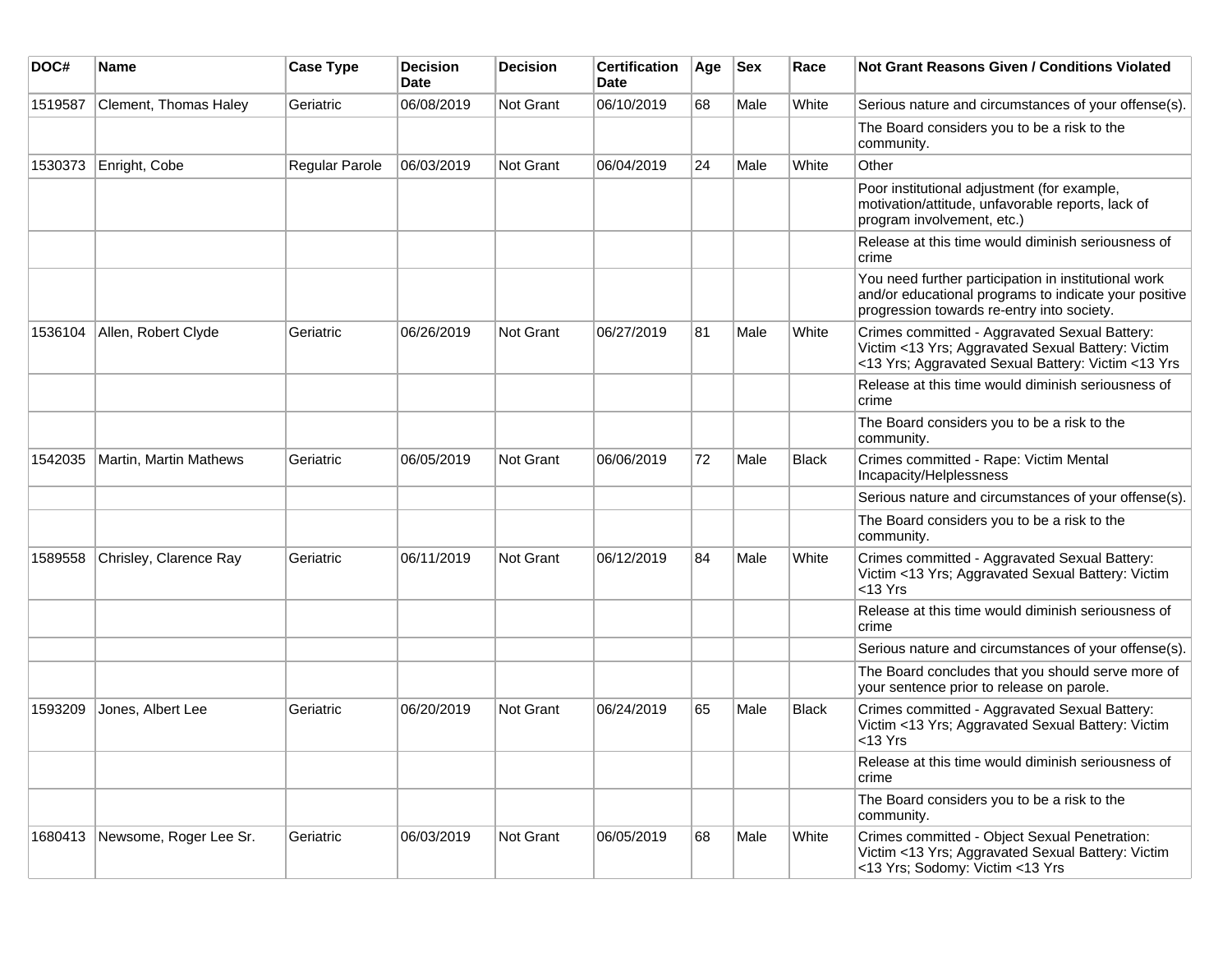| DOC#    | Name                    | <b>Case Type</b>      | <b>Decision</b><br>Date | <b>Decision</b>  | <b>Certification</b><br>Date | Age | <b>Sex</b> | Race  | Not Grant Reasons Given / Conditions Violated                                                                                                               |
|---------|-------------------------|-----------------------|-------------------------|------------------|------------------------------|-----|------------|-------|-------------------------------------------------------------------------------------------------------------------------------------------------------------|
| 1680413 | Newsome, Roger Lee Sr.  | Geriatric             | 06/03/2019              | Not Grant        | 06/05/2019                   | 68  | Male       | White | Serious nature and circumstances of your offense(s).                                                                                                        |
| 1785286 | Fields, Demontae Tyrek  | Regular Parole        | 05/30/2019              | Not Grant        | 06/03/2019                   | 21  | Male       | Black | Considering your offense and your institutional<br>records, the Board concludes that you should serve<br>more of your sentence before being paroled.        |
|         |                         |                       |                         |                  |                              |     |            |       | Release at this time would diminish seriousness of<br>crime                                                                                                 |
|         |                         |                       |                         |                  |                              |     |            |       | The Board concludes that you should serve more of<br>your sentence prior to release on parole.                                                              |
|         |                         |                       |                         |                  |                              |     |            |       | You need further participation in institutional work<br>and/or educational programs to indicate your positive<br>progression towards re-entry into society. |
| 1844180 | Williams, Jalen Keshon  | Regular Parole        | 06/05/2019              | <b>Not Grant</b> | 06/06/2019                   | 21  | Male       | Black | Release at this time would diminish seriousness of<br>crime                                                                                                 |
|         |                         |                       |                         |                  |                              |     |            |       | Serious nature and circumstances of your offense(s).                                                                                                        |
|         |                         |                       |                         |                  |                              |     |            |       | The Board concludes that you should serve more of<br>your sentence prior to release on parole.                                                              |
|         |                         |                       |                         |                  |                              |     |            |       | You need further participation in institutional work<br>and/or educational programs to indicate your positive<br>progression towards re-entry into society. |
| 1952034 | Crapps-Robinson, Abdul  | <b>Regular Parole</b> | 06/03/2019              | Not Grant        | 06/04/2019                   | 18  | Male       | Black | Release at this time would diminish seriousness of<br>crime                                                                                                 |
|         |                         |                       |                         |                  |                              |     |            |       | Serious nature and circumstances of your offense(s).                                                                                                        |
|         |                         |                       |                         |                  |                              |     |            |       | You need further participation in institutional work<br>and/or educational programs to indicate your positive<br>progression towards re-entry into society. |
| 1959458 | Cassell, Daniel Lee Jr. | Regular Parole        | 06/01/2019              | Not Grant        | 06/04/2019                   | 19  | Male       | White | Crimes committed - Robbery: Business                                                                                                                        |
|         |                         |                       |                         |                  |                              |     |            |       | Other                                                                                                                                                       |
|         |                         |                       |                         |                  |                              |     |            |       | Serious nature and circumstances of your offense(s).                                                                                                        |
|         |                         |                       |                         |                  |                              |     |            |       | The Board considers you to be a risk to the<br>community.                                                                                                   |
|         |                         |                       |                         |                  |                              |     |            |       | You need further participation in institutional work<br>and/or educational programs to indicate your positive<br>progression towards re-entry into society. |
| 1002667 | Robinson, Keith Andre   | Violation<br>Hearing  | 06/04/2019              | Revoke           | 06/06/2019                   | 47  | Male       | Black |                                                                                                                                                             |
|         |                         |                       |                         |                  |                              |     |            |       | 01. I will obey all Federal, State and local laws and<br>ordinances.                                                                                        |
| 1058940 | White, Darryll Melvin   | Violation<br>Hearing  | 06/27/2019              | Revoke           | 06/28/2019                   | 59  | Male       | Black |                                                                                                                                                             |
|         |                         |                       |                         |                  |                              |     |            |       | 06. I will follow the Probation and Parole Officer's<br>instructions and will be truthful, cooperative, and<br>report as instructed.                        |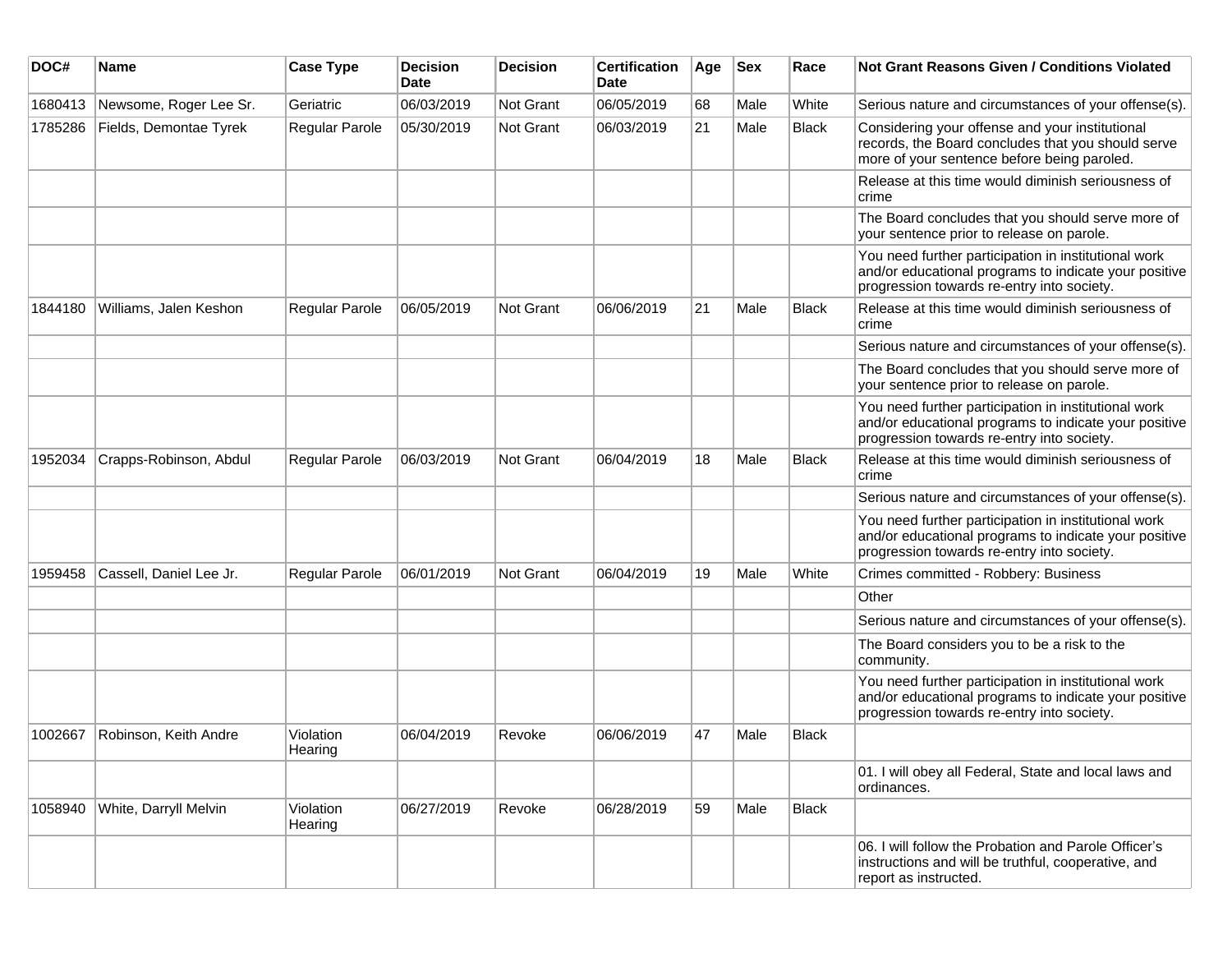| DOC#    | Name                      | <b>Case Type</b>     | <b>Decision</b><br><b>Date</b> | <b>Decision</b> | <b>Certification</b><br><b>Date</b> | Age | <b>Sex</b> | Race         | Not Grant Reasons Given / Conditions Violated                                                                                                                                                                                                                                                |
|---------|---------------------------|----------------------|--------------------------------|-----------------|-------------------------------------|-----|------------|--------------|----------------------------------------------------------------------------------------------------------------------------------------------------------------------------------------------------------------------------------------------------------------------------------------------|
| 1058940 | White, Darryll Melvin     | Violation<br>Hearing | 06/27/2019                     | Revoke          | 06/28/2019                          | 59  | Male       | Black        | 07. I will not use alcoholic beverages to the extent<br>that it disrupts or interferes with my employment or<br>orderly conduct.                                                                                                                                                             |
|         |                           |                      |                                |                 |                                     |     |            |              | 08. I will not unlawfully use, possess or distribute<br>controlled substances or related paraphernalia.                                                                                                                                                                                      |
| 1068383 | Bednarski, Steven Gunther | Violation<br>Hearing | 06/11/2019                     | Revoke          | 06/14/2019                          | 50  | Male       | White        |                                                                                                                                                                                                                                                                                              |
|         |                           |                      |                                |                 |                                     |     |            |              | 10. I will not change my residence without the<br>permission of the Probation and Parole Officer. I will<br>not leave the State of Virginia or travel outside of a<br>designated area without permission of the Probation<br>and Parole Officer.                                             |
|         |                           |                      |                                |                 |                                     |     |            |              | 11. I will not abscond from supervision. I understand<br>I will be considered an absconder when my<br>whereabouts are no longer known to my supervising<br>officer. I freely, voluntarily and intelligently waive<br>any right I may have to extradition if arrested outside<br>of Virginia. |
| 1166733 | Jones, Antwain Maurice    | Violation<br>Hearing | 06/14/2019                     | Revoke          | 06/14/2019                          | 35  | Male       | <b>Black</b> |                                                                                                                                                                                                                                                                                              |
|         |                           |                      |                                |                 |                                     |     |            |              | 01. I will obey all Federal, State and local laws and<br>ordinances.                                                                                                                                                                                                                         |
| 1189026 | Doyle, David Allen        | Violation<br>Hearing | 06/18/2019                     | Revoke          | 06/19/2019                          | 34  | Male       | White        |                                                                                                                                                                                                                                                                                              |
|         |                           |                      |                                |                 |                                     |     |            |              | 04. I will report in person or by telephone to the<br>Probation and Parole office listed below within three<br>working days of my release from incarceration, and<br>as otherwise instructed thereafter.                                                                                     |
|         |                           |                      |                                |                 |                                     |     |            |              | 06. I will follow the Probation and Parole Officer's<br>instructions and will be truthful, cooperative, and<br>report as instructed.                                                                                                                                                         |
|         |                           |                      |                                |                 |                                     |     |            |              | 10. I will not change my residence without the<br>permission of the Probation and Parole Officer. I will<br>not leave the State of Virginia or travel outside of a<br>designated area without permission of the Probation<br>and Parole Officer.                                             |
|         |                           |                      |                                |                 |                                     |     |            |              | 11. I will not abscond from supervision. I understand<br>I will be considered an absconder when my<br>whereabouts are no longer known to my supervising<br>officer. I freely, voluntarily and intelligently waive<br>any right I may have to extradition if arrested outside<br>of Virginia. |
| 1201213 | Coff, Darren Thomas       | Violation<br>Hearing | 06/17/2019                     | Revoke          | 06/17/2019                          | 33  | Male       | White        |                                                                                                                                                                                                                                                                                              |